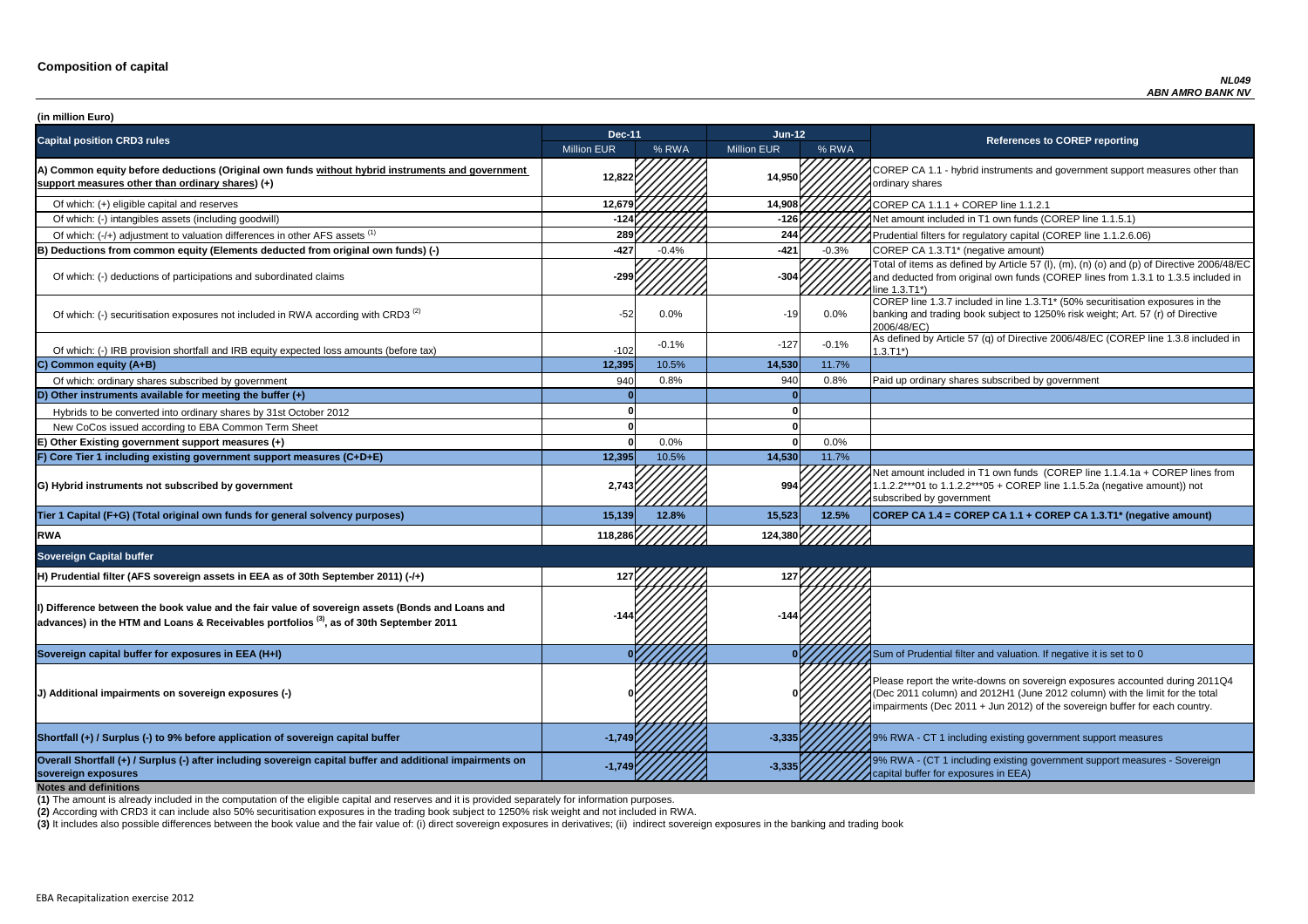### **Composition of RWA**

### **(in million Euro)**

|                                                  | <b>Dec-11</b> | $Jun-12$ |
|--------------------------------------------------|---------------|----------|
| Total RWA <sup>(1)</sup>                         | 118,286       | 124,380  |
| <b>RWA</b> for credit risk                       | 101,609       | 101,605  |
| <b>RWA Securitisation and re-securitisations</b> | 4,835         | 5,831    |
| <b>RWA Other credit risk</b>                     | 96,774        | 95,774   |
| <b>RWA</b> for market risk                       | 3,667         | 7,314    |
| <b>RWA</b> operational risk                      | 13,010        | 15,461   |
| <b>Transitional floors</b>                       | 0             | 0        |
| <b>RWA Other</b>                                 | 0             | $\Omega$ |

### **Notes and definitions**

**(1)** The RWA calculated according to CRD III can be based on models that have not yet been approved by the National Supervisory Authority.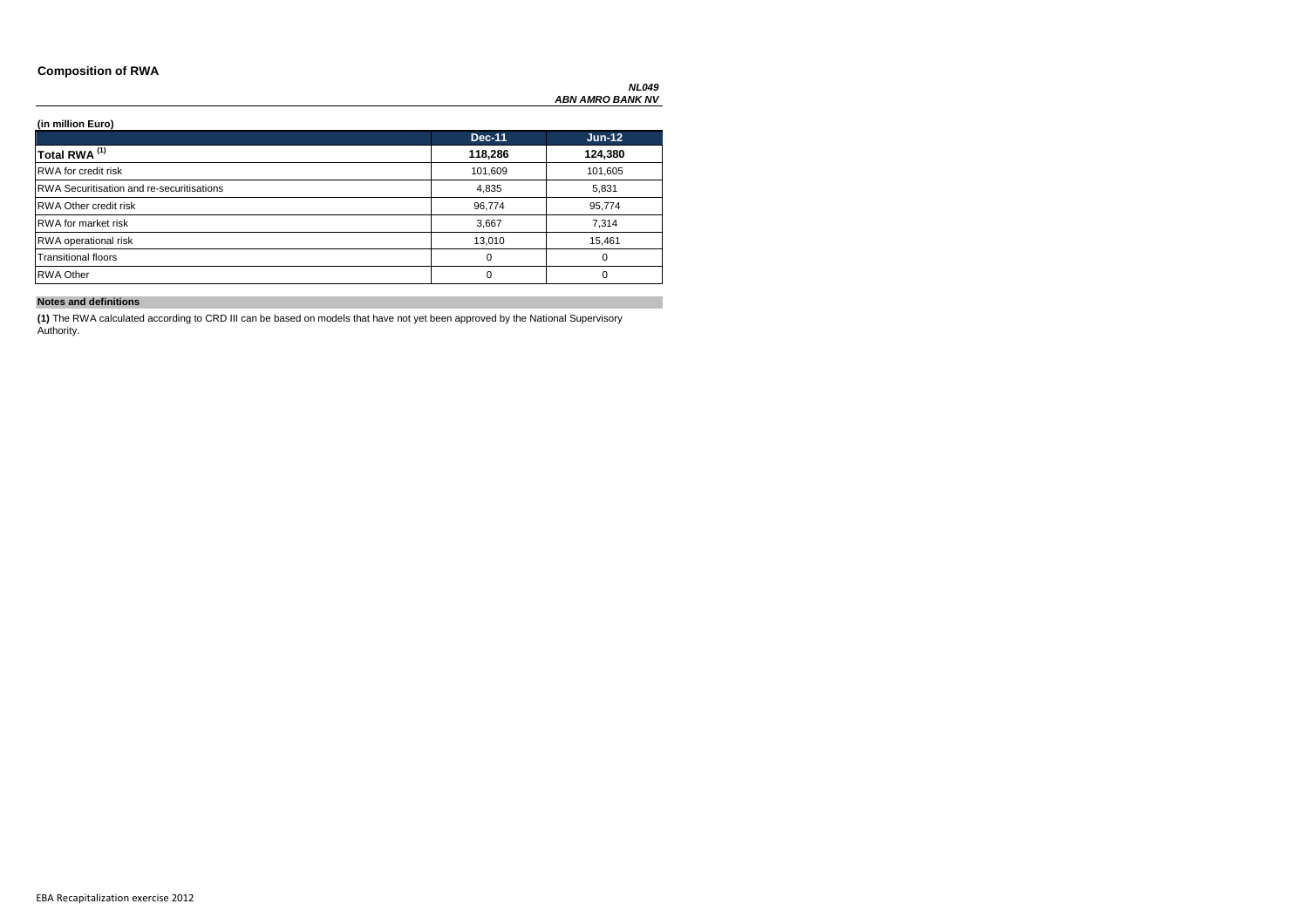#### *Dec-11 NL049 ABN AMRO BANK NV*

| (in million Euro)             |                |                                  |                                                                                             |                       |                                                                            |                                                                                              |                                                                                                     |                                                                                                                    |                                                                                                                    |                                                                                              |                                                                          |                                                                                                             |                                                                                                         |                                                                           |
|-------------------------------|----------------|----------------------------------|---------------------------------------------------------------------------------------------|-----------------------|----------------------------------------------------------------------------|----------------------------------------------------------------------------------------------|-----------------------------------------------------------------------------------------------------|--------------------------------------------------------------------------------------------------------------------|--------------------------------------------------------------------------------------------------------------------|----------------------------------------------------------------------------------------------|--------------------------------------------------------------------------|-------------------------------------------------------------------------------------------------------------|---------------------------------------------------------------------------------------------------------|---------------------------------------------------------------------------|
| <b>Residual Maturity</b>      |                |                                  | <b>GROSS DIRECT LONG EXPOSURES</b><br>(accounting value gross of provisions) <sup>(1)</sup> |                       | other counterparties only where there is maturity matching) <sup>(1)</sup> | <b>NET DIRECT POSITIONS</b>                                                                  | (gross of provisions and write-off exposures (long) net of cash short position of sovereign debt to | <b>DIRECT SOVEREIGN</b><br><b>EXPOSURES IN</b><br><b>DERIVATIVES (1)</b>                                           | <b>INDIRECT SOVEREIGN</b><br><b>EXPOSURES<sup>(3)</sup></b><br>(on and off balance sheet)                          | <b>Memo Item</b>                                                                             | Provisions and<br>write-off on                                           | <b>Prudential filter</b>                                                                                    | Reserve<br>AFS sovereign assets AFS sovereign assets                                                    | Fair value of Cash<br>flow and fair value                                 |
|                               | <b>Country</b> |                                  | of which: loans and<br>advances in the HTM<br>and Loans and<br>receivables portfolios       |                       | of which: Available for<br>sale financial assets<br>(AFS)                  | of which: Financial<br>assets designated at fair<br>value through profit or<br>loss<br>(FVO) | of which: Financial assets<br>held for trading $(2)$                                                | Net position at fair values<br>(Derivatives with positive fair<br>value + Derivatives with<br>negative fair value) | Net position at fair values<br>(Derivatives with positive fair<br>value + Derivatives with<br>negative fair value) | <b>Nominal Value</b><br>Debt securities<br>in HTM and Loans<br>and Receivables<br>portfolios | Sovereign assets<br>(loans, advances<br>and debt<br>securities)<br>$(+)$ | (including the fair<br>value of Cash flow and<br>fair value hedging<br>contracts)<br>$(+/-)$ <sup>(4)</sup> | (gross the fair value of<br>Cash flow and fair<br>value hedging<br>contracts)<br>$(+/-)$ <sup>(4)</sup> | hedging contracts<br>on AFS sovereign<br>assets<br>$(+/-)$ <sup>(4)</sup> |
| $[0 - 3M]$                    |                | $\Omega$                         | $\Omega$                                                                                    | $\Omega$              | $\Omega$                                                                   | $\Omega$                                                                                     | $\overline{0}$                                                                                      | $\Omega$<br>$\Omega$                                                                                               | $\overline{0}$                                                                                                     | $\Omega$                                                                                     |                                                                          | $\cap$<br>$\Omega$                                                                                          | $\overline{0}$                                                                                          | $\Omega$<br>$\Omega$                                                      |
| $[3M - 1Y]$<br>$[1Y - 2Y]$    |                | $\Omega$<br>$\Omega$             | $\Omega$<br>$\Omega$                                                                        | $-46$<br>$-4$         | $\Omega$<br>$\Omega$                                                       | $\Omega$<br>$\cap$                                                                           | $-46$<br>$-4$                                                                                       | $\cap$                                                                                                             | $\Omega$<br>$\Omega$                                                                                               |                                                                                              |                                                                          | $\Omega$                                                                                                    | $\Omega$<br>$\Omega$                                                                                    | $\Omega$                                                                  |
| [2Y - 3Y [                    |                | 54                               | $\Omega$                                                                                    | 47                    | 54                                                                         | $\cap$                                                                                       | $-7$                                                                                                | $\Omega$                                                                                                           | $\Omega$                                                                                                           |                                                                                              |                                                                          | $\Omega$                                                                                                    | $-4$                                                                                                    | $\boldsymbol{\Delta}$                                                     |
| $\overline{3Y - 5Y}$          | Austria        | 170                              | $\Omega$                                                                                    | 161                   | 164                                                                        |                                                                                              | $-2$                                                                                                | $\Omega$                                                                                                           | $\Omega$                                                                                                           |                                                                                              | IIIIII<br>IIIIIIII                                                       |                                                                                                             | $-16$                                                                                                   | 15                                                                        |
| [5Y - 10Y [                   |                | 267                              | റ                                                                                           | 248                   | 244                                                                        |                                                                                              | $\overline{4}$                                                                                      |                                                                                                                    | $\Omega$                                                                                                           |                                                                                              |                                                                          |                                                                                                             | $-28$                                                                                                   | 20                                                                        |
| [10Y - more [                 |                | 770                              | $\cap$                                                                                      | 757                   | 750                                                                        | $\cap$                                                                                       | $\overline{z}$                                                                                      | $\Omega$                                                                                                           | $\Omega$                                                                                                           | $\cap$                                                                                       |                                                                          | 75                                                                                                          | $-309$                                                                                                  | 233                                                                       |
| <b>Total</b><br>$[0 - 3M]$    |                | 1,261<br>57                      | $\overline{0}$<br>$\Omega$                                                                  | 1,163<br>23           | 1,212<br>53                                                                | $\cap$                                                                                       | $-48$<br>$-30$                                                                                      | $\Omega$                                                                                                           | $\Omega$<br>$\Omega$                                                                                               | $\Omega$<br>$\cap$                                                                           | 777777777                                                                | 84<br>$\cap$                                                                                                | $-357$<br>$\Omega$                                                                                      | 272<br>$\Omega$                                                           |
| $[3M-1Y]$                     |                | 73                               | $\Omega$                                                                                    | $-64$                 | $\overline{0}$                                                             | $\cap$                                                                                       | $-64$                                                                                               | $\cap$                                                                                                             | $\Omega$                                                                                                           | $\Omega$                                                                                     |                                                                          | $-1$                                                                                                        |                                                                                                         | $\Omega$                                                                  |
| $[1Y - 2Y]$                   |                | 20                               | $\overline{0}$                                                                              | $-2$                  | $\overline{0}$                                                             | $\cap$                                                                                       | $-2$                                                                                                | $\Omega$                                                                                                           | $\Omega$                                                                                                           | $\Omega$                                                                                     | ШШ                                                                       | $\overline{0}$                                                                                              | $\Omega$                                                                                                | $\Omega$                                                                  |
| [2Y - 3Y [                    | Belgium        | 20                               | $\Omega$                                                                                    | 20                    | $\Omega$                                                                   | $\cap$                                                                                       | 20                                                                                                  | $\Omega$                                                                                                           | $\Omega$                                                                                                           | $\Omega$                                                                                     | HHHH                                                                     | $\Omega$                                                                                                    | $\Omega$                                                                                                | $\Omega$                                                                  |
| $[3Y - 5Y]$                   |                | 74                               | $\overline{0}$                                                                              | $-33$                 | $\Omega$                                                                   | $\Omega$                                                                                     | $-33$                                                                                               | $\Omega$                                                                                                           | $\Omega$                                                                                                           | $\Omega$                                                                                     |                                                                          | $\overline{0}$                                                                                              | $\Omega$                                                                                                | $\Omega$                                                                  |
| $[5Y - 10Y]$<br>[10Y - more [ |                | 104<br>204                       | $\overline{0}$<br>$\overline{0}$                                                            | 45<br>171             | $\overline{0}$<br>89                                                       | $\Omega$<br>99                                                                               | 45<br>$-18$                                                                                         | $\overline{0}$<br>$\Omega$                                                                                         | $\Omega$<br>$\Omega$                                                                                               | $\Omega$<br>- റ                                                                              |                                                                          | $\overline{0}$<br>20                                                                                        | $\overline{0}$<br>$-39$                                                                                 | $\overline{0}$<br>19                                                      |
| <b>Total</b>                  |                | 552                              | $\overline{0}$                                                                              | 160                   | 142                                                                        | 99                                                                                           | $-82$                                                                                               | ം വ                                                                                                                |                                                                                                                    | $\Omega$                                                                                     |                                                                          | 19                                                                                                          | $-38$                                                                                                   | 19                                                                        |
| $[0 - 3M]$                    |                | $\Omega$                         | $\overline{0}$                                                                              | $\Omega$              | $\overline{0}$                                                             | $\Omega$                                                                                     | $\overline{0}$                                                                                      | - 0                                                                                                                | $\Omega$                                                                                                           | $\Omega$                                                                                     |                                                                          | $\Omega$                                                                                                    | $\overline{0}$                                                                                          | $\Omega$                                                                  |
| $[3M - 1Y]$                   |                | $\Omega$                         | $\Omega$                                                                                    | $\Omega$              | $\Omega$                                                                   | $\Omega$                                                                                     | $\overline{0}$                                                                                      | $\Omega$                                                                                                           | $\Omega$                                                                                                           | $\cap$                                                                                       | <u>V//////</u> //                                                        | $\Omega$                                                                                                    | $\overline{0}$                                                                                          | $\Omega$                                                                  |
| $[1Y - 2Y]$<br>[2Y - 3Y [     |                | $\Omega$<br>$\Omega$             | $\Omega$<br>$\Omega$                                                                        | $\cap$<br>$\Omega$    | $\Omega$<br>$\Omega$                                                       | $\Omega$<br>$\Omega$                                                                         | $\Omega$<br>$\Omega$                                                                                | $\cap$<br>$\Omega$                                                                                                 | $\Omega$<br>$\Omega$                                                                                               | $\sqrt{ }$<br>$\cap$                                                                         |                                                                          | $\Omega$<br>$\Omega$                                                                                        | $\Omega$<br>$\Omega$                                                                                    | $\Omega$<br>$\Omega$                                                      |
| [3Y - 5Y ]                    | Bulgaria       |                                  |                                                                                             |                       | - ( )                                                                      |                                                                                              | $\mathbf{U}$                                                                                        |                                                                                                                    |                                                                                                                    |                                                                                              | <i>ШША</i> Л                                                             |                                                                                                             | O                                                                                                       |                                                                           |
| $[5Y - 10Y]$                  |                | $\Omega$                         | $\Omega$                                                                                    | $\Omega$              | $\Omega$                                                                   | $\Omega$                                                                                     | $\Omega$                                                                                            | $\cap$                                                                                                             | $\Omega$                                                                                                           |                                                                                              | Y <i>HHHHH</i>                                                           | $\Omega$                                                                                                    | $\overline{0}$                                                                                          |                                                                           |
| [10Y - more [                 |                | $\Omega$                         | $\Omega$                                                                                    | $\Omega$              | $\Omega$                                                                   | $\Omega$                                                                                     | $\Omega$                                                                                            | $\cap$                                                                                                             | $\Omega$                                                                                                           | $\cap$                                                                                       | <i>UMMM</i>                                                              | $\cap$                                                                                                      | $\Omega$                                                                                                | $\cap$                                                                    |
| <b>Total</b>                  |                | $\Omega$                         | $\overline{0}$                                                                              | $\Omega$              | $\Omega$                                                                   | $\Omega$                                                                                     | $\overline{0}$                                                                                      | $\Omega$<br>$\Omega$                                                                                               | $\Omega$                                                                                                           | $\Omega$<br>$\Omega$                                                                         |                                                                          | $\overline{0}$<br>$\Omega$                                                                                  | $\overline{0}$                                                                                          | $\overline{0}$<br>$\cap$                                                  |
| $[0 - 3M]$<br>$[3M - 1Y]$     |                | $\Omega$<br>$\Omega$             | $\Omega$<br>$\Omega$                                                                        | $\Omega$<br>$\Omega$  | $\Omega$<br>$\Omega$                                                       | $\Omega$<br>$\Omega$                                                                         | $\Omega$<br>$\Omega$                                                                                | $\Omega$                                                                                                           | $\Omega$<br>$\Omega$                                                                                               | $\Omega$                                                                                     |                                                                          | $\Omega$                                                                                                    | $\Omega$<br>$\overline{0}$                                                                              | $\Omega$                                                                  |
| $[1Y - 2Y]$                   |                | $\Omega$                         | $\Omega$                                                                                    | $\Omega$              | $\Omega$                                                                   | $\Omega$                                                                                     | $\Omega$                                                                                            | $\Omega$                                                                                                           | $\Omega$                                                                                                           |                                                                                              |                                                                          | $\cap$                                                                                                      | $\Omega$                                                                                                |                                                                           |
| [2Y - 3Y [                    | Cyprus         | $\Omega$                         | $\Omega$                                                                                    | $\Omega$              | $\Omega$                                                                   | $\Omega$                                                                                     | $\Omega$                                                                                            | $\Omega$                                                                                                           | $\Omega$                                                                                                           |                                                                                              | 77777777                                                                 | $\cap$                                                                                                      | $\Omega$                                                                                                |                                                                           |
| $[3Y - 5Y]$                   |                | $\Omega$                         | $\cap$                                                                                      | $\Omega$              | $\Omega$                                                                   |                                                                                              | $\Omega$                                                                                            | $\Omega$                                                                                                           | $\Omega$                                                                                                           |                                                                                              |                                                                          |                                                                                                             | $\Omega$                                                                                                |                                                                           |
| $[5Y - 10Y]$                  |                | - 0                              | $\cap$                                                                                      | $\Omega$<br>$\Omega$  | $\Omega$<br>$\Omega$                                                       | $\cap$                                                                                       | $\Omega$<br>$\Omega$                                                                                | $\Omega$                                                                                                           | $\Omega$<br>$\Omega$                                                                                               | $\Omega$                                                                                     | 77777777                                                                 | $\Omega$                                                                                                    | $\Omega$<br>$\Omega$                                                                                    | $\Omega$                                                                  |
| [10Y - more [<br><b>Total</b> |                | - റ<br>$\Omega$                  | $\Omega$                                                                                    | $\Omega$              | <u>_ N</u>                                                                 |                                                                                              | $\Omega$                                                                                            |                                                                                                                    |                                                                                                                    | $\Omega$                                                                                     | 777777777                                                                | $\Omega$                                                                                                    | $\Omega$                                                                                                |                                                                           |
| $[0 - 3M]$                    |                | - റ                              | $\Omega$                                                                                    | $\Omega$              | $\Omega$                                                                   | $\Omega$                                                                                     | $\Omega$                                                                                            | $\Omega$                                                                                                           | $\Omega$                                                                                                           | $\cap$                                                                                       |                                                                          | $\Omega$                                                                                                    | $\Omega$                                                                                                | ∩                                                                         |
| $[3M - 1Y]$                   |                | $\Omega$                         | $\Omega$                                                                                    | $\Omega$              | $\Omega$                                                                   | $\Omega$                                                                                     | $\Omega$                                                                                            | $\Omega$                                                                                                           | $\Omega$                                                                                                           | $\Omega$                                                                                     | 777777777                                                                | $\overline{0}$                                                                                              | $\Omega$                                                                                                | $\Omega$                                                                  |
| $[1Y - 2Y]$                   |                | $\overline{0}$                   | $\Omega$                                                                                    | $\Omega$              | $\Omega$                                                                   | $\Omega$                                                                                     | $\Omega$                                                                                            | $\Omega$                                                                                                           | $\Omega$                                                                                                           | $\Omega$                                                                                     | //////////                                                               | $\Omega$                                                                                                    | $\Omega$                                                                                                | $\Omega$                                                                  |
| $[2Y - 3Y]$<br>$[3Y - 5Y]$    | Czech Republic | $\Omega$<br>$\Omega$             | $\Omega$<br>$\Omega$                                                                        | $\Omega$<br>$\Omega$  | $\Omega$<br>$\Omega$                                                       | $\Omega$<br>$\Omega$                                                                         | $\Omega$<br>$\Omega$                                                                                | $\Omega$<br>$\Omega$                                                                                               | $\Omega$<br>$\Omega$                                                                                               | $\Omega$<br>$\Omega$                                                                         | 77777777<br>77777777                                                     | $\Omega$<br>$\overline{0}$                                                                                  | $\Omega$<br>$\overline{0}$                                                                              | $\Omega$<br>$\Omega$                                                      |
| $[5Y - 10Y]$                  |                | $\Omega$                         | $\Omega$                                                                                    | $\Omega$              | $\Omega$                                                                   | $\Omega$                                                                                     | $\overline{0}$                                                                                      | - 0                                                                                                                | $\Omega$                                                                                                           | $\Omega$                                                                                     | 777777777                                                                | $\Omega$                                                                                                    | $\overline{0}$                                                                                          | $\Omega$                                                                  |
| [10Y - more [                 |                | $\Omega$                         | $\Omega$                                                                                    | $\Omega$              | $\Omega$                                                                   | $\Omega$                                                                                     | $\Omega$                                                                                            | $\Omega$                                                                                                           | $\Omega$                                                                                                           | $\Omega$                                                                                     | ///////////                                                              | $\Omega$                                                                                                    | $\Omega$                                                                                                | $\Omega$                                                                  |
| <b>Total</b>                  |                | $\Omega$                         | $\overline{0}$                                                                              | $\Omega$              | $\Omega$                                                                   |                                                                                              | $\overline{0}$                                                                                      |                                                                                                                    |                                                                                                                    | $\Omega$                                                                                     |                                                                          | $\overline{0}$                                                                                              | $\Omega$                                                                                                |                                                                           |
| $[0 - 3M]$<br>$[3M - 1Y]$     |                | $\overline{0}$<br>$\overline{0}$ | $\Omega$<br>$\Omega$                                                                        | $\Omega$<br>$\Omega$  | $\Omega$<br>$\Omega$                                                       | $\Omega$<br>$\Omega$                                                                         | $\Omega$<br>$\overline{0}$                                                                          | $\Omega$<br>- 0                                                                                                    | $\Omega$<br>$\Omega$                                                                                               | $\Omega$<br>$\Omega$                                                                         | 777777777<br>777777777                                                   | $\Omega$<br>- 0                                                                                             | $\overline{0}$<br>$\overline{0}$                                                                        | $\Omega$<br>$\Omega$                                                      |
| $[1Y - 2Y]$                   |                | $\overline{0}$                   | $\Omega$                                                                                    | $\overline{0}$        | $\Omega$                                                                   | $\Omega$                                                                                     | $\overline{0}$                                                                                      | - 0                                                                                                                | $\Omega$                                                                                                           | $\Omega$                                                                                     | 77777777                                                                 | - 0                                                                                                         | $\overline{0}$                                                                                          | $\Omega$                                                                  |
| [2Y - 3Y [                    | Denmark        | $\Omega$                         | $\Omega$                                                                                    | $\Omega$              | $\Omega$                                                                   | - റ                                                                                          | $\overline{0}$                                                                                      | $\Omega$                                                                                                           | $\Omega$                                                                                                           | $\cap$                                                                                       |                                                                          | $\Omega$                                                                                                    | $\overline{0}$                                                                                          | $\Omega$                                                                  |
| $[3Y - 5Y]$                   |                | $\Omega$                         | $\overline{0}$                                                                              | $\Omega$              | $\Omega$                                                                   | $\Omega$                                                                                     | $\overline{0}$                                                                                      | $\Omega$                                                                                                           | $\Omega$                                                                                                           | $\cap$                                                                                       | 77777777                                                                 | $\Omega$                                                                                                    | $\overline{0}$                                                                                          | $\Omega$                                                                  |
| $[5Y - 10Y]$<br>[10Y - more [ |                | $\Omega$<br>$\Omega$             | $\overline{0}$<br>$\Omega$                                                                  | $\Omega$<br>$\Omega$  | $\Omega$<br>$\Omega$                                                       | $\Omega$<br>$\Omega$                                                                         | $\overline{0}$<br>$\Omega$                                                                          | - 0<br>$\cap$                                                                                                      | $\Omega$<br>$\Omega$                                                                                               | $\cap$<br>$\cap$                                                                             | HHHHH                                                                    | $\overline{0}$<br>$\Omega$                                                                                  | $\overline{0}$<br>$\overline{0}$                                                                        | $\Omega$<br>$\cap$                                                        |
| <b>Total</b>                  |                | - റ                              | $\overline{0}$                                                                              | $\Omega$              | $\Omega$                                                                   |                                                                                              | $\Omega$                                                                                            | . വ                                                                                                                | $\Omega$                                                                                                           | $\Omega$                                                                                     |                                                                          | $\Omega$                                                                                                    | $\overline{0}$                                                                                          | $\overline{0}$                                                            |
| $[0 - 3M]$                    |                | $\Omega$                         | $\Omega$                                                                                    | $\Omega$              | $\Omega$                                                                   | $\Omega$                                                                                     | $\overline{0}$                                                                                      | $\Omega$                                                                                                           | $\Omega$                                                                                                           | $\cap$                                                                                       |                                                                          | $\Omega$                                                                                                    | $\overline{0}$                                                                                          | $\Omega$                                                                  |
| $[3M - 1Y]$                   |                | $\Omega$                         | $\Omega$                                                                                    | $\Omega$              | $\Omega$                                                                   | $\Omega$                                                                                     | $\Omega$                                                                                            | $\Omega$                                                                                                           | $\Omega$                                                                                                           | $\Omega$                                                                                     |                                                                          | $\Omega$                                                                                                    | $\overline{0}$                                                                                          | $\Omega$                                                                  |
| $[1Y - 2Y]$                   |                | $\Omega$                         | $\Omega$<br>$\Omega$                                                                        | $\Omega$<br>$\Omega$  | $\Omega$<br>$\Omega$                                                       | $\Omega$<br>$\Omega$                                                                         | $\Omega$<br>$\Omega$                                                                                | $\Omega$<br>$\Omega$                                                                                               | $\Omega$<br>$\Omega$                                                                                               |                                                                                              |                                                                          | $\cap$<br>$\cap$                                                                                            | $\Omega$<br>$\Omega$                                                                                    | $\cap$                                                                    |
| [2Y - 3Y [<br>$[3Y - 5Y]$     | Estonia        | $\Omega$<br>$\Omega$             | $\cap$                                                                                      | $\Omega$              | $\Omega$                                                                   | $\Omega$                                                                                     | $\Omega$                                                                                            | $\Omega$                                                                                                           | $\Omega$                                                                                                           |                                                                                              | <i>VIIIIIII</i>                                                          |                                                                                                             | $\Omega$                                                                                                | ∩                                                                         |
| $[5Y - 10Y]$                  |                | $\Omega$                         | $\Omega$                                                                                    | $\Omega$              | $\Omega$                                                                   | $\Omega$                                                                                     | $\Omega$                                                                                            |                                                                                                                    | $\Omega$                                                                                                           |                                                                                              |                                                                          |                                                                                                             | $\Omega$                                                                                                | ∩                                                                         |
| [10Y - more [                 |                | $\Omega$                         | $\cap$                                                                                      | $\Omega$              | $\Omega$                                                                   | $\cap$                                                                                       | $\Omega$                                                                                            | $\Omega$                                                                                                           | $\Omega$                                                                                                           |                                                                                              | /////////                                                                | $\Omega$                                                                                                    | $\Omega$                                                                                                | $\Omega$                                                                  |
| <b>Total</b>                  |                | $\Omega$                         | $\Omega$                                                                                    |                       | <u>_ N</u>                                                                 |                                                                                              | $\Omega$                                                                                            |                                                                                                                    |                                                                                                                    |                                                                                              |                                                                          |                                                                                                             | $\Omega$                                                                                                | $\Omega$                                                                  |
| $[0 - 3M]$<br>$[3M - 1Y]$     |                | $\Omega$<br>$\Omega$             | $\cap$<br>$\Omega$                                                                          | $\Omega$<br>$\Omega$  | $\Omega$<br>$\Omega$                                                       | $\cap$<br>$\overline{0}$                                                                     | $\Omega$<br>$\overline{0}$                                                                          | $\Omega$<br>$\Omega$                                                                                               | $\Omega$<br>$\mathbf{0}$                                                                                           |                                                                                              | 7777777777                                                               | $\cap$<br>$\overline{0}$                                                                                    | $\Omega$<br>$\overline{0}$                                                                              |                                                                           |
| $[1Y - 2Y]$                   |                |                                  | $\overline{0}$                                                                              |                       | $\Omega$                                                                   | $\overline{0}$                                                                               |                                                                                                     | $\Omega$                                                                                                           | $\Omega$                                                                                                           | $\Omega$                                                                                     |                                                                          | $\Omega$                                                                                                    | $\overline{0}$                                                                                          | $\Omega$                                                                  |
| [2Y - 3Y [                    | Finland        | -3                               | $\overline{0}$                                                                              | -3                    | $\overline{0}$                                                             | $\Omega$                                                                                     | $\mathbf{3}$                                                                                        | $\Omega$                                                                                                           | $\Omega$                                                                                                           | $\Omega$                                                                                     | $\left \frac{\partial f}{\partial x}\right $                             | $\Omega$                                                                                                    | $\overline{0}$                                                                                          | $\Omega$                                                                  |
| $[3Y - 5Y]$                   |                | $\overline{0}$                   | $\overline{0}$                                                                              | $-36$                 | $\overline{0}$                                                             | $\overline{0}$                                                                               | $-36$                                                                                               | $\Omega$                                                                                                           | $\Omega$                                                                                                           | $\overline{0}$                                                                               |                                                                          | $\overline{0}$                                                                                              | $\overline{0}$                                                                                          | $\Omega$                                                                  |
| [5Y - 10Y [<br>[10Y - more [  |                | 285<br>$\Omega$                  | $\overline{0}$<br>$\Omega$                                                                  | 274<br>$\overline{0}$ | 252<br>$\Omega$                                                            | $\overline{0}$<br>$\Omega$                                                                   | 22<br>$\overline{0}$                                                                                | $\Omega$<br>$\Omega$                                                                                               | $\overline{0}$<br>$\Omega$                                                                                         | $\Omega$<br>$\Omega$                                                                         | <u>UMMA</u>                                                              | $\overline{1}$<br>$\Omega$                                                                                  | $-7$<br>$-17$                                                                                           | 6<br>17                                                                   |
| <b>Total</b>                  |                | 289                              | $\overline{0}$                                                                              | 242                   | 252                                                                        | $\overline{0}$                                                                               | $-10$                                                                                               |                                                                                                                    |                                                                                                                    | $\Omega$                                                                                     |                                                                          |                                                                                                             | $-24$                                                                                                   | 23                                                                        |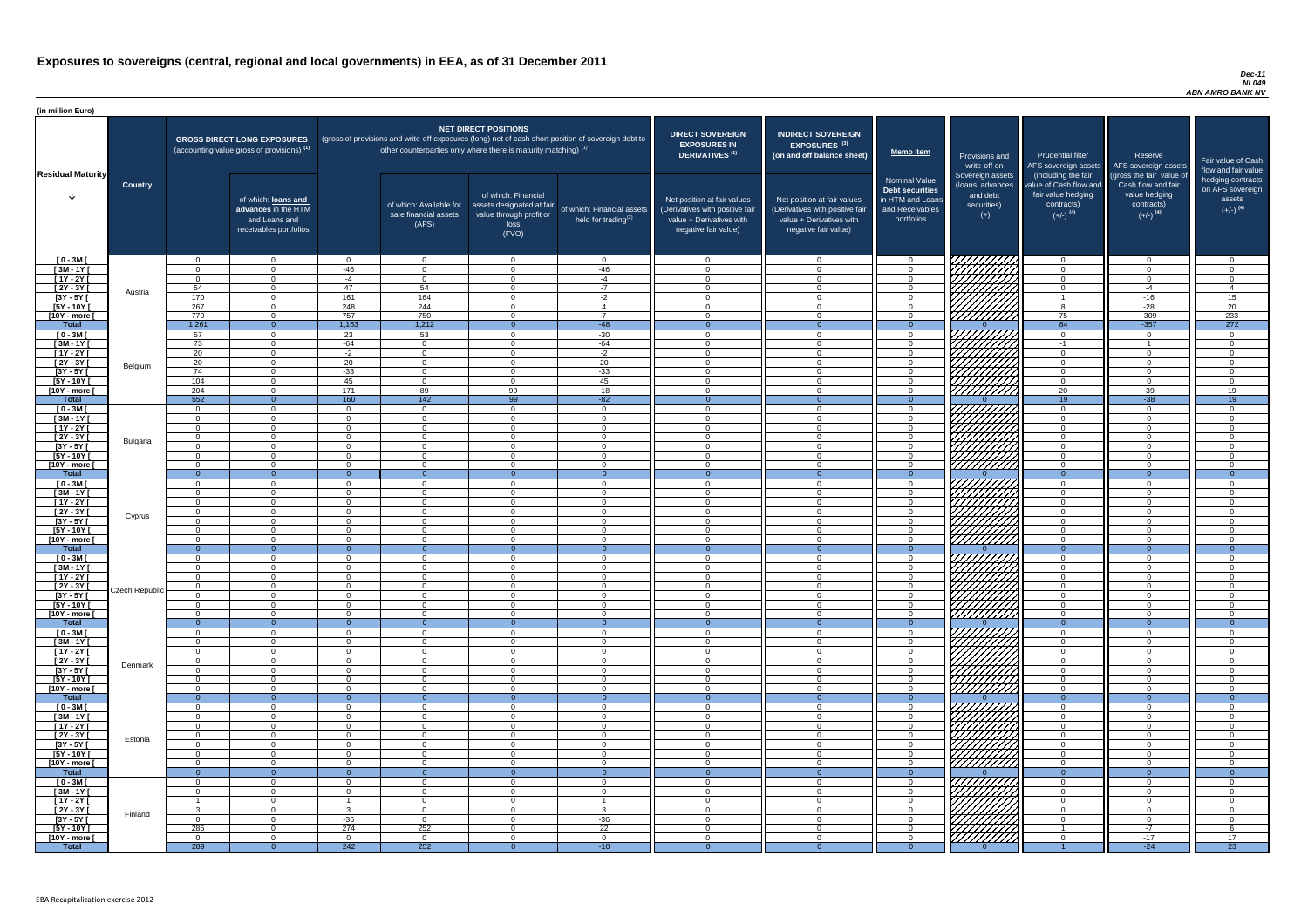#### *Dec-11 NL049 ABN AMRO BANK NV*

| (in million Euro)               |                       |                            |                                                                                             |                            |                                                                            |                                                                                              |                                                                                                     |                                                                                                                    |                                                                                                                    |                                                                                              |                                                                          |                                                                                                             |                                                                                                         |                                                                           |
|---------------------------------|-----------------------|----------------------------|---------------------------------------------------------------------------------------------|----------------------------|----------------------------------------------------------------------------|----------------------------------------------------------------------------------------------|-----------------------------------------------------------------------------------------------------|--------------------------------------------------------------------------------------------------------------------|--------------------------------------------------------------------------------------------------------------------|----------------------------------------------------------------------------------------------|--------------------------------------------------------------------------|-------------------------------------------------------------------------------------------------------------|---------------------------------------------------------------------------------------------------------|---------------------------------------------------------------------------|
| <b>Residual Maturity</b>        |                       |                            | <b>GROSS DIRECT LONG EXPOSURES</b><br>(accounting value gross of provisions) <sup>(1)</sup> |                            | other counterparties only where there is maturity matching) <sup>(1)</sup> | <b>NET DIRECT POSITIONS</b>                                                                  | (gross of provisions and write-off exposures (long) net of cash short position of sovereign debt to | <b>DIRECT SOVEREIGN</b><br><b>EXPOSURES IN</b><br>DERIVATIVES <sup>(1)</sup>                                       | <b>INDIRECT SOVEREIGN</b><br><b>EXPOSURES<sup>(3)</sup></b><br>(on and off balance sheet)                          | <b>Memo Item</b>                                                                             | Provisions and<br>write-off on                                           | <b>Prudential filter</b><br>AFS sovereign assets                                                            | Reserve<br>AFS sovereign assets                                                                         | Fair value of Cash<br>flow and fair value                                 |
|                                 | <b>Country</b>        |                            | of which: loans and<br>advances in the HTM<br>and Loans and<br>receivables portfolios       |                            | of which: Available for<br>sale financial assets<br>(AFS)                  | of which: Financial<br>assets designated at fair<br>value through profit or<br>loss<br>(FVO) | of which: Financial assets<br>held for trading $(2)$                                                | Net position at fair values<br>(Derivatives with positive fair<br>value + Derivatives with<br>negative fair value) | Net position at fair values<br>(Derivatives with positive fair<br>value + Derivatives with<br>negative fair value) | <b>Nominal Value</b><br>Debt securities<br>in HTM and Loans<br>and Receivables<br>portfolios | Sovereign assets<br>(loans, advances<br>and debt<br>securities)<br>$(+)$ | (including the fair<br>value of Cash flow and<br>fair value hedging<br>contracts)<br>$(+/-)$ <sup>(4)</sup> | (gross the fair value of<br>Cash flow and fair<br>value hedging<br>contracts)<br>$(+/-)$ <sup>(4)</sup> | hedging contracts<br>on AFS sovereign<br>assets<br>$(+/-)$ <sup>(4)</sup> |
| $[0 - 3M]$                      |                       | 793                        | $\Omega$                                                                                    | 793<br>$\cap$              | 642                                                                        | $\Omega$<br>$\cap$                                                                           | 150                                                                                                 | $\Omega$<br>$\cap$                                                                                                 | $\Omega$<br>$\Omega$                                                                                               | - 0<br>$\cap$                                                                                | 777777777                                                                | $\overline{0}$                                                                                              | $\Omega$                                                                                                | $\overline{0}$                                                            |
| $[3M - 1Y]$<br>$[1Y - 2Y]$      |                       | $\Omega$<br>102            | $\Omega$<br>$\Omega$                                                                        | 95                         | $\Omega$<br>102                                                            | $\cap$                                                                                       | $\Omega$<br>$-7$                                                                                    | $\Omega$                                                                                                           | $\Omega$                                                                                                           | $\cap$                                                                                       | 777777777                                                                | $-1$<br>-6                                                                                                  | $\mathbf{\Delta}$                                                                                       | $\Omega$<br>2                                                             |
| $[2Y - 3Y]$                     |                       | 668                        | $\overline{0}$                                                                              | 579                        | 542                                                                        | $\cap$                                                                                       | $\overline{37}$                                                                                     | $\Omega$                                                                                                           | $\Omega$                                                                                                           | $\Omega$                                                                                     |                                                                          | -6                                                                                                          | $-40$                                                                                                   | 46                                                                        |
| $[3Y - 5Y]$                     | France                | 658                        | $\overline{0}$                                                                              | 613                        | 642                                                                        | $\cap$                                                                                       | $-29$                                                                                               | $\Omega$                                                                                                           | $\Omega$                                                                                                           | $\Omega$                                                                                     | <u>ДДДД</u>                                                              | $-1$                                                                                                        | $-60$                                                                                                   | 61                                                                        |
| $[5Y - 10Y]$                    |                       | 32                         | $\overline{0}$                                                                              | $\overline{2}$             | $\Omega$                                                                   | $\Omega$                                                                                     | 2                                                                                                   | $\Omega$                                                                                                           | $\Omega$                                                                                                           | $\Omega$                                                                                     |                                                                          | $-25$                                                                                                       | 25                                                                                                      | $\Omega$                                                                  |
| [10Y - more [<br><b>Total</b>   |                       | 27<br>2,280                | $\overline{0}$<br>$\overline{0}$                                                            | $\overline{4}$<br>2,086    | $\Omega$<br>1,928                                                          | $\Omega$                                                                                     | $\overline{4}$<br>157                                                                               | $\Omega$                                                                                                           | $\Omega$                                                                                                           | $\Omega$<br>$\Omega$                                                                         | 77777777                                                                 | $\overline{0}$<br>$-38$                                                                                     | $\overline{0}$<br>$-70$                                                                                 | $\overline{0}$<br>109                                                     |
| $[0 - 3M]$                      |                       | 84                         | $\overline{0}$                                                                              | 59                         | 15                                                                         | $\Omega$                                                                                     | 44                                                                                                  | $\Omega$                                                                                                           | $\Omega$                                                                                                           | $\cap$                                                                                       |                                                                          | $\Omega$                                                                                                    | $\overline{0}$                                                                                          | $\Omega$                                                                  |
| $[3M - 1Y]$                     |                       | 65                         | $\overline{0}$                                                                              | -5                         | 35                                                                         | $\Omega$                                                                                     | $-40$                                                                                               | - 0                                                                                                                | $\Omega$                                                                                                           | $\cap$                                                                                       |                                                                          | $\Omega$                                                                                                    | $\overline{0}$                                                                                          | $\Omega$                                                                  |
| $[1Y - 2Y]$                     |                       | 728                        | $\Omega$                                                                                    | 710                        | 635                                                                        | $\Omega$                                                                                     | 75                                                                                                  | $\cap$                                                                                                             | $\Omega$                                                                                                           | $\cap$                                                                                       | HAAAA                                                                    | -6                                                                                                          | $-3$                                                                                                    | Q                                                                         |
| [2Y - 3Y [                      | Germany               | 119                        | $\overline{0}$                                                                              | 67                         | $\Omega$                                                                   | $\Omega$                                                                                     | 67                                                                                                  | $\cap$                                                                                                             | $\Omega$                                                                                                           | $\cap$                                                                                       |                                                                          | $\cap$                                                                                                      | $\overline{0}$                                                                                          | $\Omega$                                                                  |
| $[3Y - 5Y]$<br>$[5Y - 10Y]$     |                       | 312<br>138                 | $\Omega$<br>$\overline{0}$                                                                  | 132<br>96                  | 194<br>56                                                                  | $\Omega$<br>$\Omega$                                                                         | $-62$<br>41                                                                                         | $\Omega$<br>$\cap$                                                                                                 | $\Omega$<br>$\Omega$                                                                                               | $\cap$<br>$\cap$                                                                             |                                                                          | $\Omega$<br>$\Omega$                                                                                        | $-5$<br>$-5$                                                                                            | $\overline{4}$<br>-6                                                      |
| [10Y - more [                   |                       | 1,032                      | $\Omega$                                                                                    | 897                        | 889                                                                        | $\cap$                                                                                       | - 8                                                                                                 | $\cap$                                                                                                             | $\cap$                                                                                                             | $\cap$                                                                                       | HHHH                                                                     | $-17$                                                                                                       | $-230$                                                                                                  | 247                                                                       |
| <b>Total</b>                    |                       | 2,478                      | $\overline{0}$                                                                              | 1,956                      | 1,824                                                                      | $\Omega$                                                                                     | 133                                                                                                 | - 0                                                                                                                | $\Omega$                                                                                                           | $\Omega$                                                                                     |                                                                          | $-23$                                                                                                       | $-243$                                                                                                  | 266                                                                       |
| $[0 - 3M]$                      |                       | $\Omega$                   | $\Omega$                                                                                    | $\Omega$                   | $\Omega$                                                                   | $\Omega$                                                                                     | $\Omega$                                                                                            | $\cap$                                                                                                             | $\Omega$                                                                                                           | $\cap$                                                                                       |                                                                          | $\cap$                                                                                                      | $\overline{0}$                                                                                          | $\Omega$                                                                  |
| $[3M - 1Y]$                     |                       | $\Omega$                   | $\Omega$                                                                                    | $\Omega$                   | $\Omega$                                                                   | $\cap$                                                                                       | $\Omega$                                                                                            | $\Omega$                                                                                                           | $\Omega$                                                                                                           | $\Omega$                                                                                     |                                                                          | $\Omega$                                                                                                    | $\Omega$                                                                                                | $\Omega$                                                                  |
| $\boxed{1Y - 2Y}$<br>[2Y - 3Y [ |                       | $\Omega$<br>$\Omega$       | $\Omega$<br>$\Omega$                                                                        | $\Omega$<br>$\Omega$       | $\Omega$<br>$\Omega$                                                       | $\cap$                                                                                       | $\Omega$<br>$\cap$                                                                                  | $\Omega$                                                                                                           | $\Omega$<br>$\Omega$                                                                                               |                                                                                              | <i>VIIIIII</i> A                                                         | $\Omega$                                                                                                    | $\Omega$<br>$\Omega$                                                                                    | $\Omega$                                                                  |
| $[3Y - 5Y]$                     | Greece <sup>(5)</sup> |                            |                                                                                             |                            |                                                                            |                                                                                              |                                                                                                     |                                                                                                                    |                                                                                                                    |                                                                                              |                                                                          |                                                                                                             |                                                                                                         |                                                                           |
| $[5Y - 10Y]$                    |                       | - 0                        |                                                                                             | $\Omega$                   | $\Omega$                                                                   |                                                                                              | $\Omega$                                                                                            |                                                                                                                    | $\Omega$                                                                                                           |                                                                                              | <i>UMMI</i>                                                              |                                                                                                             | $\Omega$                                                                                                |                                                                           |
| [10Y - more [                   |                       | - 0                        |                                                                                             | $\Omega$                   | $\Omega$                                                                   |                                                                                              | $\Omega$                                                                                            |                                                                                                                    | $\Omega$                                                                                                           |                                                                                              | ///////////                                                              | റ                                                                                                           | $\Omega$                                                                                                |                                                                           |
| <b>Total</b>                    |                       | $\Omega$<br>- റ            | $\Omega$<br>$\Omega$                                                                        | $\Omega$<br>$\Omega$       | $\Omega$<br>$\Omega$                                                       | $\Omega$                                                                                     | $\Omega$<br>$\Omega$                                                                                | $\Omega$                                                                                                           | $\Omega$<br>$\Omega$                                                                                               | $\Omega$<br>$\Omega$                                                                         |                                                                          | $\Omega$<br>$\Omega$                                                                                        | $\Omega$<br>$\Omega$                                                                                    | $\Omega$                                                                  |
| $[0 - 3M]$<br>$\sqrt{3M-1Y}$    |                       | - റ                        | $\Omega$                                                                                    | $\Omega$                   | $\Omega$                                                                   | $\cap$                                                                                       | $\Omega$                                                                                            | $\Omega$                                                                                                           | $\Omega$                                                                                                           | $\cap$                                                                                       |                                                                          | $\Omega$                                                                                                    | $\Omega$                                                                                                | $\Omega$                                                                  |
| $[1Y - 2Y]$                     |                       | $\Omega$                   | $\Omega$                                                                                    | $\Omega$                   | $\Omega$                                                                   | $\Omega$                                                                                     | $\Omega$                                                                                            | $\Omega$                                                                                                           | $\Omega$                                                                                                           | $\Omega$                                                                                     |                                                                          | $\overline{0}$                                                                                              | $\Omega$                                                                                                | $\Omega$                                                                  |
| $[2Y - 3Y]$                     | Hungary               | $\Omega$                   | $\Omega$                                                                                    | $\Omega$                   | $\Omega$                                                                   | $\Omega$                                                                                     | $\Omega$                                                                                            | $\Omega$                                                                                                           | $\Omega$                                                                                                           | $\Omega$                                                                                     | 77                                                                       | $\Omega$                                                                                                    | $\Omega$                                                                                                | $\Omega$                                                                  |
| $[3Y - 5Y]$                     |                       | $\Omega$                   | $\Omega$                                                                                    | $\Omega$                   | $\Omega$                                                                   | $\Omega$                                                                                     | $\Omega$                                                                                            | $\Omega$                                                                                                           | $\Omega$                                                                                                           | $\Omega$                                                                                     |                                                                          | $\Omega$                                                                                                    | $\Omega$                                                                                                | $\Omega$                                                                  |
| $[5Y - 10Y]$<br>[10Y - more [   |                       | $\Omega$<br>$\Omega$       | $\Omega$<br>$\Omega$                                                                        | $\Omega$<br>$\Omega$       | $\Omega$<br>$\Omega$                                                       | $\Omega$<br>$\Omega$                                                                         | $\Omega$<br>$\overline{0}$                                                                          | $\Omega$<br>- 0                                                                                                    | $\Omega$<br>$\Omega$                                                                                               | $\Omega$<br>$\Omega$                                                                         | //////////<br>777777777                                                  | $\Omega$<br>$\overline{0}$                                                                                  | $\Omega$<br>$\overline{0}$                                                                              | $\Omega$<br>$\Omega$                                                      |
| <b>Total</b>                    |                       | $\Omega$                   | $\overline{0}$                                                                              | $\Omega$                   | $\Omega$                                                                   | $\Omega$                                                                                     | $\overline{0}$                                                                                      | $\Omega$                                                                                                           | $\Omega$                                                                                                           | $\Omega$                                                                                     |                                                                          | $\overline{0}$                                                                                              | $\Omega$                                                                                                | $\Omega$                                                                  |
| $[0 - 3M]$                      |                       | $\overline{0}$             | $\Omega$                                                                                    | $\Omega$                   | $\Omega$                                                                   | $\Omega$                                                                                     | $\overline{0}$                                                                                      | $\Omega$                                                                                                           | $\overline{0}$                                                                                                     | $\Omega$                                                                                     |                                                                          | $\overline{0}$                                                                                              | $\overline{0}$                                                                                          | $\Omega$                                                                  |
| $1$ 3M - 1Y                     |                       | - 0                        | $\Omega$                                                                                    | $\Omega$                   | $\Omega$                                                                   | $\Omega$                                                                                     | $\Omega$                                                                                            | $\Omega$                                                                                                           | $\Omega$                                                                                                           | $\Omega$                                                                                     | 777777777                                                                | - 0                                                                                                         | $\Omega$                                                                                                | $\Omega$                                                                  |
| $[1Y - 2Y]$                     |                       | $\overline{0}$             | $\Omega$                                                                                    | $\Omega$                   | $\Omega$<br>$\Omega$                                                       | $\Omega$<br>$\Omega$                                                                         | $\Omega$                                                                                            | $\Omega$<br>$\Omega$                                                                                               | $\Omega$<br>$\Omega$                                                                                               | $\Omega$<br>$\Omega$                                                                         |                                                                          | $\Omega$<br>- 0                                                                                             | $\overline{0}$                                                                                          | $\Omega$                                                                  |
| $[2Y - 3Y]$<br>$[3Y - 5Y]$      | Iceland               | $\overline{0}$<br>$\Omega$ | $\overline{0}$<br>$\Omega$                                                                  | $\overline{0}$<br>$\Omega$ | $\Omega$                                                                   | - റ                                                                                          | $\overline{0}$<br>$\Omega$                                                                          | - റ                                                                                                                | $\Omega$                                                                                                           | - 0                                                                                          | 77777777.                                                                | $\Omega$                                                                                                    | $\overline{0}$<br>$\overline{0}$                                                                        | $\Omega$<br>$\Omega$                                                      |
| $[5Y - 10Y]$                    |                       | $\Omega$                   | $\Omega$                                                                                    | $\Omega$                   | $\Omega$                                                                   | $\Omega$                                                                                     | $\Omega$                                                                                            | $\cap$                                                                                                             | $\Omega$                                                                                                           | $\cap$                                                                                       |                                                                          | $\cap$                                                                                                      | $\Omega$                                                                                                | $\Omega$                                                                  |
| [10Y - more [                   |                       | $\Omega$                   | $\Omega$                                                                                    | - റ                        | $\Omega$                                                                   | - റ                                                                                          | $\Omega$                                                                                            | $\cap$                                                                                                             | $\Omega$                                                                                                           | റ                                                                                            | 77777777                                                                 | $\Omega$                                                                                                    | $\Omega$                                                                                                | $\Omega$                                                                  |
| <b>Total</b>                    |                       | - റ                        | $\overline{0}$                                                                              | $\Omega$                   | - 0                                                                        | $\cap$                                                                                       | $\overline{0}$                                                                                      | $\Omega$                                                                                                           | $\Omega$                                                                                                           | $\Omega$<br>$\cap$                                                                           |                                                                          | $\Omega$<br>$\Omega$                                                                                        | $\overline{0}$                                                                                          | $\overline{0}$<br>$\Omega$                                                |
| $[0 - 3M]$<br>$[3M - 1Y]$       |                       | $\Omega$<br>$\Omega$       | $\Omega$<br>$\Omega$                                                                        | $\Omega$<br>$\Omega$       | $\Omega$<br>$\Omega$                                                       | $\Omega$                                                                                     | $\Omega$<br>$\overline{0}$                                                                          | $\Omega$                                                                                                           | $\Omega$<br>$\Omega$                                                                                               | $\cap$                                                                                       |                                                                          | $\Omega$                                                                                                    | $\Omega$<br>$\overline{0}$                                                                              | $\Omega$                                                                  |
| $[1Y - 2Y]$                     |                       | $\Omega$                   | $\Omega$                                                                                    | $\Omega$                   | $\Omega$                                                                   | $\Omega$                                                                                     | $\Omega$                                                                                            | $\Omega$                                                                                                           | $\Omega$                                                                                                           | $\Omega$                                                                                     |                                                                          | $\Omega$                                                                                                    | $\overline{0}$                                                                                          | $\Omega$                                                                  |
| $[2Y - 3Y]$                     | Ireland               | $\Omega$                   | $\Omega$                                                                                    | $\Omega$                   | $\Omega$                                                                   | $\cap$                                                                                       | $\Omega$                                                                                            | $\Omega$                                                                                                           | $\Omega$                                                                                                           |                                                                                              |                                                                          | $\cap$                                                                                                      | $\Omega$                                                                                                |                                                                           |
| $[3Y - 5Y]$                     |                       | $\Omega$                   | $\Omega$                                                                                    | $\Omega$                   | $\Omega$                                                                   | $\Omega$                                                                                     | $\Omega$                                                                                            | $\Omega$                                                                                                           | $\Omega$                                                                                                           |                                                                                              |                                                                          | $\cap$                                                                                                      | $\Omega$                                                                                                |                                                                           |
| $[5Y - 10Y]$<br>[10Y - more [   |                       | $\Omega$<br>$\Omega$       | $\Omega$<br>$\cap$                                                                          | $\Omega$<br>$\Omega$       | $\Omega$<br>$\Omega$                                                       | $\cap$<br>$\Omega$                                                                           | $\Omega$<br>$\Omega$                                                                                | $\Omega$                                                                                                           | $\Omega$<br>$\Omega$                                                                                               |                                                                                              | an dhe                                                                   | $\cap$                                                                                                      | $\Omega$<br>$\Omega$                                                                                    |                                                                           |
| <b>Total</b>                    |                       | $\Omega$                   | $\Omega$                                                                                    | $\Omega$                   | $\Omega$                                                                   | $\Omega$                                                                                     | $\Omega$                                                                                            |                                                                                                                    | $\Omega$                                                                                                           | $\Omega$                                                                                     |                                                                          | $\Omega$                                                                                                    | $\Omega$                                                                                                | $\theta$                                                                  |
| $[0 - 3M]$                      |                       | $\Omega$                   | $\cap$                                                                                      | $\Omega$                   | $\Omega$                                                                   | $\Omega$                                                                                     | $\Omega$                                                                                            | $\Omega$                                                                                                           | $\Omega$                                                                                                           |                                                                                              | 777777777                                                                | $\Omega$                                                                                                    | $\Omega$                                                                                                |                                                                           |
| $[3M - 1Y]$                     |                       | $\Omega$                   | $\Omega$                                                                                    | $\Omega$                   | $\Omega$                                                                   | $\Omega$                                                                                     | $\overline{0}$                                                                                      | $\Omega$                                                                                                           | $\Omega$                                                                                                           |                                                                                              | V////////                                                                | $\Omega$                                                                                                    | $\Omega$                                                                                                | $\Omega$                                                                  |
| $[1Y - 2Y]$                     |                       | - റ                        | $\Omega$<br>$\Omega$                                                                        | -1<br>$\Omega$             | $\Omega$                                                                   | $\Omega$<br>$\Omega$                                                                         | $-1$                                                                                                | $\Omega$<br>$\Omega$                                                                                               | $\Omega$<br>$\Omega$                                                                                               | $\Omega$<br>$\Omega$                                                                         | //////////                                                               | $\Omega$<br>$\Omega$                                                                                        | $\Omega$                                                                                                | $\Omega$<br>$\Omega$                                                      |
| $[2Y - 3Y]$<br>$[3Y - 5Y]$      | Italy                 |                            | $\Omega$                                                                                    | $\Omega$                   | $\Omega$<br>$\Omega$                                                       | $\Omega$                                                                                     | $\Omega$<br>$\Omega$                                                                                | $\Omega$                                                                                                           | $\Omega$                                                                                                           | $\Omega$                                                                                     | 777777777                                                                | $\Omega$                                                                                                    | $\Omega$<br>$\overline{0}$                                                                              | $\Omega$                                                                  |
| $[5Y - 10Y]$                    |                       |                            | $\Omega$                                                                                    | $-1$                       | $\Omega$                                                                   | $\Omega$                                                                                     | $-1$                                                                                                | $\Omega$                                                                                                           | $\Omega$                                                                                                           | $\Omega$                                                                                     | 77777777                                                                 |                                                                                                             | -1                                                                                                      | $\Omega$                                                                  |
| [10Y - more [                   |                       | 286                        | $\Omega$                                                                                    | 285                        | 285                                                                        | $\Omega$                                                                                     | $\overline{0}$                                                                                      | $\Omega$                                                                                                           | $\Omega$                                                                                                           | $\cap$                                                                                       | ////////////                                                             | 153                                                                                                         | $-245$                                                                                                  | 92                                                                        |
| <b>Total</b>                    |                       | 289                        | $\overline{0}$                                                                              | 283                        | 285                                                                        | $\Omega$                                                                                     | $-2$                                                                                                | $\Omega$                                                                                                           | $\Omega$                                                                                                           | $\Omega$                                                                                     |                                                                          | 154                                                                                                         | $-246$                                                                                                  | 92                                                                        |
| $[0 - 3M]$<br>$[3M-1Y]$         |                       | $\Omega$<br>$\overline{0}$ | $\Omega$<br>- 0                                                                             | $\Omega$<br>$\Omega$       | $\Omega$<br>$\Omega$                                                       | $\Omega$<br>$\Omega$                                                                         | $\Omega$<br>$\Omega$                                                                                | $\Omega$<br>$\Omega$                                                                                               | $\Omega$<br>$\Omega$                                                                                               | $\Omega$<br>$\Omega$                                                                         | <i>VIIIIIIII</i>                                                         | $\Omega$<br>- 0                                                                                             | $\Omega$<br>$\overline{0}$                                                                              | $\Omega$                                                                  |
| $[1Y - 2Y]$                     |                       | $\overline{0}$             | $\Omega$                                                                                    | $\Omega$                   | $\Omega$                                                                   | $\Omega$                                                                                     | $\overline{0}$                                                                                      | $\Omega$                                                                                                           | $\Omega$                                                                                                           | $\Omega$                                                                                     |                                                                          | $\Omega$                                                                                                    | $\overline{0}$                                                                                          | $\Omega$                                                                  |
| [2Y - 3Y [                      | Latvia                | $\overline{0}$             | $\Omega$                                                                                    | $\overline{0}$             | $\Omega$                                                                   | $\Omega$                                                                                     | $\overline{0}$                                                                                      | $\overline{0}$                                                                                                     | $\Omega$                                                                                                           | - 0                                                                                          |                                                                          | $\overline{0}$                                                                                              | $\overline{0}$                                                                                          | $\Omega$                                                                  |
| $[3Y - 5Y]$                     |                       | $\Omega$                   | $\Omega$                                                                                    | $\overline{0}$             | $\Omega$                                                                   | $\overline{0}$                                                                               | $\overline{0}$                                                                                      | - 0                                                                                                                | $\Omega$                                                                                                           | $\Omega$                                                                                     |                                                                          | $\overline{0}$                                                                                              | $\overline{0}$                                                                                          | - 0                                                                       |
| $[5Y - 10Y]$<br>[10Y - more [   |                       | $\Omega$<br>$\Omega$       | $\overline{0}$<br>$\overline{0}$                                                            | $\Omega$<br>$\Omega$       | $\Omega$<br>$\Omega$                                                       | $\Omega$<br>$\overline{0}$                                                                   | $\overline{0}$<br>$\overline{0}$                                                                    | - 0<br>- 0                                                                                                         | $\Omega$<br>$\Omega$                                                                                               | . റ<br>$\Omega$                                                                              | HANA<br>HANA                                                             | $\Omega$<br>$\overline{0}$                                                                                  | $\overline{0}$<br>$\overline{0}$                                                                        | $\Omega$<br>$\Omega$                                                      |
| <b>Total</b>                    |                       | - 0                        | $\Omega$                                                                                    | $\overline{0}$             | - 0                                                                        |                                                                                              |                                                                                                     |                                                                                                                    |                                                                                                                    |                                                                                              |                                                                          |                                                                                                             |                                                                                                         |                                                                           |
|                                 |                       |                            |                                                                                             |                            |                                                                            |                                                                                              |                                                                                                     |                                                                                                                    |                                                                                                                    |                                                                                              |                                                                          |                                                                                                             |                                                                                                         |                                                                           |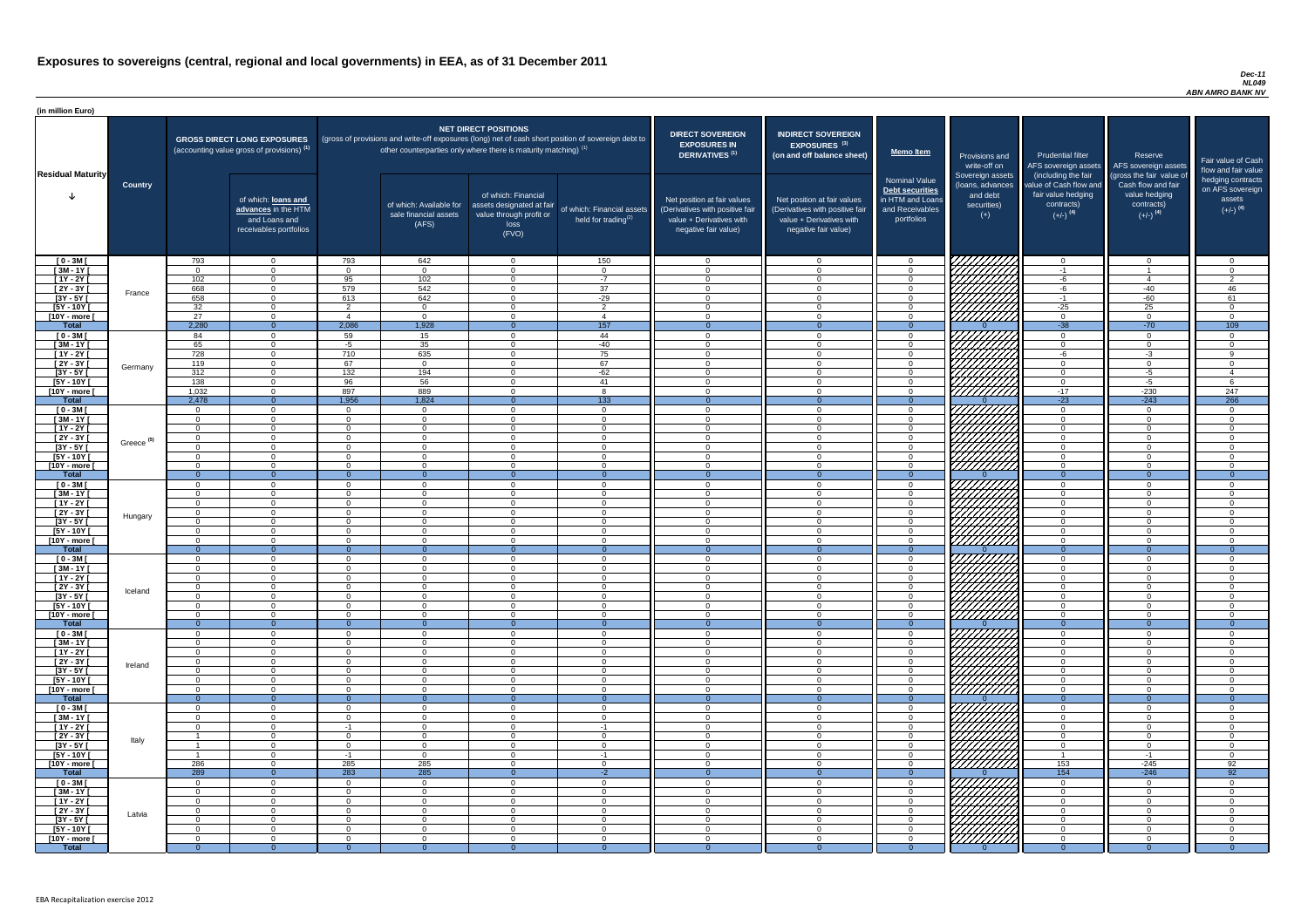#### *Dec-11 NL049 ABN AMRO BANK NV*

| <b>DIRECT SOVEREIGN</b><br><b>EXPOSURES IN</b><br><b>DERIVATIVES<sup>(1)</sup></b><br>Net position at fair values<br>(Derivatives with positive fair<br>value + Derivatives with<br>negative fair value) | <b>INDIRECT SOVEREIGN</b><br><b>EXPOSURES<sup>(3)</sup></b><br>(on and off balance sheet)<br>Net position at fair values<br>(Derivatives with positive fair<br>$value + Derivative$ s with<br>negative fair value) | <b>Memo Item</b><br><b>Nominal Value</b><br>Debt securities<br>in HTM and Loans<br>and Receivables<br>portfolios | Provisions and<br>write-off on<br>Sovereign assets<br>(loans, advances<br>and debt<br>securities)<br>$(+)$ | <b>Prudential filter</b><br>AFS sovereign assets<br>(including the fair<br>value of Cash flow and<br>fair value hedging<br>contracts)<br>$(+/-)$ <sup>(4)</sup> | Reserve<br>AFS sovereign assets<br>(gross the fair value of<br>Cash flow and fair<br>value hedging<br>contracts)<br>$(+/-)$ <sup>(4)</sup> | Fair value of Cash<br>flow and fair value<br>hedging contracts<br>on AFS sovereign<br>assets<br>$(+/-)$ <sup>(4)</sup> |
|----------------------------------------------------------------------------------------------------------------------------------------------------------------------------------------------------------|--------------------------------------------------------------------------------------------------------------------------------------------------------------------------------------------------------------------|------------------------------------------------------------------------------------------------------------------|------------------------------------------------------------------------------------------------------------|-----------------------------------------------------------------------------------------------------------------------------------------------------------------|--------------------------------------------------------------------------------------------------------------------------------------------|------------------------------------------------------------------------------------------------------------------------|
| $\mathbf 0$                                                                                                                                                                                              | $\overline{0}$                                                                                                                                                                                                     | $\mathbf 0$                                                                                                      |                                                                                                            | $\overline{0}$                                                                                                                                                  | $\overline{0}$                                                                                                                             | $\mathbf 0$                                                                                                            |
| $\mathbf 0$                                                                                                                                                                                              | $\mathbf 0$                                                                                                                                                                                                        | $\mathbf 0$                                                                                                      |                                                                                                            | $\mathbf 0$                                                                                                                                                     | $\mathbf 0$                                                                                                                                | $\mathbf 0$                                                                                                            |
| $\mathbf 0$                                                                                                                                                                                              | $\mathbf 0$                                                                                                                                                                                                        | $\mathbf 0$                                                                                                      |                                                                                                            | $\mathbf 0$                                                                                                                                                     | $\overline{0}$                                                                                                                             | $\mathbf 0$                                                                                                            |
| $\mathbf 0$                                                                                                                                                                                              | $\mathbf 0$                                                                                                                                                                                                        | $\pmb{0}$                                                                                                        |                                                                                                            | $\mathbf 0$                                                                                                                                                     | $\mathbf 0$                                                                                                                                | $\pmb{0}$                                                                                                              |
| $\pmb{0}$<br>$\mathbf 0$                                                                                                                                                                                 | $\mathbf 0$<br>$\mathbf 0$                                                                                                                                                                                         | $\pmb{0}$<br>$\mathbf 0$                                                                                         |                                                                                                            | $\mathbf 0$<br>$\mathbf 0$                                                                                                                                      | $\pmb{0}$<br>$\mathbf 0$                                                                                                                   | $\pmb{0}$<br>$\mathbf 0$                                                                                               |
| $\mathbf 0$                                                                                                                                                                                              | $\mathbf 0$                                                                                                                                                                                                        | $\pmb{0}$                                                                                                        |                                                                                                            | $\mathbf 0$                                                                                                                                                     | $\mathbf 0$                                                                                                                                | $\mathbf 0$                                                                                                            |
| $\mathbf{0}$                                                                                                                                                                                             | $\overline{0}$                                                                                                                                                                                                     | $\overline{0}$                                                                                                   | 0                                                                                                          | $\overline{0}$                                                                                                                                                  | $\overline{0}$                                                                                                                             | $\overline{0}$                                                                                                         |
| $\mathbf 0$                                                                                                                                                                                              | $\mathbf 0$                                                                                                                                                                                                        | $\pmb{0}$                                                                                                        |                                                                                                            | $\mathbf 0$                                                                                                                                                     | $\mathbf 0$                                                                                                                                | $\mathbf 0$                                                                                                            |
| $\mathbf 0$                                                                                                                                                                                              | $\mathbf 0$                                                                                                                                                                                                        | $\pmb{0}$                                                                                                        |                                                                                                            | $\mathbf 0$                                                                                                                                                     | $\mathbf 0$                                                                                                                                | $\mathbf 0$                                                                                                            |
| $\mathbf 0$                                                                                                                                                                                              | $\mathbf 0$                                                                                                                                                                                                        | $\pmb{0}$                                                                                                        |                                                                                                            | $\mathbf 0$                                                                                                                                                     | $\mathbf 0$                                                                                                                                | $\mathbf 0$                                                                                                            |
| $\mathbf 0$<br>$\pmb{0}$                                                                                                                                                                                 | $\mathbf 0$<br>$\mathbf 0$                                                                                                                                                                                         | $\mathbf 0$<br>$\mathbf 0$                                                                                       |                                                                                                            | $\mathbf 0$<br>$\mathbf 0$                                                                                                                                      | $\mathbf 0$<br>$\mathbf 0$                                                                                                                 | $\mathbf 0$<br>$\mathbf 0$                                                                                             |
| $\mathbf 0$                                                                                                                                                                                              | $\mathbf 0$                                                                                                                                                                                                        | $\mathbf 0$                                                                                                      |                                                                                                            | $\mathbf 0$                                                                                                                                                     | $\mathbf 0$                                                                                                                                | $\mathbf 0$                                                                                                            |
| $\mathbf 0$                                                                                                                                                                                              | $\mathbf 0$                                                                                                                                                                                                        | $\mathbf 0$                                                                                                      |                                                                                                            | $\mathbf 0$                                                                                                                                                     | $\mathbf 0$                                                                                                                                | $\mathbf 0$                                                                                                            |
| $\mathbf{0}$                                                                                                                                                                                             | $\overline{0}$                                                                                                                                                                                                     | $\overline{0}$                                                                                                   | $\Omega$                                                                                                   | $\mathbf{0}$                                                                                                                                                    | $\overline{0}$                                                                                                                             | $\overline{0}$                                                                                                         |
| $\mathbf 0$                                                                                                                                                                                              | $\mathbf 0$                                                                                                                                                                                                        | $\pmb{0}$                                                                                                        |                                                                                                            | $\mathbf 0$                                                                                                                                                     | $\mathbf 0$                                                                                                                                | $\mathbf 0$                                                                                                            |
| $\mathbf 0$<br>$\mathbf 0$                                                                                                                                                                               | $\mathbf 0$<br>$\mathbf 0$                                                                                                                                                                                         | $\pmb{0}$<br>$\pmb{0}$                                                                                           |                                                                                                            | $\mathbf 0$<br>$\mathbf 0$                                                                                                                                      | $\mathbf 0$<br>$\mathbf 0$                                                                                                                 | $\mathbf 0$<br>$\mathbf 0$                                                                                             |
| $\mathbf 0$                                                                                                                                                                                              | 0                                                                                                                                                                                                                  | $\mathbf 0$                                                                                                      |                                                                                                            | $\mathbf 0$                                                                                                                                                     | $\mathbf 0$                                                                                                                                | $\mathbf 0$                                                                                                            |
| $\mathbf 0$                                                                                                                                                                                              | $\mathbf 0$                                                                                                                                                                                                        | 0                                                                                                                |                                                                                                            | 0                                                                                                                                                               | $\Omega$                                                                                                                                   | $\mathbf 0$                                                                                                            |
| 0                                                                                                                                                                                                        | 0                                                                                                                                                                                                                  | 0                                                                                                                |                                                                                                            | 0                                                                                                                                                               | 0                                                                                                                                          | 0                                                                                                                      |
| $\mathbf 0$                                                                                                                                                                                              | 0                                                                                                                                                                                                                  | 0                                                                                                                |                                                                                                            | 0                                                                                                                                                               | 0                                                                                                                                          | $\mathbf 0$                                                                                                            |
| $\overline{0}$<br>$\mathbf 0$                                                                                                                                                                            | $\overline{0}$<br>$\mathbf 0$                                                                                                                                                                                      | $\overline{0}$<br>0                                                                                              | $\Omega$                                                                                                   | $\overline{0}$<br>$\mathbf 0$                                                                                                                                   | $\overline{0}$<br>0                                                                                                                        | $\overline{0}$<br>0                                                                                                    |
| $\pmb{0}$                                                                                                                                                                                                | $\mathbf 0$                                                                                                                                                                                                        | $\mathbf 0$                                                                                                      |                                                                                                            | $\mathbf 0$                                                                                                                                                     | 0                                                                                                                                          | $\mathbf 0$                                                                                                            |
| $\mathbf 0$                                                                                                                                                                                              | $\mathbf 0$                                                                                                                                                                                                        | 0                                                                                                                |                                                                                                            | $\mathbf 0$                                                                                                                                                     | 0                                                                                                                                          | $\mathbf 0$                                                                                                            |
| $\mathbf 0$                                                                                                                                                                                              | $\mathbf 0$                                                                                                                                                                                                        | 0                                                                                                                |                                                                                                            | $\mathbf 0$                                                                                                                                                     | 0                                                                                                                                          | 0                                                                                                                      |
| $\mathbf 0$                                                                                                                                                                                              | $\mathbf 0$                                                                                                                                                                                                        | 0                                                                                                                |                                                                                                            | $\mathbf 0$                                                                                                                                                     | 0                                                                                                                                          | 0                                                                                                                      |
| $\mathbf 0$<br>$\mathbf 0$                                                                                                                                                                               | $\mathbf 0$<br>$\mathbf 0$                                                                                                                                                                                         | $\mathsf 0$<br>0                                                                                                 |                                                                                                            | $\mathbf 0$<br>$\mathbf 0$                                                                                                                                      | $\mathbf 0$<br>0                                                                                                                           | 0<br>0                                                                                                                 |
| $\mathbf{0}$                                                                                                                                                                                             | $\overline{0}$                                                                                                                                                                                                     | $\overline{0}$                                                                                                   | $\Omega$                                                                                                   | $\overline{0}$                                                                                                                                                  | $\overline{0}$                                                                                                                             | $\overline{0}$                                                                                                         |
| $-25$                                                                                                                                                                                                    | $\mathbf 0$                                                                                                                                                                                                        | $\pmb{0}$                                                                                                        |                                                                                                            | $\mathbf 0$                                                                                                                                                     | 0                                                                                                                                          | 0                                                                                                                      |
| $-3$                                                                                                                                                                                                     | 0                                                                                                                                                                                                                  | $\pmb{0}$                                                                                                        |                                                                                                            | $\mathbf 0$                                                                                                                                                     | 0                                                                                                                                          | $\mathbf 0$                                                                                                            |
| $-4$                                                                                                                                                                                                     | $\mathbf 0$                                                                                                                                                                                                        | $\pmb{0}$                                                                                                        |                                                                                                            | $\mathbf 0$<br>$-3$                                                                                                                                             | $\mathsf 0$                                                                                                                                | $\pmb{0}$                                                                                                              |
| $-19$<br>68                                                                                                                                                                                              | $\mathbf 0$<br>$\mathbf 0$                                                                                                                                                                                         | $\pmb{0}$<br>$\pmb{0}$                                                                                           |                                                                                                            | $-4$                                                                                                                                                            | $-3$<br>$-77$                                                                                                                              | 6<br>81                                                                                                                |
| $-18$                                                                                                                                                                                                    | $\mathbf 0$                                                                                                                                                                                                        | $\pmb{0}$                                                                                                        |                                                                                                            | $-3$                                                                                                                                                            | $-133$                                                                                                                                     | 137                                                                                                                    |
| $-575$                                                                                                                                                                                                   | $\mathbf 0$                                                                                                                                                                                                        | $\mathsf 0$                                                                                                      |                                                                                                            | $-32$                                                                                                                                                           | $-193$                                                                                                                                     | 225                                                                                                                    |
| $-576$                                                                                                                                                                                                   | $\overline{0}$                                                                                                                                                                                                     | $\overline{0}$                                                                                                   | $\mathbf 0$                                                                                                | $-42$                                                                                                                                                           | $-406$                                                                                                                                     | 448                                                                                                                    |
| $\mathbf 0$<br>$\pmb{0}$                                                                                                                                                                                 | $\mathbf 0$<br>$\mathbf 0$                                                                                                                                                                                         | 0<br>$\mathsf 0$                                                                                                 |                                                                                                            | $\overline{0}$<br>$\mathbf 0$                                                                                                                                   | 0<br>0                                                                                                                                     | 0<br>$\pmb{0}$                                                                                                         |
| $\boldsymbol{0}$                                                                                                                                                                                         | 0                                                                                                                                                                                                                  | 0                                                                                                                |                                                                                                            | 0                                                                                                                                                               | $\mathbf 0$                                                                                                                                | $\pmb{0}$                                                                                                              |
| $\mathbf 0$                                                                                                                                                                                              | 0                                                                                                                                                                                                                  | 0                                                                                                                |                                                                                                            | 0                                                                                                                                                               | 0                                                                                                                                          | 0                                                                                                                      |
| $\mathbf 0$                                                                                                                                                                                              | $\mathbf 0$                                                                                                                                                                                                        | 0                                                                                                                |                                                                                                            | $\mathbf 0$                                                                                                                                                     | 0                                                                                                                                          | 0                                                                                                                      |
| 0                                                                                                                                                                                                        | 0                                                                                                                                                                                                                  | 0                                                                                                                |                                                                                                            | 0                                                                                                                                                               | 0                                                                                                                                          | $\mathbf 0$                                                                                                            |
| $\mathbf 0$<br>$\overline{0}$                                                                                                                                                                            | $\boldsymbol{0}$<br>$\overline{0}$                                                                                                                                                                                 | 0<br>$\overline{0}$                                                                                              | $\Omega$                                                                                                   | $\mathbf 0$<br>$\mathbf{0}$                                                                                                                                     | 0<br>$\overline{0}$                                                                                                                        | $\mathbf 0$<br>$\overline{0}$                                                                                          |
| $\mathbf 0$                                                                                                                                                                                              | 0                                                                                                                                                                                                                  | $\mathbf 0$                                                                                                      |                                                                                                            | 0                                                                                                                                                               | 0                                                                                                                                          | 0                                                                                                                      |
| $\pmb{0}$                                                                                                                                                                                                | $\mathbf 0$                                                                                                                                                                                                        | $\mathbf 0$                                                                                                      |                                                                                                            | $\mathbf 0$                                                                                                                                                     | 0                                                                                                                                          | $\mathbf 0$                                                                                                            |
| $\mathbf 0$                                                                                                                                                                                              | $\mathbf 0$                                                                                                                                                                                                        | $\mathbf 0$                                                                                                      |                                                                                                            | $\mathbf 0$                                                                                                                                                     | 0                                                                                                                                          | $\mathbf 0$                                                                                                            |
| 0                                                                                                                                                                                                        | 0                                                                                                                                                                                                                  | 0                                                                                                                |                                                                                                            | 0                                                                                                                                                               | 0                                                                                                                                          | $\mathbf 0$                                                                                                            |
| $\mathbf 0$<br>$\pmb{0}$                                                                                                                                                                                 | $\mathbf 0$<br>$\mathbf 0$                                                                                                                                                                                         | 0<br>$\pmb{0}$                                                                                                   |                                                                                                            | $\mathbf 0$<br>$\overline{0}$                                                                                                                                   | 0<br>$\mathbf 0$                                                                                                                           | $\mathbf 0$<br>$\pmb{0}$                                                                                               |
| $\mathbf 0$                                                                                                                                                                                              | $\mathbf 0$                                                                                                                                                                                                        | 0                                                                                                                |                                                                                                            | 131                                                                                                                                                             | $-216$                                                                                                                                     | 85                                                                                                                     |
| $\mathbf{0}$                                                                                                                                                                                             | $\overline{0}$                                                                                                                                                                                                     | $\overline{0}$                                                                                                   | $\Omega$                                                                                                   | 131                                                                                                                                                             | $-216$                                                                                                                                     | 85                                                                                                                     |
| $\mathbf 0$                                                                                                                                                                                              | $\mathbf 0$                                                                                                                                                                                                        | 0                                                                                                                |                                                                                                            | $\mathbf 0$                                                                                                                                                     | 0                                                                                                                                          | 0                                                                                                                      |
| $\Omega$                                                                                                                                                                                                 | $\Omega$                                                                                                                                                                                                           | $\Omega$                                                                                                         |                                                                                                            | $\Omega$                                                                                                                                                        | 0                                                                                                                                          | $\mathbf 0$                                                                                                            |
| $\mathbf 0$<br>$\mathbf 0$                                                                                                                                                                               | $\mathbf 0$<br>$\mathbf 0$                                                                                                                                                                                         | $\pmb{0}$<br>$\pmb{0}$                                                                                           |                                                                                                            | $\mathbf 0$<br>$\mathbf 0$                                                                                                                                      | $\mathbf 0$<br>$\overline{0}$                                                                                                              | $\pmb{0}$<br>$\mathbf 0$                                                                                               |
| $\mathbf 0$                                                                                                                                                                                              | $\mathbf 0$                                                                                                                                                                                                        | $\mathbf 0$                                                                                                      |                                                                                                            | $\mathbf 0$                                                                                                                                                     | $\overline{0}$                                                                                                                             | $\mathbf 0$                                                                                                            |
| $\mathbf 0$                                                                                                                                                                                              | $\mathbf 0$                                                                                                                                                                                                        | $\mathbf 0$                                                                                                      |                                                                                                            | $\overline{0}$                                                                                                                                                  | $\mathbf 0$                                                                                                                                | $\mathbf 0$                                                                                                            |
| $\mathbf 0$                                                                                                                                                                                              | $\mathbf 0$                                                                                                                                                                                                        | $\mathbf 0$                                                                                                      |                                                                                                            | $\mathbf 0$                                                                                                                                                     | $\mathbf 0$                                                                                                                                | $\overline{0}$                                                                                                         |
| $\overline{0}$                                                                                                                                                                                           | $\overline{0}$                                                                                                                                                                                                     | $\overline{0}$                                                                                                   | $\overline{0}$                                                                                             | $\overline{0}$                                                                                                                                                  | $\overline{0}$                                                                                                                             | $\overline{0}$                                                                                                         |

| (in million Euro)                   |                |                              |                                                                                             |                       |                                                                   |                                                                                              |                                                                                                     |                                                                                                                    |                                                                                                                    |                                                                                              |                                                                             |                                                                                                             |                                                                                                         |                                            |
|-------------------------------------|----------------|------------------------------|---------------------------------------------------------------------------------------------|-----------------------|-------------------------------------------------------------------|----------------------------------------------------------------------------------------------|-----------------------------------------------------------------------------------------------------|--------------------------------------------------------------------------------------------------------------------|--------------------------------------------------------------------------------------------------------------------|----------------------------------------------------------------------------------------------|-----------------------------------------------------------------------------|-------------------------------------------------------------------------------------------------------------|---------------------------------------------------------------------------------------------------------|--------------------------------------------|
| <b>Residual Maturity</b>            |                |                              | <b>GROSS DIRECT LONG EXPOSURES</b><br>(accounting value gross of provisions) <sup>(1)</sup> |                       | other counterparties only where there is maturity matching) $(1)$ | <b>NET DIRECT POSITIONS</b>                                                                  | (gross of provisions and write-off exposures (long) net of cash short position of sovereign debt to | <b>DIRECT SOVEREIGN</b><br><b>EXPOSURES IN</b><br>DERIVATIVES <sup>(1)</sup>                                       | <b>INDIRECT SOVEREIGN</b><br>EXPOSURES <sup>(3)</sup><br>(on and off balance sheet)                                | <u>Memo Item</u>                                                                             | Provisions and<br>write-off on                                              | <b>Prudential filter</b><br>AFS sovereign assets                                                            | Reserve<br>AFS sovereign assets                                                                         | Fair value<br>flow and fa                  |
|                                     | <b>Country</b> |                              | of which: loans and<br>advances in the HTM<br>and Loans and<br>receivables portfolios       |                       | of which: Available for<br>sale financial assets<br>(AFS)         | of which: Financial<br>assets designated at fair<br>value through profit or<br>loss<br>(FVO) | of which: Financial assets<br>held for trading <sup>(2)</sup>                                       | Net position at fair values<br>(Derivatives with positive fair<br>value + Derivatives with<br>negative fair value) | Net position at fair values<br>(Derivatives with positive fair<br>value + Derivatives with<br>negative fair value) | <b>Nominal Value</b><br>Debt securities<br>in HTM and Loans<br>and Receivables<br>portfolios | Sovereign assets<br>(loans, advances<br>and debt<br>securities)<br>$^{(+)}$ | (including the fair<br>value of Cash flow and<br>fair value hedging<br>contracts)<br>$(+/-)$ <sup>(4)</sup> | (gross the fair value of<br>Cash flow and fair<br>value hedging<br>contracts)<br>$(+/-)$ <sup>(4)</sup> | hedging co<br>on AFS so<br>asse<br>$(+/-)$ |
| $[0 - 3M]$                          |                | $\Omega$                     | $\Omega$                                                                                    | $\Omega$              | $\overline{0}$                                                    | $\Omega$                                                                                     | $\Omega$                                                                                            | $\overline{0}$                                                                                                     | $\overline{0}$                                                                                                     | $\overline{0}$                                                                               | 777777777                                                                   | $\overline{0}$                                                                                              | $\overline{0}$                                                                                          | $\overline{0}$                             |
| $[3M - 1Y]$                         |                | $\cap$                       | $\Omega$                                                                                    | $\Omega$              | $\Omega$                                                          | $\cap$                                                                                       | $\cap$                                                                                              | $\Omega$                                                                                                           | $\Omega$                                                                                                           | $\overline{0}$                                                                               |                                                                             | $\Omega$                                                                                                    | $\Omega$                                                                                                | $\overline{0}$                             |
| $[1Y - 2Y]$<br>$[2Y - 3Y]$          |                | $\cap$<br>$\Omega$           | $\Omega$<br>$\Omega$                                                                        | $\cap$<br>$\cap$      | $\Omega$<br>$\overline{0}$                                        | $\cap$<br>$\Omega$                                                                           | $\cap$<br>$\Omega$                                                                                  | $\Omega$<br>$\Omega$                                                                                               | $\Omega$<br>$\overline{0}$                                                                                         | $\overline{0}$<br>$\overline{0}$                                                             |                                                                             | $\Omega$<br>$\Omega$                                                                                        | $\Omega$<br>$\overline{0}$                                                                              | $\overline{0}$<br>$\overline{0}$           |
| $\overline{[3Y - 5Y]}$              | Liechtenstein  | $\cap$                       | $\Omega$                                                                                    | $\Omega$              | $\Omega$                                                          | $\cap$                                                                                       | $\cap$                                                                                              | $\Omega$                                                                                                           | $\Omega$                                                                                                           | $\overline{0}$                                                                               | UNITA<br>UNITA                                                              | $\Omega$                                                                                                    | $\Omega$                                                                                                |                                            |
| [5Y - 10Y [                         |                | $\Omega$                     | $\Omega$                                                                                    | $\Omega$              | $\overline{0}$                                                    | $\Omega$                                                                                     | $\Omega$                                                                                            | $\Omega$                                                                                                           | $\Omega$                                                                                                           | $\overline{0}$                                                                               |                                                                             | $\Omega$                                                                                                    | $\Omega$                                                                                                | $\Omega$                                   |
| [10Y - more [                       |                | $\Omega$<br>$\overline{0}$   | $\Omega$<br>$\Omega$                                                                        | $\Omega$<br>$\Omega$  | $\overline{0}$<br>$\Omega$                                        | $\Omega$<br>$\Omega$                                                                         | $\Omega$                                                                                            | $\Omega$<br>$\Omega$                                                                                               | $\Omega$                                                                                                           | $\overline{0}$                                                                               |                                                                             | $\overline{0}$<br>$\Omega$                                                                                  | $\overline{0}$                                                                                          | - 0                                        |
| <b>Total</b><br>$[0 - 3M]$          |                | $\Omega$                     | $\Omega$                                                                                    | $\cap$                | $\overline{0}$                                                    | $\Omega$                                                                                     | $\overline{0}$<br>$\Omega$                                                                          | $\Omega$                                                                                                           | $\Omega$<br>$\Omega$                                                                                               | $\overline{0}$<br>$\overline{0}$                                                             |                                                                             | $\overline{0}$                                                                                              | $\Omega$<br>$\Omega$                                                                                    | $\overline{0}$<br>$\Omega$                 |
| $[3M - 1Y]$                         |                | $\Omega$                     | $\Omega$                                                                                    | $\cap$                | $\Omega$                                                          | $\Omega$                                                                                     | $\cap$                                                                                              | $\Omega$                                                                                                           | $\Omega$                                                                                                           | $\overline{0}$                                                                               | UHHHA.                                                                      | $\Omega$                                                                                                    | $\Omega$                                                                                                | $\Omega$                                   |
| $[1Y - 2Y]$                         |                | $\cap$                       | $\Omega$                                                                                    | $\Omega$              | $\Omega$                                                          | $\cap$                                                                                       |                                                                                                     | $\Omega$                                                                                                           | $\Omega$                                                                                                           | $\overline{0}$                                                                               | HAAA<br>HAAA                                                                | $\Omega$                                                                                                    | $\Omega$                                                                                                | $\Omega$                                   |
| $[2Y - 3Y]$                         | Lithuania      | $\Omega$<br>$\cap$           | $\Omega$                                                                                    | $\Omega$<br>$\Omega$  | $\Omega$                                                          | $\Omega$<br>$\Omega$                                                                         | $\Omega$                                                                                            | $\Omega$<br>$\Omega$                                                                                               | $\Omega$                                                                                                           | $\overline{0}$                                                                               |                                                                             | $\Omega$<br>$\Omega$                                                                                        | $\overline{0}$                                                                                          | $\Omega$                                   |
| $[3Y - 5Y]$<br>$[5Y - 10Y]$         |                | $\cap$                       | $\Omega$<br>$\Omega$                                                                        | $\cap$                | $\Omega$<br>$\Omega$                                              | $\cap$                                                                                       | $\cap$                                                                                              | $\Omega$                                                                                                           | $\overline{0}$<br>$\Omega$                                                                                         | $\overline{0}$<br>$\Omega$                                                                   |                                                                             | $\Omega$                                                                                                    | $\overline{0}$<br>$\Omega$                                                                              | $\Omega$<br>$\overline{0}$                 |
| [10Y - more [                       |                | $\cap$                       | $\Omega$                                                                                    | $\cap$                | $\overline{0}$                                                    | $\cap$                                                                                       | $\cap$                                                                                              | $\Omega$                                                                                                           | - റ                                                                                                                | $\overline{0}$                                                                               |                                                                             | $\Omega$                                                                                                    | $\overline{0}$                                                                                          | $\overline{0}$                             |
| <b>Total</b>                        |                | $\Omega$                     | $\Omega$                                                                                    | - റ                   | $\Omega$                                                          | - വ                                                                                          | $\Omega$                                                                                            | $\Omega$                                                                                                           | $\Omega$                                                                                                           | $\Omega$                                                                                     |                                                                             | $\Omega$                                                                                                    | $\overline{0}$                                                                                          | $\overline{0}$                             |
| $[0 - 3M]$                          |                | 27<br>$\cap$                 | $\Omega$<br>$\Omega$                                                                        | 27<br>$\cap$          | 27<br>$\Omega$                                                    | റ<br>$\cap$                                                                                  | $\cap$<br>$\cap$                                                                                    | $\Omega$<br>$\cap$                                                                                                 | റ<br>$\Omega$                                                                                                      | $\overline{0}$<br>$\overline{0}$                                                             | FIFIFIA                                                                     | $\Omega$<br>$\Omega$                                                                                        | $\Omega$                                                                                                | $\overline{0}$                             |
| $[3M - 1Y]$<br>$[1Y - 2Y]$          |                | $\Omega$                     | $\Omega$                                                                                    | $\Omega$              | $\Omega$                                                          | $\Omega$                                                                                     | $\cap$                                                                                              | $\Omega$                                                                                                           | $\overline{0}$                                                                                                     | $\overline{0}$                                                                               |                                                                             | $\Omega$                                                                                                    | $\Omega$<br>$\overline{0}$                                                                              | $\Omega$<br>$\overline{0}$                 |
| $[2Y - 3Y]$                         |                | $\Omega$                     | $\Omega$                                                                                    | $\cap$                | $\Omega$                                                          | $\Omega$                                                                                     | $\Omega$                                                                                            | $\Omega$                                                                                                           | $\Omega$                                                                                                           | $\overline{0}$                                                                               |                                                                             | $\Omega$                                                                                                    | $\Omega$                                                                                                | $\overline{0}$                             |
| [3Y - 5Y                            | Luxembourg     |                              |                                                                                             |                       |                                                                   |                                                                                              |                                                                                                     |                                                                                                                    |                                                                                                                    |                                                                                              | У <i>НННА</i>                                                               |                                                                                                             |                                                                                                         |                                            |
| $[5Y - 10Y]$                        |                | $\Omega$                     | $\Omega$<br>$\Omega$                                                                        | $\Omega$<br>$\Omega$  | $\Omega$<br>$\Omega$                                              | $\Omega$<br>$\Omega$                                                                         |                                                                                                     |                                                                                                                    | $\Omega$<br>$\Omega$                                                                                               | $\mathbf{0}$<br>$\Omega$                                                                     | <u>777777777</u>                                                            | $\Omega$<br>$\Omega$                                                                                        | $\Omega$<br>$\Omega$                                                                                    | $\mathbf{0}$<br>$\Omega$                   |
| $[10Y - more]$<br><b>Total</b>      |                | 27                           | $\Omega$                                                                                    | $\overline{27}$       | 27                                                                |                                                                                              | $\Omega$                                                                                            |                                                                                                                    | $\Omega$                                                                                                           |                                                                                              |                                                                             |                                                                                                             | $\Omega$                                                                                                | $\Omega$                                   |
| $[0 - 3M]$                          |                | $\Omega$                     | $\Omega$                                                                                    | $\Omega$              | $\Omega$                                                          | $\Omega$                                                                                     | $\Omega$                                                                                            | $\Omega$                                                                                                           | $\Omega$                                                                                                           | $\mathbf{0}$                                                                                 |                                                                             | $\Omega$                                                                                                    | $\Omega$                                                                                                | $\Omega$                                   |
| $[3M - 1Y]$                         |                | $\cap$                       | $\Omega$                                                                                    | $\Omega$              | $\Omega$                                                          | $\cap$                                                                                       | $\cap$                                                                                              | $\Omega$                                                                                                           | $\Omega$                                                                                                           | $\Omega$                                                                                     |                                                                             | $\Omega$                                                                                                    | $\Omega$                                                                                                |                                            |
| $[1Y - 2Y]$                         |                | $\Omega$<br>$\Omega$         | $\Omega$<br>$\Omega$                                                                        | $\Omega$<br>$\cap$    | $\Omega$<br>$\Omega$                                              | $\Omega$<br>$\Omega$                                                                         | $\Omega$<br>$\cap$                                                                                  | $\Omega$<br>$\Omega$                                                                                               | $\Omega$<br>$\Omega$                                                                                               | $\overline{0}$<br>$\Omega$                                                                   |                                                                             | $\Omega$<br>$\Omega$                                                                                        | $\Omega$                                                                                                | $\Omega$<br>$\Omega$                       |
| $[2Y - 3Y]$<br>$[3Y - 5Y]$          | Malta          |                              | $\Omega$                                                                                    | $\Omega$              | $\Omega$                                                          | $\Omega$                                                                                     | $\cap$                                                                                              | $\cap$                                                                                                             | $\Omega$                                                                                                           | $\Omega$                                                                                     |                                                                             | $\Omega$                                                                                                    | $\Omega$<br>$\Omega$                                                                                    |                                            |
| [5Y - 10Y [                         |                | $\cap$                       | $\Omega$                                                                                    | $\Omega$              | $\overline{0}$                                                    | $\Omega$                                                                                     | $\Omega$                                                                                            | $\Omega$                                                                                                           | $\Omega$                                                                                                           | $\overline{0}$                                                                               |                                                                             | $\Omega$                                                                                                    | $\overline{0}$                                                                                          |                                            |
| [10Y - more ]                       |                | $\cap$                       | $\Omega$                                                                                    | $\Omega$              | $\Omega$                                                          | $\Omega$                                                                                     | $\Omega$                                                                                            | $\Omega$                                                                                                           | $\Omega$                                                                                                           | $\Omega$                                                                                     | HAHA<br>HAHA                                                                | $\Omega$                                                                                                    | $\Omega$                                                                                                |                                            |
| <b>Total</b><br>$[0 - 3M]$          |                | $\Omega$<br>5,931            | $\Omega$<br>5,634                                                                           | $\overline{0}$<br>783 | $\Omega$<br>$\overline{0}$                                        | - 0<br>$\Omega$                                                                              | $\overline{0}$<br>$-31$                                                                             | - റ<br>$-25$                                                                                                       | $\Omega$<br>$\Omega$                                                                                               | $\Omega$<br>$\overline{0}$                                                                   |                                                                             | $\Omega$<br>$\Omega$                                                                                        | $\overline{0}$<br>$\overline{0}$                                                                        |                                            |
| $[3M - 1Y]$                         |                | 178                          | 54                                                                                          | 55                    | $\overline{0}$                                                    | $\Omega$                                                                                     | $\overline{\mathbf{1}}$                                                                             | $-3$                                                                                                               | $\Omega$                                                                                                           | $\overline{0}$                                                                               | 77777777                                                                    | $\Omega$                                                                                                    | $\Omega$                                                                                                |                                            |
| $[1Y - 2Y]$                         |                | 111                          | 34                                                                                          | 74                    | $\Omega$                                                          | $\Omega$                                                                                     | 40                                                                                                  | $-4$                                                                                                               | $\Omega$                                                                                                           | $\Omega$                                                                                     | 777                                                                         | $\Omega$                                                                                                    | $\Omega$                                                                                                | $\Omega$                                   |
| [2Y - 3Y [                          | Netherlands    | 444                          | 25                                                                                          | 396                   | 384                                                               | - 0                                                                                          | $-13$                                                                                               | $-19$                                                                                                              | $\Omega$                                                                                                           | $\mathbf 0$                                                                                  | 777777777                                                                   | $-3$                                                                                                        | $-3$                                                                                                    |                                            |
| $\overline{3Y - 5Y}$<br>[5Y - 10Y [ |                | 1,189<br>2,669               | 37<br>53                                                                                    | 1,120<br>2,375        | 1,055<br>2,342                                                    | - 0<br>$\cap$                                                                                | 28<br>$-23$                                                                                         | 68<br>$-18$                                                                                                        | $\Omega$<br>$\Omega$                                                                                               | $\mathbf{0}$<br>$\Omega$                                                                     |                                                                             | -4<br>$-3$                                                                                                  | $-77$<br>$-133$                                                                                         | 81<br>137                                  |
| [10Y - more [                       |                | 1,217                        | 397                                                                                         | 1,077                 | 722                                                               | $\cap$                                                                                       | $-41$                                                                                               | $-575$                                                                                                             | $\cap$                                                                                                             | $\Omega$                                                                                     | //////////                                                                  | $-32$                                                                                                       | $-193$                                                                                                  | 225                                        |
| <b>Total</b>                        |                | 11,739                       | 6,234                                                                                       | 5,880                 | 4,503                                                             | - 0                                                                                          | $-39$                                                                                               | $-576$                                                                                                             | - 0                                                                                                                |                                                                                              |                                                                             | $-42$                                                                                                       | $-406$                                                                                                  | 448                                        |
| $[0 - 3M]$                          |                | $\cap$                       | $\Omega$                                                                                    | $\Omega$              | $\overline{0}$                                                    | $\cap$                                                                                       | $\Omega$                                                                                            | $\Omega$                                                                                                           | $\Omega$                                                                                                           | $\Omega$                                                                                     |                                                                             | $\Omega$                                                                                                    | $\overline{0}$                                                                                          | $\Omega$                                   |
| $\sqrt{3M-1Y}$<br>$[1Y - 2Y]$       |                | $\Omega$<br>$\Omega$         | $\Omega$<br>$\Omega$                                                                        | - 0<br>$\Omega$       | $\overline{0}$<br>$\Omega$                                        | $\Omega$<br>$\Omega$                                                                         | . റ<br>$\cap$                                                                                       | $\Omega$<br>$\Omega$                                                                                               | $\Omega$<br>$\Omega$                                                                                               | $\overline{0}$<br>$\overline{0}$                                                             |                                                                             | $\overline{0}$<br>$\Omega$                                                                                  | $\Omega$<br>$\Omega$                                                                                    | - 0<br>$\Omega$                            |
| $[2Y - 3Y]$                         |                | $\cap$                       | $\Omega$                                                                                    | $\Omega$              | $\Omega$                                                          | $\Omega$                                                                                     | $\cap$                                                                                              | $\Omega$                                                                                                           | $\Omega$                                                                                                           | $\overline{0}$                                                                               |                                                                             | $\Omega$                                                                                                    | $\Omega$                                                                                                | $\Omega$                                   |
| $[3Y - 5Y]$                         | Norway         | $\Omega$                     | $\Omega$                                                                                    | $\Omega$              | $\overline{0}$                                                    | $\Omega$                                                                                     | $\Omega$                                                                                            | $\Omega$                                                                                                           | $\overline{0}$                                                                                                     | $\overline{0}$                                                                               | HAAAA<br>HAAAAA                                                             | $\overline{0}$                                                                                              | $\Omega$                                                                                                | $\Omega$                                   |
| $[5Y - 10Y]$                        |                | $\cap$                       | $\Omega$                                                                                    | - 0                   | $\Omega$                                                          | $\cap$                                                                                       | റ                                                                                                   | $\Omega$                                                                                                           | $\Omega$                                                                                                           | $\Omega$                                                                                     |                                                                             | $\Omega$                                                                                                    | $\Omega$                                                                                                | $\Omega$                                   |
| [10Y - more ]<br><b>Total</b>       |                |                              | $\Omega$<br>$\Omega$                                                                        | $\cap$                | $\Omega$<br>$\Omega$                                              | $\Omega$                                                                                     | $\Omega$                                                                                            |                                                                                                                    | $\Omega$<br>$\cap$                                                                                                 | $\Omega$                                                                                     |                                                                             | $\Omega$                                                                                                    | $\Omega$<br>$\Omega$                                                                                    | $\Omega$                                   |
| $[0 - 3M]$                          |                | $\cap$                       | $\Omega$                                                                                    | $\Omega$              | $\Omega$                                                          | $\cap$                                                                                       | $\cap$                                                                                              | $\Omega$                                                                                                           | $\Omega$                                                                                                           | $\Omega$                                                                                     |                                                                             | $\Omega$                                                                                                    | $\Omega$                                                                                                | - റ                                        |
| $[3M - 1Y]$                         |                | $\cap$                       | $\Omega$                                                                                    | $\Omega$              | $\Omega$                                                          | $\Omega$                                                                                     | $\cap$                                                                                              | $\cap$                                                                                                             | $\Omega$                                                                                                           | $\Omega$                                                                                     |                                                                             | $\Omega$                                                                                                    | $\Omega$                                                                                                |                                            |
| $[1Y - 2Y]$                         |                | $\cap$                       | $\overline{0}$                                                                              | $\Omega$              | $\Omega$                                                          | $\Omega$                                                                                     | $\Omega$                                                                                            | $\Omega$                                                                                                           | $\Omega$                                                                                                           | $\overline{0}$                                                                               |                                                                             | $\Omega$                                                                                                    | $\Omega$                                                                                                |                                            |
| $[2Y - 3Y]$<br>$[3Y - 5Y]$          | Poland         | $\cap$<br>$\cap$             | $\Omega$<br>$\Omega$                                                                        | $\Omega$<br>$\Omega$  | $\Omega$<br>$\Omega$                                              | $\cap$<br>$\cap$                                                                             | $\cap$<br>$\cap$                                                                                    | $\Omega$<br>$\cap$                                                                                                 | $\Omega$<br>$\Omega$                                                                                               | $\Omega$<br>$\Omega$                                                                         | HAHAHA KU                                                                   | $\Omega$<br>$\Omega$                                                                                        | $\Omega$<br>$\Omega$                                                                                    | $\Omega$<br>$\Omega$                       |
| $[5Y - 10Y]$                        |                | $\Omega$                     | $\Omega$                                                                                    | $\Omega$              | $\overline{0}$                                                    | $\Omega$                                                                                     | $\cap$                                                                                              | $\cap$                                                                                                             | $\Omega$                                                                                                           | $\overline{0}$                                                                               |                                                                             | $\Omega$                                                                                                    | $\overline{0}$                                                                                          | $\Omega$                                   |
| [10Y - more /                       |                | 231                          | $\Omega$                                                                                    | 231                   | 231                                                               | $\Omega$                                                                                     | $\cap$                                                                                              | $\cap$                                                                                                             | $\Omega$                                                                                                           | $\Omega$                                                                                     | VIIIIIIIII                                                                  | 131                                                                                                         | $-216$                                                                                                  | 85                                         |
| <b>Total</b>                        |                | $\overline{231}$<br>$\Omega$ | - 0                                                                                         | 231<br>$\Omega$       | 231                                                               | - റ                                                                                          | $\overline{0}$                                                                                      |                                                                                                                    | - റ<br>$\Omega$                                                                                                    | $\Omega$                                                                                     |                                                                             | $\overline{131}$                                                                                            | $-216$                                                                                                  | 85                                         |
| $[0 - 3M]$<br>$[3M - 1Y]$           |                |                              | $\Omega$<br>$\Omega$                                                                        | $\Omega$              | $\overline{0}$<br>$\overline{0}$                                  | $\Omega$<br>- 0                                                                              |                                                                                                     | $\Omega$<br>$\Omega$                                                                                               | $\overline{0}$                                                                                                     | $\overline{0}$                                                                               | 7777777777                                                                  | $\overline{0}$<br>$\mathbf 0$                                                                               | $\Omega$<br>$\Omega$                                                                                    | $\overline{0}$                             |
| $[1Y - 2Y]$                         |                | $\Omega$                     | $\Omega$                                                                                    | $\Omega$              | $\overline{0}$                                                    | $\Omega$                                                                                     | $\Omega$                                                                                            | $\Omega$                                                                                                           | $\Omega$                                                                                                           | $\Omega$                                                                                     |                                                                             | $\Omega$                                                                                                    | $\overline{0}$                                                                                          | $\overline{0}$                             |
| $[2Y - 3Y]$                         | Portugal       | $\Omega$                     | $\overline{0}$                                                                              | $\Omega$              | $\overline{0}$                                                    | - 0                                                                                          | $\Omega$                                                                                            | $\Omega$                                                                                                           | $\Omega$                                                                                                           | $\overline{0}$                                                                               |                                                                             | $\overline{0}$                                                                                              | $\Omega$                                                                                                | $\overline{0}$                             |
| $[3Y - 5Y]$<br>$[5Y - 10Y]$         |                | $\Omega$<br>$\Omega$         | $\Omega$<br>$\Omega$                                                                        | - റ<br>- റ            | $\Omega$<br>$\overline{0}$                                        | $\Omega$<br>$\Omega$                                                                         | $\Omega$                                                                                            | $\Omega$<br>$\Omega$                                                                                               | $\Omega$<br>$\Omega$                                                                                               | $\overline{0}$<br>$\overline{0}$                                                             | HANG SANG                                                                   | $\Omega$<br>$\Omega$                                                                                        | $\Omega$                                                                                                | $\overline{0}$                             |
| [10Y - more [                       |                | $\Omega$                     | $\Omega$                                                                                    | $\cap$                | $\overline{0}$                                                    | $\Omega$                                                                                     | റ                                                                                                   | . റ                                                                                                                | $\Omega$                                                                                                           | - 0                                                                                          |                                                                             | - 0                                                                                                         | $\Omega$<br>$\Omega$                                                                                    | $\overline{0}$<br>$\overline{\mathbf{0}}$  |
| <b>Total</b>                        |                | - റ                          |                                                                                             |                       |                                                                   |                                                                                              |                                                                                                     |                                                                                                                    |                                                                                                                    |                                                                                              |                                                                             |                                                                                                             |                                                                                                         | $\overline{\phantom{0}}$ 0                 |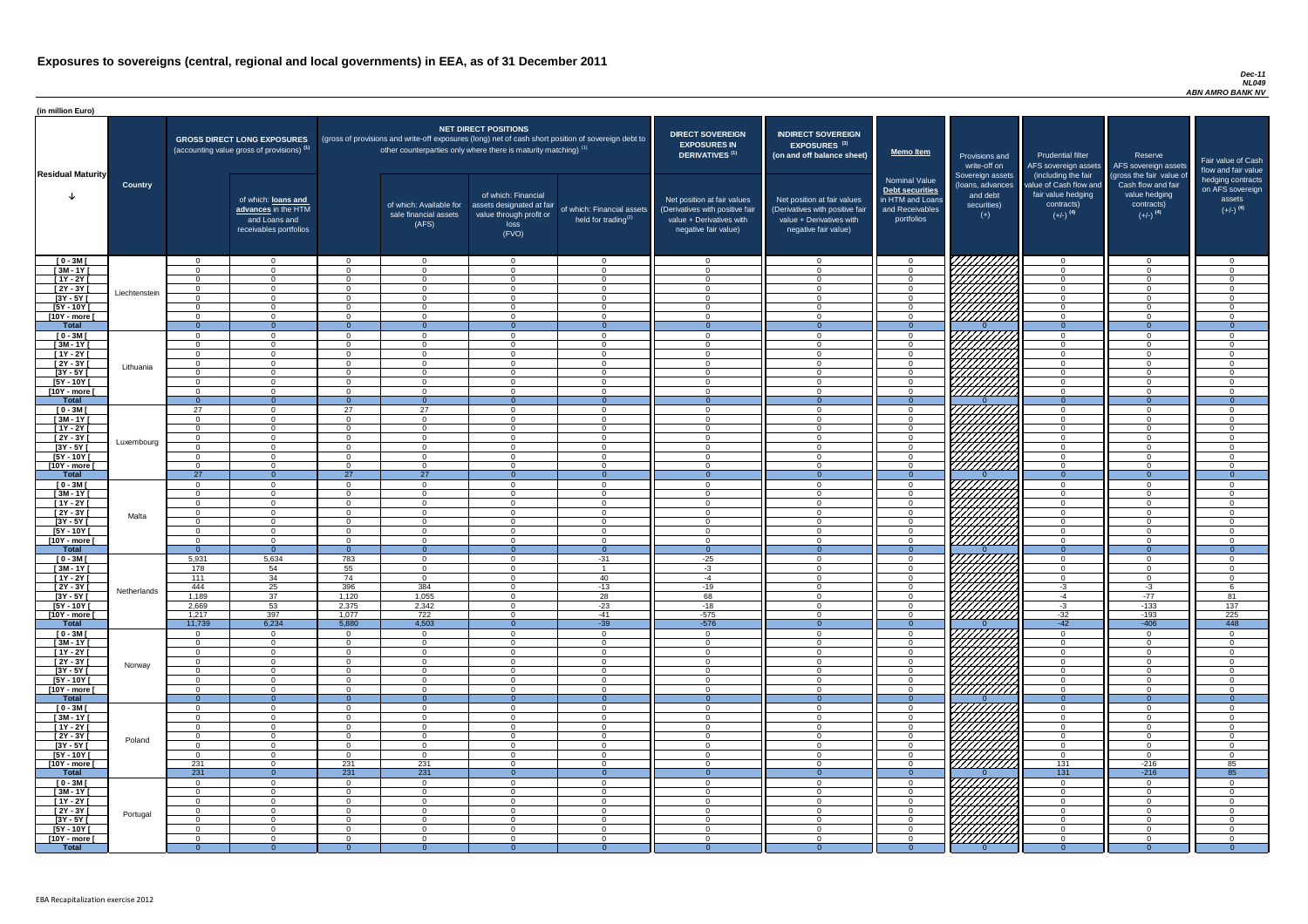#### *Dec-11 NL049 ABN AMRO BANK NV*

(4) According with CEBS Guidelines on prudential filters it is required a consistent treatment of gains and losses resulting from a transaction whereby a cash flow hedge is created for an available for sale instrument: i.e item are recognised in additional own funds, so should the results of the corresponding cash flow hedging derivative. Moreover if fair-value hedging contracts on sovereign assets are taken in consideration for the computat (before their removal), the FV of such contracts must be reported in the column AB.

| (in million Euro)             |                     |                      |                                                                                             |                      |                                                                   |                                                                                              |                                                                                                     |                                                                                                                    |                                                                                                                    |                                                                                              |                                                                          |                                                                                      |                                                                             |                                                                           |
|-------------------------------|---------------------|----------------------|---------------------------------------------------------------------------------------------|----------------------|-------------------------------------------------------------------|----------------------------------------------------------------------------------------------|-----------------------------------------------------------------------------------------------------|--------------------------------------------------------------------------------------------------------------------|--------------------------------------------------------------------------------------------------------------------|----------------------------------------------------------------------------------------------|--------------------------------------------------------------------------|--------------------------------------------------------------------------------------|-----------------------------------------------------------------------------|---------------------------------------------------------------------------|
| <b>Residual Maturity</b>      |                     |                      | <b>GROSS DIRECT LONG EXPOSURES</b><br>(accounting value gross of provisions) <sup>(1)</sup> |                      | other counterparties only where there is maturity matching) $(1)$ | <b>NET DIRECT POSITIONS</b>                                                                  | (gross of provisions and write-off exposures (long) net of cash short position of sovereign debt to | <b>DIRECT SOVEREIGN</b><br><b>EXPOSURES IN</b><br><b>DERIVATIVES (1)</b>                                           | <b>INDIRECT SOVEREIGN</b><br><b>EXPOSURES<sup>(3)</sup></b><br>(on and off balance sheet)                          | <b>Memo Item</b>                                                                             | Provisions and<br>write-off on                                           | <b>Prudential filter</b><br>AFS sovereign assets<br>(including the fair              | Reserve<br>AFS sovereign assets<br>(gross the fair value of                 | Fair value of Cash<br>flow and fair value                                 |
|                               | <b>Country</b>      |                      | of which: loans and<br>advances in the HTM<br>and Loans and<br>receivables portfolios       |                      | of which: Available for<br>sale financial assets<br>(AFS)         | of which: Financial<br>assets designated at fair<br>value through profit or<br>loss<br>(FVO) | of which: Financial assets<br>held for trading $(2)$                                                | Net position at fair values<br>(Derivatives with positive fair<br>value + Derivatives with<br>negative fair value) | Net position at fair values<br>(Derivatives with positive fair<br>value + Derivatives with<br>negative fair value) | <b>Nominal Value</b><br>Debt securities<br>in HTM and Loans<br>and Receivables<br>portfolios | Sovereign assets<br>(loans, advances<br>and debt<br>securities)<br>$(+)$ | value of Cash flow and<br>fair value hedging<br>contracts)<br>$(+/-)$ <sup>(4)</sup> | Cash flow and fair<br>value hedging<br>contracts)<br>$(+/-)$ <sup>(4)</sup> | hedging contracts<br>on AFS sovereign<br>assets<br>$(+/-)$ <sup>(4)</sup> |
| $[0 - 3M]$                    |                     | $\Omega$             | $\Omega$                                                                                    | _റ                   | $\Omega$                                                          | $\Omega$                                                                                     | $\Omega$                                                                                            | _റ                                                                                                                 | $\Omega$                                                                                                           | റ -                                                                                          | 7777777777777                                                            | - റ                                                                                  | $\Omega$                                                                    | റ                                                                         |
| $[3M - 1Y]$                   |                     | $\Omega$             | $\Omega$                                                                                    | $\cap$               | $\Omega$                                                          | $\cap$                                                                                       | $\Omega$                                                                                            | $\Omega$                                                                                                           | $\Omega$                                                                                                           | $\Omega$                                                                                     |                                                                          | $\Omega$                                                                             | $\Omega$                                                                    | $\Omega$                                                                  |
| $[1Y - 2Y]$                   |                     | $\Omega$             | $\cap$                                                                                      | $\Omega$             | $\Omega$                                                          | $\cap$                                                                                       | $\Omega$                                                                                            | $\cap$                                                                                                             | $\Omega$                                                                                                           | $\Omega$                                                                                     |                                                                          | $\Omega$                                                                             | $\Omega$                                                                    |                                                                           |
| $[2Y - 3Y]$                   | Romania             | $\Omega$             | $\cap$                                                                                      | $\cap$               | $\Omega$                                                          | $\cap$                                                                                       | $\Omega$                                                                                            | $\cap$<br>$\Omega$                                                                                                 | $\Omega$                                                                                                           | $\Omega$                                                                                     | ШШ<br>ШШШ                                                                | $\Omega$<br>$\cap$                                                                   | $\Omega$                                                                    |                                                                           |
| $[3Y - 5Y]$<br>$[5Y - 10Y]$   |                     | $\Omega$<br>$\Omega$ | $\cap$                                                                                      | $\Omega$<br>$\Omega$ | $\Omega$<br>$\Omega$                                              | $\Omega$                                                                                     | $\Omega$<br>$\Omega$                                                                                | $\cap$                                                                                                             | $\Omega$<br>$\Omega$                                                                                               |                                                                                              |                                                                          | $\Omega$                                                                             | $\Omega$<br>$\Omega$                                                        |                                                                           |
| [10Y - more [                 |                     | $\Omega$             | റ                                                                                           | $\Omega$             | $\Omega$                                                          | $\cap$                                                                                       | $\Omega$                                                                                            | $\Omega$                                                                                                           | $\Omega$                                                                                                           | $\Omega$                                                                                     | ШШЛ                                                                      | $\Omega$                                                                             | $\Omega$                                                                    |                                                                           |
| Total                         |                     | $\Omega$             | $\Omega$                                                                                    |                      | $\Omega$                                                          |                                                                                              | $\Omega$                                                                                            |                                                                                                                    | $\Omega$                                                                                                           | $\Omega$                                                                                     |                                                                          | $\Omega$                                                                             | $\Omega$                                                                    | $\Omega$                                                                  |
| $[0 - 3M]$                    |                     | $\Omega$             | $\Omega$                                                                                    | $\Omega$             | $\Omega$                                                          | $\cap$                                                                                       | $\Omega$                                                                                            | $\cap$                                                                                                             | $\Omega$                                                                                                           | $\cap$                                                                                       | 7777777777                                                               | $\Omega$                                                                             | $\Omega$                                                                    | $\cap$                                                                    |
| $[3M-1Y]$                     |                     | $\Omega$             | $\Omega$                                                                                    | $\cap$               | $\Omega$                                                          | $\cap$                                                                                       | $\overline{0}$                                                                                      | $\Omega$                                                                                                           | $\Omega$                                                                                                           | $\Omega$                                                                                     | ,,,,,,,,,,,                                                              | $\Omega$                                                                             | $\Omega$                                                                    | $\cap$                                                                    |
| $[1Y - 2Y]$                   |                     | $\Omega$             | $\Omega$                                                                                    | $\cap$               | $\Omega$                                                          | $\cap$                                                                                       | $\overline{0}$                                                                                      | $\cap$                                                                                                             | $\Omega$                                                                                                           | $\Omega$                                                                                     | <u>VIIIIIIII</u>                                                         | $\Omega$                                                                             | $\Omega$                                                                    | $\cap$                                                                    |
| $[2Y - 3Y]$                   | Slovakia            | $\Omega$             | $\Omega$                                                                                    | $\Omega$             | $\Omega$                                                          | $\cap$                                                                                       | $\overline{0}$                                                                                      | $\Omega$                                                                                                           | $\Omega$                                                                                                           | $\Omega$                                                                                     | ШШ                                                                       | $\Omega$                                                                             | $\Omega$                                                                    | $\Omega$                                                                  |
| $[3Y - 5Y]$                   |                     | $\Omega$             | $\Omega$                                                                                    | $\Omega$             | $\Omega$                                                          | $\Omega$                                                                                     | $\overline{0}$                                                                                      | $\Omega$                                                                                                           | $\Omega$                                                                                                           | $\overline{0}$                                                                               |                                                                          | $\overline{0}$                                                                       | $\Omega$                                                                    | $\Omega$                                                                  |
| $[5Y - 10Y]$                  |                     | $\Omega$             | $\Omega$                                                                                    | $\Omega$             | $\Omega$                                                          | $\Omega$                                                                                     | $\Omega$                                                                                            | $\Omega$                                                                                                           | $\Omega$                                                                                                           | $\overline{0}$                                                                               | <u>UMMI</u>                                                              | $\overline{0}$                                                                       | $\Omega$                                                                    | $\cap$                                                                    |
| [10Y - more [                 |                     | $\Omega$             | $\Omega$                                                                                    | $\Omega$             | $\Omega$                                                          | $\Omega$                                                                                     | $\Omega$<br>$\Omega$                                                                                | $\Omega$                                                                                                           | $\Omega$                                                                                                           | $\Omega$                                                                                     |                                                                          | $\overline{0}$<br>$\overline{0}$                                                     | $\Omega$                                                                    | $\cap$                                                                    |
| <b>Total</b>                  |                     | - റ                  | $\overline{0}$                                                                              |                      | - 0                                                               |                                                                                              |                                                                                                     |                                                                                                                    |                                                                                                                    | $\Omega$                                                                                     |                                                                          |                                                                                      |                                                                             | $\Omega$                                                                  |
| $[0 - 3M]$<br>$[3M - 1Y]$     |                     | $\Omega$             | $\Omega$<br>$\Omega$                                                                        | $\Omega$<br>$\Omega$ | $\Omega$<br>$\Omega$                                              | $\Omega$<br>$\Omega$                                                                         | $\overline{0}$                                                                                      | $\Omega$<br>$\Omega$                                                                                               | $\Omega$<br>$\Omega$                                                                                               | $\Omega$<br>$\Omega$                                                                         | 7777777777                                                               | $\Omega$<br>$\Omega$                                                                 | $\Omega$<br>$\Omega$                                                        | $\Omega$<br>$\cap$                                                        |
| $[1Y - 2Y]$                   |                     | $\Omega$<br>$\Omega$ | $\Omega$                                                                                    | - റ                  | $\Omega$                                                          | $\Omega$                                                                                     | $\Omega$<br>$\Omega$                                                                                | - 0                                                                                                                | $\Omega$                                                                                                           | $\Omega$                                                                                     |                                                                          | $\Omega$                                                                             | $\Omega$                                                                    | $\Omega$                                                                  |
| $[2Y - 3Y]$                   |                     | $\Omega$             | $\Omega$                                                                                    | $\Omega$             | $\Omega$                                                          | $\Omega$                                                                                     | $\Omega$                                                                                            | $\cap$                                                                                                             | $\Omega$                                                                                                           | $\Omega$                                                                                     |                                                                          | $\Omega$                                                                             | $\Omega$                                                                    | $\cap$                                                                    |
| [3Y - 5Y [                    | Slovenia            |                      |                                                                                             |                      | - ( )                                                             |                                                                                              | 0                                                                                                   |                                                                                                                    |                                                                                                                    |                                                                                              | HAHARA SAHARA SERRA DA                                                   |                                                                                      | -0                                                                          |                                                                           |
| $[5Y - 10Y]$                  |                     | $\Omega$             | $\Omega$                                                                                    | - റ                  | $\Omega$                                                          | റ                                                                                            | $\overline{0}$                                                                                      | $\Omega$                                                                                                           | $\Omega$                                                                                                           | - റ                                                                                          |                                                                          | $\Omega$                                                                             | $\overline{0}$                                                              | റ                                                                         |
| [10Y - more [                 |                     | $\Omega$             | $\Omega$                                                                                    | - റ                  | $\Omega$                                                          | $\Omega$                                                                                     | $\overline{0}$                                                                                      | $\cap$                                                                                                             | $\Omega$                                                                                                           | $\Omega$                                                                                     |                                                                          | $\cap$                                                                               | $\Omega$                                                                    | $\cap$                                                                    |
| <b>Total</b>                  |                     | - 0                  | $\overline{0}$                                                                              | $\Omega$             | $\Omega$                                                          | $\Omega$                                                                                     | $\overline{0}$                                                                                      | $\Omega$                                                                                                           | $\Omega$                                                                                                           | $\Omega$                                                                                     |                                                                          | $\Omega$                                                                             | $\overline{0}$                                                              | $\overline{0}$                                                            |
| $[0 - 3M]$                    |                     | $\Omega$             | $\Omega$                                                                                    | - റ                  | $\Omega$                                                          | $\Omega$                                                                                     | $\overline{0}$                                                                                      | $\Omega$                                                                                                           | $\Omega$                                                                                                           | $\Omega$                                                                                     |                                                                          | $\Omega$                                                                             | $\overline{0}$                                                              | $\cap$                                                                    |
| $[3M - 1Y]$                   |                     | $\Omega$             | $\Omega$                                                                                    | $\Omega$             | $\Omega$                                                          | $\Omega$                                                                                     | $\Omega$                                                                                            | $\Omega$                                                                                                           | $\Omega$                                                                                                           | $\Omega$                                                                                     |                                                                          | $\Omega$                                                                             | $\overline{0}$                                                              | $\cap$                                                                    |
| $[1Y - 2Y]$                   |                     | $\Omega$             | $\Omega$                                                                                    | $\Omega$             | $\Omega$                                                          | $\Omega$                                                                                     | $\Omega$                                                                                            | $\Omega$                                                                                                           | $\Omega$                                                                                                           | $\Omega$                                                                                     |                                                                          | $\Omega$                                                                             | $\Omega$                                                                    | $\Omega$                                                                  |
| $[2Y - 3Y]$                   | Spain               | $\Omega$             | $\Omega$                                                                                    | $\Omega$             | $\Omega$                                                          | $\Omega$                                                                                     | $\Omega$                                                                                            | $\Omega$                                                                                                           | $\Omega$                                                                                                           | $\Omega$                                                                                     |                                                                          | $\Omega$                                                                             | $\Omega$                                                                    | $\Omega$                                                                  |
| $[3Y - 5Y]$                   |                     | $\Omega$             | റ                                                                                           | $\Omega$             | $\Omega$                                                          | $\cap$                                                                                       | $\Omega$                                                                                            | $\Omega$                                                                                                           | $\Omega$                                                                                                           | $\Omega$                                                                                     |                                                                          | $\cap$                                                                               | $\Omega$                                                                    |                                                                           |
| $[5Y - 10Y]$                  |                     | - 0                  | $\Omega$                                                                                    | $\Omega$             | $\Omega$                                                          | $\Omega$                                                                                     | $\Omega$                                                                                            | $\Omega$                                                                                                           | $\Omega$                                                                                                           | $\Omega$                                                                                     |                                                                          | $\Omega$                                                                             | $\Omega$                                                                    | $\cap$                                                                    |
| [10Y - more [                 |                     | 84                   | $\Omega$                                                                                    | 84                   | $\Omega$                                                          | 84                                                                                           | $\Omega$                                                                                            | $\Omega$                                                                                                           | $\Omega$                                                                                                           | $\Omega$                                                                                     | UNITA<br>UNITA<br>UNITA                                                  | $\Omega$                                                                             | $\Omega$                                                                    | $\cap$                                                                    |
| Total                         |                     | 84<br>$\Omega$       | $\overline{0}$<br>$\Omega$                                                                  | 84<br>$\Omega$       | $\Omega$<br>$\Omega$                                              | 84<br>$\Omega$                                                                               | $\overline{0}$<br>$\overline{0}$                                                                    | $\Omega$<br>$\Omega$                                                                                               | $\Omega$<br>$\Omega$                                                                                               | $\Omega$<br>$\Omega$                                                                         | 7777777777                                                               | $\Omega$<br>$\Omega$                                                                 | $\theta$<br>$\Omega$                                                        | $\Omega$<br>$\cap$                                                        |
| $[0 - 3M]$<br>$[3M - 1Y]$     |                     | $\Omega$             | $\Omega$                                                                                    | $\Omega$             | $\Omega$                                                          | $\Omega$                                                                                     | $\overline{0}$                                                                                      | $\Omega$                                                                                                           | $\Omega$                                                                                                           | $\Omega$                                                                                     |                                                                          | $\Omega$                                                                             | $\Omega$                                                                    | $\Omega$                                                                  |
| $[1Y - 2Y]$                   |                     | $\overline{0}$       | $\Omega$                                                                                    | $\Omega$             | $\Omega$                                                          | $\Omega$                                                                                     | $\overline{0}$                                                                                      | $\Omega$                                                                                                           | $\Omega$                                                                                                           | $\Omega$                                                                                     | HAAAN<br>HAAAN                                                           | $\Omega$                                                                             | $\Omega$                                                                    | $\Omega$                                                                  |
| [2Y - 3Y]                     |                     | $\overline{0}$       | $\Omega$                                                                                    | $\Omega$             | $\Omega$                                                          | $\Omega$                                                                                     | $\overline{0}$                                                                                      | $\Omega$                                                                                                           | $\Omega$                                                                                                           | $\overline{0}$                                                                               |                                                                          | $\overline{0}$                                                                       | $\Omega$                                                                    | $\Omega$                                                                  |
| $[3Y - 5Y]$                   | Sweden              | $\Omega$             | $\Omega$                                                                                    | $\Omega$             | $\Omega$                                                          | $\Omega$                                                                                     | $\overline{0}$                                                                                      | $\Omega$                                                                                                           | $\Omega$                                                                                                           | $\Omega$                                                                                     |                                                                          | $\Omega$                                                                             | $\Omega$                                                                    | $\Omega$                                                                  |
| $[5Y - 10Y]$                  |                     | $\Omega$             | $\Omega$                                                                                    | $\Omega$             | $\Omega$                                                          | $\Omega$                                                                                     | $\overline{0}$                                                                                      | $\Omega$                                                                                                           | $\Omega$                                                                                                           | $\overline{0}$                                                                               |                                                                          | $\overline{0}$                                                                       | $\Omega$                                                                    | $\Omega$                                                                  |
| [10Y - more [                 |                     | $\Omega$             | $\Omega$                                                                                    | $\Omega$             | $\Omega$                                                          | $\Omega$                                                                                     | $\overline{0}$                                                                                      | $\Omega$                                                                                                           | $\mathbf{0}$                                                                                                       | $\overline{0}$                                                                               | 77777777                                                                 | $\overline{0}$                                                                       | $\overline{0}$                                                              | $\Omega$                                                                  |
| <b>Total</b>                  |                     | $\Omega$             | $\overline{0}$                                                                              | $\Omega$             | - 0                                                               |                                                                                              | $\overline{0}$                                                                                      | $\overline{0}$                                                                                                     |                                                                                                                    | $\Omega$                                                                                     |                                                                          | $\Omega$                                                                             | $\Omega$                                                                    | $\Omega$                                                                  |
| $[0 - 3M]$                    |                     | $\Omega$             | $\Omega$                                                                                    | $\Omega$             | $\Omega$                                                          | $\Omega$                                                                                     | $\Omega$                                                                                            | $\Omega$                                                                                                           | $\Omega$                                                                                                           | $\Omega$                                                                                     | ZZZZZZZZZZ<br>CZZZZZZZZZZZZZ                                             | $\Omega$                                                                             | $\Omega$                                                                    | $\Omega$                                                                  |
| $[3M - 1Y]$                   |                     | - 0                  | $\Omega$                                                                                    | $\Omega$             | $\Omega$                                                          | $\Omega$                                                                                     | $\Omega$                                                                                            | $\Omega$                                                                                                           | $\Omega$                                                                                                           | $\Omega$                                                                                     |                                                                          | $\overline{0}$                                                                       | $\Omega$                                                                    | $\Omega$                                                                  |
| $[1Y - 2Y]$                   |                     | $\Omega$             | $\Omega$                                                                                    | $\Omega$             | $\Omega$                                                          | $\Omega$                                                                                     | $\overline{0}$                                                                                      | $\Omega$                                                                                                           | $\Omega$                                                                                                           | $\Omega$                                                                                     | MANA<br>MANA                                                             | $\Omega$                                                                             | $\Omega$                                                                    | - റ                                                                       |
| $[2Y - 3Y]$                   | United Kingdom      | $\Omega$             | $\Omega$                                                                                    | $\Omega$             | $\Omega$                                                          | $\Omega$                                                                                     | $\overline{0}$                                                                                      | $\Omega$                                                                                                           | $\Omega$                                                                                                           | $\Omega$                                                                                     |                                                                          | $\Omega$                                                                             | $\Omega$                                                                    | $\Omega$                                                                  |
| $[3Y - 5Y]$                   |                     | $\Omega$             | $\overline{0}$                                                                              | $\Omega$             | $\Omega$                                                          | $\Omega$                                                                                     | $\overline{0}$                                                                                      | - 0                                                                                                                | $\Omega$                                                                                                           | $\Omega$                                                                                     |                                                                          | $\overline{0}$                                                                       | $\overline{0}$                                                              | $\Omega$                                                                  |
| $[5Y - 10Y]$                  |                     | $\Omega$             | $\Omega$<br>$\cap$                                                                          | $\Omega$             | $\Omega$                                                          | റ<br>$\cap$                                                                                  | $\Omega$                                                                                            | റ<br>$\cap$                                                                                                        | $\Omega$<br>$\Omega$                                                                                               | $\Omega$<br>$\cap$                                                                           |                                                                          | $\Omega$<br>$\overline{7}$                                                           | $\overline{0}$                                                              | - റ                                                                       |
| [10Y - more [<br><b>Total</b> |                     | 463<br>463           |                                                                                             | 463<br>463           | 463<br>463                                                        |                                                                                              | $\Omega$                                                                                            |                                                                                                                    |                                                                                                                    |                                                                                              | <u> 777777777</u>                                                        |                                                                                      | $-119$<br>$-119$                                                            | 112<br>112                                                                |
|                               |                     |                      |                                                                                             |                      |                                                                   |                                                                                              |                                                                                                     |                                                                                                                    |                                                                                                                    |                                                                                              |                                                                          |                                                                                      |                                                                             |                                                                           |
|                               | <b>TOTAL EEA 30</b> | 19,693               | 6,234                                                                                       | 12,575               | 10,867                                                            | 183                                                                                          | 109                                                                                                 | $-576$                                                                                                             |                                                                                                                    | $\Omega$                                                                                     | $\Omega$                                                                 | 293                                                                                  | $-1,720$                                                                    | 1,426                                                                     |

(3) The exposures reported include the positions towards counterparts (other than sovereign) on sovereign credit risk (i.e. CDS, financial guarantees) booked in all the accounting portfolio (on-off balance sheet). Irrespec or accounting classification of the positions the economic substance over the form must be used as a criteria for the identification of the exposures to be included in this column. This item does not include exposures to c sovereign) with full or partial government guarantees by central, regional and local governments

**(5)** Please report gross and net direct positions before eventual write-off (PSI); in the column provisions must be included eventual write-off (PSI).

#### **Notes and definitions**

**(1)** The exposures reported cover only exposures to central, regional and local governments on immediate borrower basis, and do not include exposures to other counterparts with full or partial government guarantees **(2)** The banks disclose the exposures in the "Financial assets held for trading" portfolio after offsetting the cash short positions having the same maturities.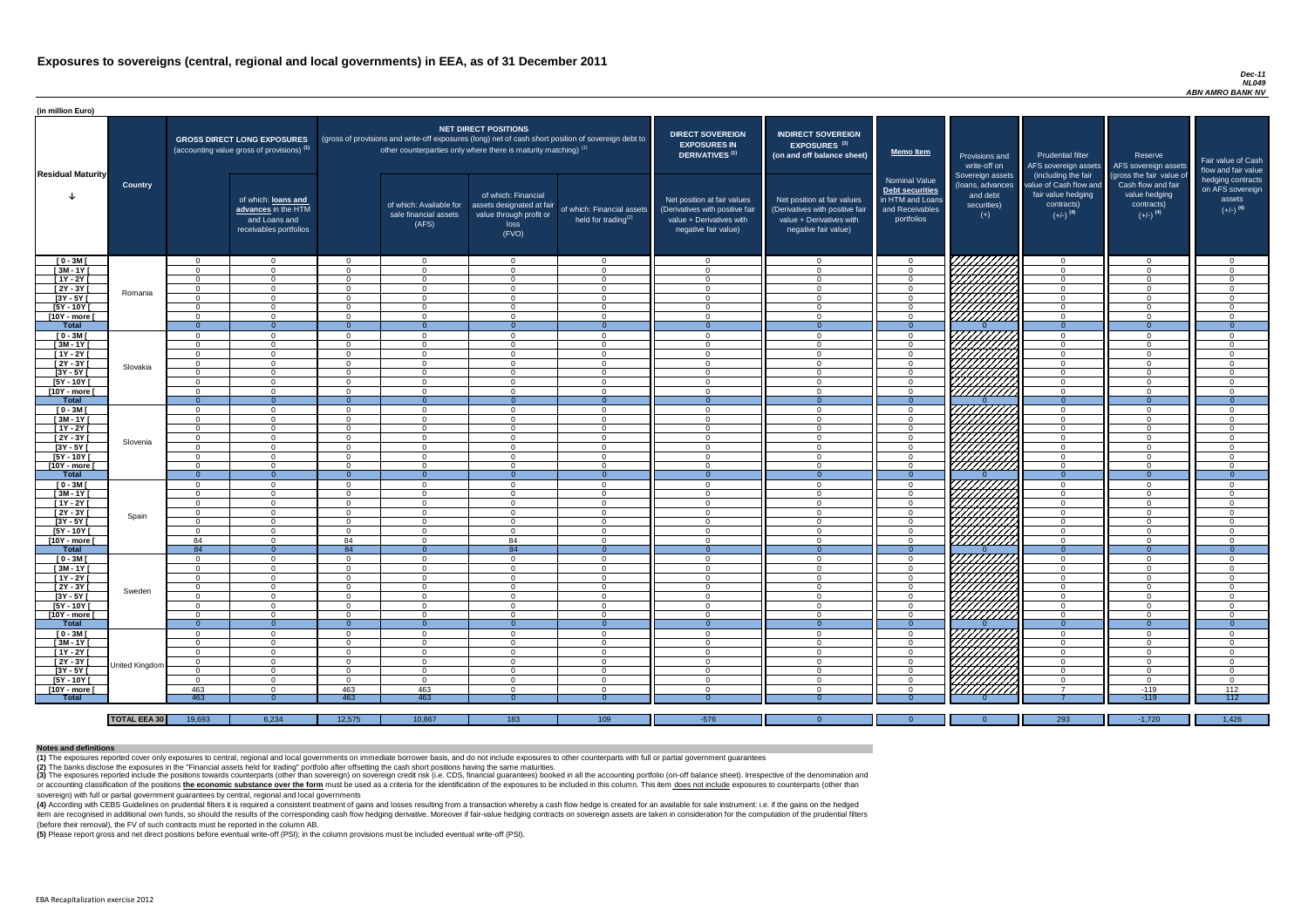#### *Jun-12 NL049 ABN AMRO BANK NV*

| (in million Euro)             |                 |                      |                                                                                             |                      |                                                                            |                                                                                              |                                                                                                     |                                                                                                                    |                                                                                                                    |                                                                                                     |                                                                                                                      |                                                                                                             |                                                                                                         |                                                                           |
|-------------------------------|-----------------|----------------------|---------------------------------------------------------------------------------------------|----------------------|----------------------------------------------------------------------------|----------------------------------------------------------------------------------------------|-----------------------------------------------------------------------------------------------------|--------------------------------------------------------------------------------------------------------------------|--------------------------------------------------------------------------------------------------------------------|-----------------------------------------------------------------------------------------------------|----------------------------------------------------------------------------------------------------------------------|-------------------------------------------------------------------------------------------------------------|---------------------------------------------------------------------------------------------------------|---------------------------------------------------------------------------|
| <b>Residual Maturity</b>      |                 |                      | <b>GROSS DIRECT LONG EXPOSURES</b><br>(accounting value gross of provisions) <sup>(1)</sup> |                      | other counterparties only where there is maturity matching) <sup>(1)</sup> | <b>NET DIRECT POSITIONS</b>                                                                  | (gross of provisions and write-off exposures (long) net of cash short position of sovereign debt to | <b>DIRECT SOVEREIGN</b><br><b>EXPOSURES IN</b><br>DERIVATIVES <sup>(1)</sup>                                       | <b>INDIRECT SOVEREIGN</b><br><b>EXPOSURES<sup>(3)</sup></b><br>(on and off balance sheet)                          | <b>Memo Item</b>                                                                                    | Provisions and<br>write-off on                                                                                       | <b>Prudential filter</b>                                                                                    | Reserve<br>AFS sovereign assets AFS sovereign assets                                                    | Fair value of Cash<br>flow and fair value                                 |
|                               | <b>Country</b>  |                      | of which: loans and<br>advances in the HTM<br>and Loans and<br>receivables portfolios       |                      | of which: Available for<br>sale financial assets<br>(AFS)                  | of which: Financial<br>assets designated at fair<br>value through profit or<br>loss<br>(FVO) | of which: Financial assets<br>held for trading $(2)$                                                | Net position at fair values<br>(Derivatives with positive fair<br>value + Derivatives with<br>negative fair value) | Net position at fair values<br>(Derivatives with positive fair<br>value + Derivatives with<br>negative fair value) | <b>Nominal Value</b><br><b>Debt securities</b><br>in HTM and Loans<br>and Receivables<br>portfolios | Sovereign assets<br>(loans, advances<br>and debt<br>securities)<br>$(+)$                                             | (including the fair<br>value of Cash flow and<br>fair value hedging<br>contracts)<br>$(+/-)$ <sup>(4)</sup> | (gross the fair value of<br>Cash flow and fair<br>value hedging<br>contracts)<br>$(+/-)$ <sup>(4)</sup> | hedging contracts<br>on AFS sovereign<br>assets<br>$(+/-)$ <sup>(4)</sup> |
| $[0 - 3M]$                    |                 | 63                   | $\overline{0}$                                                                              | $\cap$               | $\Omega$                                                                   | $\Omega$                                                                                     | $\overline{0}$                                                                                      | $\cap$                                                                                                             | $\Omega$                                                                                                           | $\Omega$                                                                                            | 7777777                                                                                                              | $\Omega$                                                                                                    | $\Omega$                                                                                                | $\cap$                                                                    |
| $[3M - 1Y]$<br>$[1Y - 2Y]$    |                 | $\cap$<br>$\Omega$   | $\overline{0}$<br>$\Omega$                                                                  | $\Omega$<br>$\Omega$ | $\Omega$<br>$\Omega$                                                       | $\Omega$<br>$\Omega$                                                                         | $\overline{0}$<br>$\overline{0}$                                                                    | $\Omega$<br>$\cap$                                                                                                 | $\cap$<br>$\Omega$                                                                                                 | $\Omega$<br>$\Omega$                                                                                | ШШН,                                                                                                                 | $\Omega$<br>$\overline{0}$                                                                                  | $\overline{0}$<br>$\overline{0}$                                                                        | $\cap$<br>$\cap$                                                          |
| $[2Y - 3Y]$                   |                 | $\Omega$             | $\Omega$                                                                                    | 38                   | 54                                                                         | $\Omega$                                                                                     | $-16$                                                                                               | $\cap$                                                                                                             |                                                                                                                    | $\Omega$                                                                                            |                                                                                                                      | $-1$                                                                                                        | $-3$                                                                                                    | $\mathcal{R}$                                                             |
| $[3Y - 5Y]$                   | Austria         | 223                  | $\Omega$                                                                                    | 221                  | $\overline{222}$                                                           | $\Omega$                                                                                     | $-1$                                                                                                | $\cap$                                                                                                             |                                                                                                                    | $\Omega$                                                                                            | HAAAN.                                                                                                               | $\Omega$                                                                                                    | $-21$                                                                                                   | 21                                                                        |
| $[5Y - 10Y]$                  |                 | 213                  | $\Omega$                                                                                    | 204                  | 199                                                                        | $\Omega$                                                                                     | $5\overline{5}$                                                                                     | $\cap$                                                                                                             |                                                                                                                    | $\Omega$                                                                                            |                                                                                                                      | -8                                                                                                          | $-10$                                                                                                   | 19                                                                        |
| [10Y - more [<br><b>Total</b> |                 | 782<br>1,281         | $\Omega$<br>$\Omega$                                                                        | 781<br>1,244         | 781<br>1,256                                                               | $\Omega$<br>$\Omega$                                                                         | $\Omega$<br>$-12$                                                                                   | $\cap$<br>$\Omega$                                                                                                 | $\Omega$<br>$\Omega$                                                                                               | $\Omega$<br>$\Omega$                                                                                |                                                                                                                      | 88<br>$\overline{79}$                                                                                       | $-361$<br>$-395$                                                                                        | 272<br>315                                                                |
| $[0 - 3M]$                    |                 | 69                   | $\Omega$                                                                                    | 69                   | 49                                                                         | $\Omega$                                                                                     | 20                                                                                                  | $\cap$                                                                                                             | $\Omega$                                                                                                           | $\Omega$                                                                                            | 777777777                                                                                                            | $\Omega$                                                                                                    | $\Omega$                                                                                                |                                                                           |
| $\sqrt{3M-1Y}$                |                 | 55                   | $\Omega$                                                                                    |                      | $\Omega$                                                                   | $\Omega$                                                                                     | $\overline{3}$                                                                                      | $\cap$                                                                                                             | $\Omega$                                                                                                           | $\Omega$                                                                                            | HAAA<br>HAAA                                                                                                         | $\Omega$                                                                                                    | $\Omega$                                                                                                | $\cap$                                                                    |
| $[1Y - 2Y]$                   |                 |                      | $\overline{0}$                                                                              | $-50$                | $\Omega$                                                                   | $\Omega$                                                                                     | $-50$                                                                                               | $\cap$                                                                                                             | $\Omega$                                                                                                           | $\overline{0}$                                                                                      |                                                                                                                      | $\Omega$                                                                                                    | $\Omega$                                                                                                | $\cap$                                                                    |
| $[2Y - 3Y]$<br>$[3Y - 5Y]$    | Belgium         | 257<br>89            | $\overline{0}$<br>$\overline{0}$                                                            | 76<br>16             | $\Omega$<br>$\Omega$                                                       | $\Omega$<br>$\Omega$                                                                         | 76<br>16                                                                                            | $\cap$<br>$\cap$                                                                                                   | $\Omega$<br>$\Omega$                                                                                               | $\Omega$<br>$\Omega$                                                                                |                                                                                                                      | $\Omega$<br>$\overline{0}$                                                                                  | $\Omega$<br>$\Omega$                                                                                    | $\cap$<br>$\Omega$                                                        |
| $[5Y - 10Y]$                  |                 | 310                  | $\overline{0}$                                                                              | 151                  | $\overline{0}$                                                             | 108                                                                                          | 43                                                                                                  | $\Omega$                                                                                                           | $\Omega$                                                                                                           | $\overline{0}$                                                                                      |                                                                                                                      | $-1$                                                                                                        |                                                                                                         | - 0                                                                       |
| [10Y - more [                 |                 | 163                  | $\overline{0}$                                                                              | $-50$                | 96                                                                         | $\overline{0}$                                                                               | $-146$                                                                                              | $\cap$                                                                                                             | $\Omega$                                                                                                           | $\overline{0}$                                                                                      |                                                                                                                      | 19                                                                                                          | -44                                                                                                     | 25                                                                        |
| <b>Total</b>                  |                 | 950<br>$\Omega$      | $\Omega$                                                                                    | 215<br>$\Omega$      | $\overline{145}$                                                           | 108<br>$\Omega$                                                                              | $-38$                                                                                               | $\Omega$<br>$\Omega$                                                                                               | $\Omega$                                                                                                           | $\Omega$                                                                                            |                                                                                                                      | 17                                                                                                          | $-42$                                                                                                   | 25<br>$\cap$                                                              |
| $[0 - 3M]$<br>$[3M - 1Y]$     |                 | $\Omega$             | $\overline{0}$<br>$\overline{0}$                                                            | ∩                    | $\overline{0}$<br>$\Omega$                                                 | $\Omega$                                                                                     | $\overline{0}$<br>$\overline{0}$                                                                    | - 0                                                                                                                | $\cap$                                                                                                             | $\overline{0}$<br>$\overline{0}$                                                                    | HIIIIII                                                                                                              | $\overline{0}$<br>$\overline{0}$                                                                            | $\overline{0}$<br>$\Omega$                                                                              | $\Omega$                                                                  |
| $[1Y - 2Y]$                   |                 | $\Omega$             | $\Omega$                                                                                    |                      | $\Omega$                                                                   | $\Omega$                                                                                     | $\overline{0}$                                                                                      | - 0                                                                                                                |                                                                                                                    | $\Omega$                                                                                            |                                                                                                                      | $\Omega$                                                                                                    | $\Omega$                                                                                                | $\Omega$                                                                  |
| $[2Y - 3Y]$                   | <b>Bulgaria</b> | $\overline{0}$       | $\overline{0}$                                                                              | $\Omega$             | $\Omega$                                                                   | $\Omega$                                                                                     | $\overline{0}$                                                                                      | - 0                                                                                                                | $\Omega$                                                                                                           | $\Omega$                                                                                            | $\frac{1}{2}$                                                                                                        | $\Omega$                                                                                                    | $\Omega$                                                                                                | $\Omega$                                                                  |
| $[3Y - 5Y]$<br>$[5Y - 10Y]$   |                 | $\Omega$             | 0<br>$\Omega$                                                                               | $\Omega$             | -0<br>$\Omega$                                                             | $\Omega$                                                                                     | 0<br>$\Omega$                                                                                       | റ                                                                                                                  |                                                                                                                    | $\Omega$                                                                                            | . <i>\//////////</i>                                                                                                 | - 0<br>$\Omega$                                                                                             | 0<br>$\Omega$                                                                                           |                                                                           |
| $[10Y - more]$                |                 | . വ                  | $\Omega$                                                                                    | $\Omega$             | $\Omega$                                                                   | $\Omega$                                                                                     | $\Omega$                                                                                            | റ                                                                                                                  | $\cap$                                                                                                             | $\Omega$                                                                                            | 77777777                                                                                                             | $\overline{0}$                                                                                              | $\Omega$                                                                                                | $\cap$                                                                    |
| <b>Total</b>                  |                 |                      | $\Omega$                                                                                    |                      |                                                                            |                                                                                              | $\overline{0}$                                                                                      |                                                                                                                    |                                                                                                                    | -0                                                                                                  |                                                                                                                      | $\Omega$                                                                                                    |                                                                                                         |                                                                           |
| $[0 - 3M]$                    |                 | $\cap$               | $\Omega$                                                                                    | $\Omega$             | $\Omega$                                                                   | $\Omega$                                                                                     | $\overline{0}$                                                                                      | $\Omega$                                                                                                           | $\cap$                                                                                                             | $\Omega$                                                                                            |                                                                                                                      | $\Omega$                                                                                                    | $\Omega$                                                                                                | $\Omega$                                                                  |
| $[3M - 1Y]$<br>$[1Y - 2Y]$    |                 | $\Omega$<br>$\Omega$ | $\overline{0}$<br>$\overline{0}$                                                            | $\Omega$<br>$\Omega$ | $\Omega$<br>$\Omega$                                                       | $\Omega$<br>$\Omega$                                                                         | $\overline{0}$<br>$\overline{0}$                                                                    | $\Omega$<br>$\cap$                                                                                                 | $\Omega$<br>$\Omega$                                                                                               | $\overline{0}$<br>$\Omega$                                                                          |                                                                                                                      | $\overline{0}$<br>$\Omega$                                                                                  | $\Omega$<br>$\Omega$                                                                                    | $\cap$<br>$\Omega$                                                        |
| [2Y - 3Y [                    |                 | $\Omega$             | $\overline{0}$                                                                              | $\Omega$             | $\Omega$                                                                   | $\Omega$                                                                                     | $\overline{0}$                                                                                      | $\Omega$                                                                                                           | $\Omega$                                                                                                           | $\overline{0}$                                                                                      |                                                                                                                      | $\overline{0}$                                                                                              | $\Omega$                                                                                                | $\Omega$                                                                  |
| $[3Y - 5Y]$                   | Cyprus          |                      | $\Omega$                                                                                    | $\Omega$             | $\Omega$                                                                   | $\Omega$                                                                                     | $\Omega$                                                                                            | $\cap$                                                                                                             |                                                                                                                    | $\Omega$                                                                                            |                                                                                                                      | $\Omega$                                                                                                    | $\Omega$                                                                                                |                                                                           |
| [5Y - 10Y]                    |                 |                      | $\Omega$                                                                                    | $\Omega$             | $\Omega$                                                                   | $\Omega$                                                                                     | $\Omega$                                                                                            |                                                                                                                    |                                                                                                                    | $\Omega$                                                                                            |                                                                                                                      | $\Omega$                                                                                                    | $\Omega$                                                                                                |                                                                           |
| [10Y - more [<br><b>Total</b> |                 | $\cap$<br>$\Omega$   | $\Omega$<br>$\Omega$                                                                        | $\Omega$<br>$\Omega$ | $\Omega$<br>$\Omega$                                                       | $\cap$<br>$\Omega$                                                                           | $\Omega$<br>$\Omega$                                                                                | $\cap$                                                                                                             |                                                                                                                    | $\cap$<br>$\Omega$                                                                                  | 777777777                                                                                                            | $\Omega$<br>$\Omega$                                                                                        | $\Omega$<br>$\Omega$                                                                                    | $\Omega$                                                                  |
| $[0 - 3M]$                    |                 |                      | $\Omega$                                                                                    | $\Omega$             | $\Omega$                                                                   | $\Omega$                                                                                     | $\overline{0}$                                                                                      | റ                                                                                                                  |                                                                                                                    | $\Omega$                                                                                            |                                                                                                                      | $\Omega$                                                                                                    | $\Omega$                                                                                                |                                                                           |
| $[3M - 1Y]$                   |                 | $\Omega$             | $\Omega$                                                                                    | $\Omega$             | $\Omega$                                                                   | $\Omega$                                                                                     | $\overline{0}$                                                                                      | $\Omega$                                                                                                           | $\Omega$                                                                                                           | $\Omega$                                                                                            |                                                                                                                      | $\Omega$                                                                                                    | $\Omega$                                                                                                | $\cap$                                                                    |
| $[1Y - 2Y]$                   |                 | $\Omega$<br>$\Omega$ | $\Omega$<br>$\Omega$                                                                        | $\Omega$<br>$\Omega$ | $\Omega$<br>$\Omega$                                                       | $\Omega$<br>$\Omega$                                                                         | $\Omega$<br>$\Omega$                                                                                | $\Omega$<br>$\Omega$                                                                                               | $\Omega$<br>$\Omega$                                                                                               | $\Omega$<br>$\Omega$                                                                                |                                                                                                                      | $\Omega$<br>$\Omega$                                                                                        | $\Omega$<br>$\Omega$                                                                                    | $\cap$                                                                    |
| $[2Y - 3Y]$<br>$[3Y - 5Y]$    | Czech Republic  | $\cap$               | $\Omega$                                                                                    | $\Omega$             | $\Omega$                                                                   | $\Omega$                                                                                     | $\overline{0}$                                                                                      | $\cap$                                                                                                             | $\Omega$                                                                                                           | $\Omega$                                                                                            | ШШШ                                                                                                                  | $\Omega$                                                                                                    | $\Omega$                                                                                                | $\Omega$                                                                  |
| $[5Y - 10Y]$                  |                 | $\cap$               | $\Omega$                                                                                    | $\Omega$             | $\Omega$                                                                   | $\Omega$                                                                                     | $\overline{0}$                                                                                      | $\cap$                                                                                                             | $\Omega$                                                                                                           | $\Omega$                                                                                            |                                                                                                                      | $\Omega$                                                                                                    | $\Omega$                                                                                                | $\Omega$                                                                  |
| [10Y - more [                 |                 | $\Omega$             | $\Omega$                                                                                    | $\Omega$             | $\Omega$                                                                   | $\Omega$                                                                                     | $\Omega$                                                                                            | $\Omega$                                                                                                           | $\Omega$                                                                                                           | $\overline{0}$                                                                                      | <u>77777777</u>                                                                                                      | $\overline{0}$                                                                                              | $\Omega$                                                                                                | $\Omega$                                                                  |
| <b>Total</b><br>$[0 - 3M]$    |                 | $\Omega$             | $\Omega$<br>$\overline{0}$                                                                  | $\Omega$<br>$\Omega$ | $\Omega$<br>$\Omega$                                                       | $\Omega$                                                                                     | $\overline{0}$<br>$\overline{0}$                                                                    | $\Omega$                                                                                                           |                                                                                                                    | $\Omega$<br>$\Omega$                                                                                | ///////////                                                                                                          | $\overline{0}$<br>$\overline{0}$                                                                            | $\Omega$<br>$\Omega$                                                                                    | $\Omega$                                                                  |
| $1$ 3M - 1Y I                 |                 | $\Omega$             | $\overline{0}$                                                                              | O                    | $\Omega$                                                                   | $\Omega$                                                                                     | $\overline{0}$                                                                                      | - 0                                                                                                                |                                                                                                                    | $\Omega$                                                                                            |                                                                                                                      | $\overline{0}$                                                                                              | $\Omega$                                                                                                |                                                                           |
| $[1Y - 2Y]$                   |                 | 0                    | $\mathbf 0$                                                                                 |                      | $\Omega$                                                                   | $\Omega$                                                                                     | $\mathbf 0$                                                                                         | $\Omega$                                                                                                           |                                                                                                                    | $\mathbf{0}$                                                                                        |                                                                                                                      | $\overline{0}$                                                                                              | $\overline{0}$                                                                                          |                                                                           |
| $[2Y - 3Y]$                   | Denmark         | - 0                  | $\Omega$                                                                                    |                      | - 0                                                                        | $\Omega$                                                                                     | $\Omega$                                                                                            | - വ                                                                                                                |                                                                                                                    | $\Omega$                                                                                            |                                                                                                                      | $\Omega$                                                                                                    | $\Omega$                                                                                                |                                                                           |
| $[3Y - 5Y]$<br>[5Y - 10Y]     |                 | $\Omega$             | $\Omega$<br>$\overline{0}$                                                                  | $\Omega$<br>$\Omega$ | $\Omega$<br>- 0                                                            | $\Omega$<br>$\Omega$                                                                         | $\Omega$<br>$\overline{0}$                                                                          | - 0<br>- 0                                                                                                         | $\Omega$                                                                                                           | $\Omega$<br>$\Omega$                                                                                |                                                                                                                      | - 0<br>$\overline{0}$                                                                                       | $\Omega$<br>$\Omega$                                                                                    | $\Omega$                                                                  |
| [10Y - more [                 |                 | . വ                  | $\Omega$                                                                                    | $\cap$               | $\Omega$                                                                   | $\Omega$                                                                                     | $\Omega$                                                                                            | റ                                                                                                                  | $\cap$                                                                                                             | $\Omega$                                                                                            | 7777777777                                                                                                           | $\overline{0}$                                                                                              | $\Omega$                                                                                                | $\cap$                                                                    |
| <b>Total</b>                  |                 | റ                    | $\Omega$                                                                                    |                      | - 0                                                                        |                                                                                              | $\Omega$                                                                                            | - വ                                                                                                                |                                                                                                                    | $\Omega$                                                                                            |                                                                                                                      | $\Omega$                                                                                                    | $\Omega$                                                                                                |                                                                           |
| $[0 - 3M]$                    |                 | $\cap$               | $\overline{0}$                                                                              | $\Omega$             | $\Omega$                                                                   | $\Omega$                                                                                     | $\Omega$                                                                                            | $\Omega$<br>$\Omega$                                                                                               | $\cap$<br>$\Omega$                                                                                                 | $\Omega$                                                                                            |                                                                                                                      | $\overline{0}$                                                                                              | $\Omega$                                                                                                | $\cap$<br>$\Omega$                                                        |
| $\sqrt{3M-1Y}$<br>$[1Y - 2Y]$ |                 | $\Omega$<br>$\Omega$ | $\overline{0}$<br>$\Omega$                                                                  | $\Omega$<br>$\Omega$ | $\Omega$<br>$\Omega$                                                       | $\Omega$<br>$\Omega$                                                                         | $\overline{0}$<br>$\overline{0}$                                                                    | $\Omega$                                                                                                           | $\Omega$                                                                                                           | $\overline{0}$<br>$\Omega$                                                                          | 77777777                                                                                                             | $\overline{0}$<br>$\overline{0}$                                                                            | $\Omega$<br>$\Omega$                                                                                    | $\cap$                                                                    |
| [2Y - 3Y [                    |                 | $\Omega$             | $\overline{0}$                                                                              | $\Omega$             | $\Omega$                                                                   | $\overline{0}$                                                                               | $\overline{0}$                                                                                      | - 0                                                                                                                | $\Omega$                                                                                                           | $\overline{0}$                                                                                      |                                                                                                                      | $\overline{0}$                                                                                              | $\overline{0}$                                                                                          | $\Omega$                                                                  |
| $[3Y - 5Y]$                   | Estonia         |                      | $\Omega$                                                                                    | $\Omega$             | - 0                                                                        | $\Omega$                                                                                     | $\Omega$                                                                                            | റ                                                                                                                  | $\cap$                                                                                                             | $\Omega$                                                                                            |                                                                                                                      | $\Omega$                                                                                                    | $\Omega$                                                                                                | $\cap$                                                                    |
| $[5Y - 10Y]$                  |                 | $\Omega$<br>$\Omega$ | $\Omega$<br>$\Omega$                                                                        | $\Omega$<br>$\Omega$ | $\Omega$<br>$\Omega$                                                       | $\Omega$<br>$\Omega$                                                                         | $\Omega$<br>$\Omega$                                                                                | $\cap$<br>$\Omega$                                                                                                 | ∩                                                                                                                  | $\Omega$<br>$\Omega$                                                                                |                                                                                                                      | $\Omega$<br>$\Omega$                                                                                        | $\Omega$<br>$\Omega$                                                                                    | $\cap$                                                                    |
| [10Y - more [<br><b>Total</b> |                 |                      | $\Omega$                                                                                    |                      |                                                                            |                                                                                              |                                                                                                     |                                                                                                                    |                                                                                                                    |                                                                                                     | /////////                                                                                                            | $\Omega$                                                                                                    | $\theta$                                                                                                |                                                                           |
| $[0 - 3M]$                    |                 |                      | $\Omega$                                                                                    |                      | $\Omega$                                                                   | $\Omega$                                                                                     |                                                                                                     |                                                                                                                    |                                                                                                                    |                                                                                                     | <u>VIIIIIIII</u>                                                                                                     |                                                                                                             | $\Omega$                                                                                                |                                                                           |
| $[3M - 1Y]$                   |                 |                      | $\Omega$                                                                                    | $\Omega$             | $\overline{0}$                                                             | $\Omega$                                                                                     | $\Omega$                                                                                            | $\Omega$                                                                                                           | $\Omega$                                                                                                           | $\Omega$                                                                                            |                                                                                                                      | $\Omega$                                                                                                    | $\Omega$                                                                                                |                                                                           |
| $[1Y - 2Y]$                   |                 | - 1                  | $\overline{0}$<br>$\overline{0}$                                                            | $\overline{1}$<br>-4 | $\Omega$<br>$\overline{0}$                                                 | $\overline{0}$<br>$\Omega$                                                                   |                                                                                                     | $\Omega$<br>$\Omega$                                                                                               | $\Omega$<br>$\Omega$                                                                                               | $\Omega$<br>$\Omega$                                                                                |                                                                                                                      | $\Omega$<br>$\Omega$                                                                                        | $\overline{0}$<br>$\Omega$                                                                              | $\cap$<br>$\Omega$                                                        |
| $[2Y - 3Y]$<br>$[3Y - 5Y]$    | Finland         | 4<br>18              | $\overline{0}$                                                                              | 8                    | $\overline{0}$                                                             | $\overline{0}$                                                                               | $\overline{4}$<br>8                                                                                 | $\Omega$                                                                                                           | $\Omega$                                                                                                           | $\overline{0}$                                                                                      |                                                                                                                      | $\Omega$                                                                                                    | $\overline{0}$                                                                                          | $\Omega$                                                                  |
| [5Y - 10Y [                   |                 | 261                  | $\overline{0}$                                                                              | 259                  | 258                                                                        | $\overline{0}$                                                                               |                                                                                                     | $\Omega$                                                                                                           | $\Omega$                                                                                                           | $\overline{0}$                                                                                      | <b>College College College College College College College College College College College College College Colle</b> | $\mathcal{D}$                                                                                               | -9                                                                                                      | $\overline{7}$                                                            |
| [10Y - more [                 |                 | 104                  | $\overline{0}$                                                                              | 104                  | 103                                                                        | $\overline{0}$                                                                               | $\overline{2}$                                                                                      | $\cap$                                                                                                             | $\Omega$                                                                                                           | $\overline{0}$                                                                                      |                                                                                                                      | $\Omega$                                                                                                    | $-26$                                                                                                   | 26                                                                        |
| <b>Total</b>                  |                 | 389                  | $\overline{0}$                                                                              | 377                  | 361                                                                        | $\overline{0}$                                                                               | 17                                                                                                  | $\Omega$                                                                                                           |                                                                                                                    | $\Omega$                                                                                            |                                                                                                                      | $\overline{2}$                                                                                              | $-35$                                                                                                   | 33                                                                        |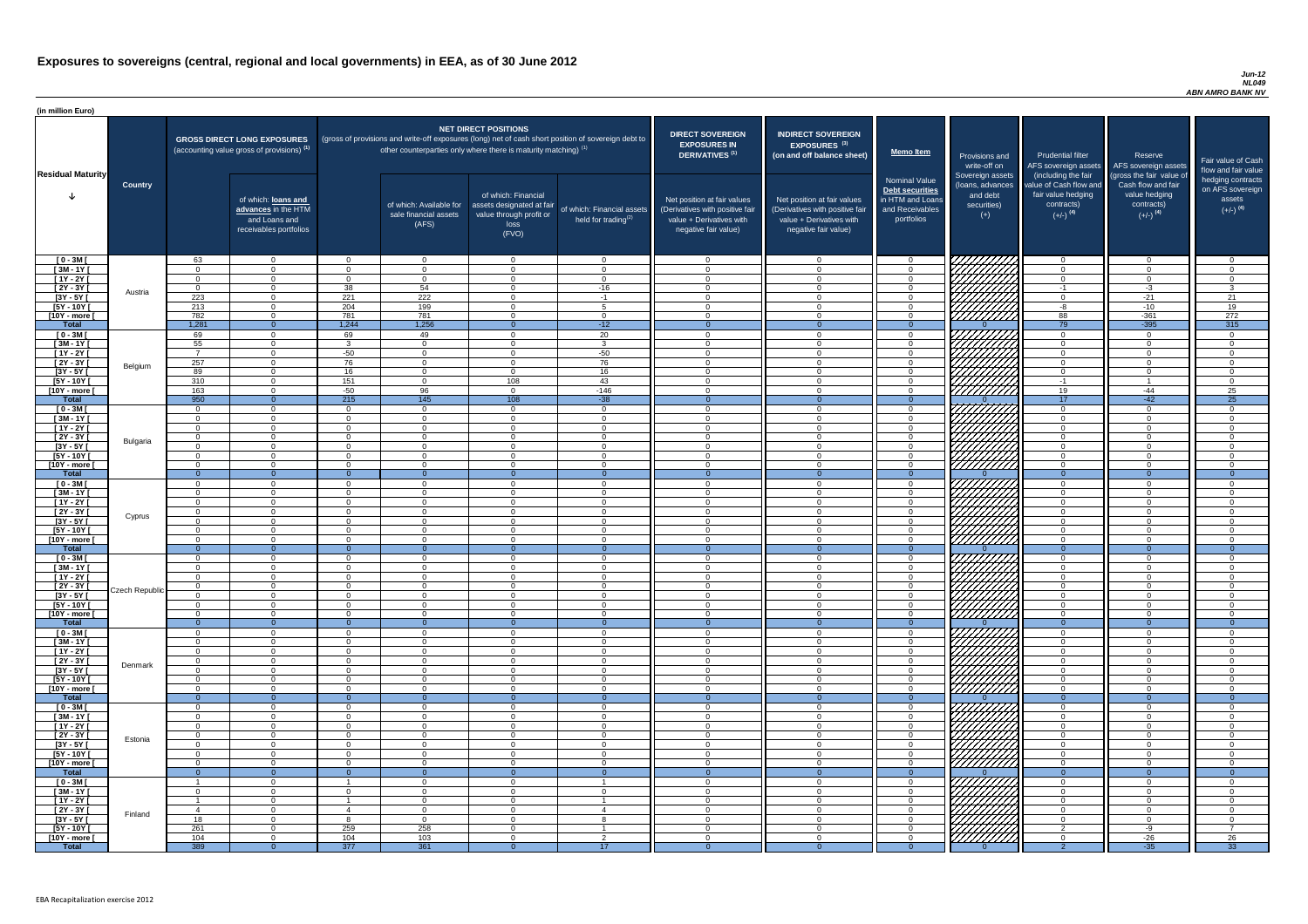#### *Jun-12 NL049 ABN AMRO BANK NV*

| (in million Euro)             |                       |                      |                                                                                             |                      |                                                                   |                                                                                              |                                                                                                     |                                                                                                                    |                                                                                                                    |                                                                                              |                                                                          |                                                                                      |                                                                                  |                                                                           |
|-------------------------------|-----------------------|----------------------|---------------------------------------------------------------------------------------------|----------------------|-------------------------------------------------------------------|----------------------------------------------------------------------------------------------|-----------------------------------------------------------------------------------------------------|--------------------------------------------------------------------------------------------------------------------|--------------------------------------------------------------------------------------------------------------------|----------------------------------------------------------------------------------------------|--------------------------------------------------------------------------|--------------------------------------------------------------------------------------|----------------------------------------------------------------------------------|---------------------------------------------------------------------------|
| <b>Residual Maturity</b>      |                       |                      | <b>GROSS DIRECT LONG EXPOSURES</b><br>(accounting value gross of provisions) <sup>(1)</sup> |                      | other counterparties only where there is maturity matching) $(1)$ | NET DIRECT POSITIONS                                                                         | (gross of provisions and write-off exposures (long) net of cash short position of sovereign debt to | <b>DIRECT SOVEREIGN</b><br><b>EXPOSURES IN</b><br><b>DERIVATIVES (1)</b>                                           | <b>INDIRECT SOVEREIGN</b><br><b>EXPOSURES<sup>(3)</sup></b><br>(on and off balance sheet)                          | <b>Memo Item</b>                                                                             | Provisions and<br>write-off on                                           | <b>Prudential filter</b><br>(including the fair                                      | Reserve<br>AFS sovereign assets AFS sovereign assets<br>(gross the fair value of | Fair value of Cash<br>flow and fair value                                 |
|                               | <b>Country</b>        |                      | of which: loans and<br>advances in the HTM<br>and Loans and<br>receivables portfolios       |                      | of which: Available for<br>sale financial assets<br>(AFS)         | of which: Financial<br>assets designated at fair<br>value through profit or<br>loss<br>(FVO) | of which: Financial assets<br>held for trading $^{(2)}$                                             | Net position at fair values<br>(Derivatives with positive fair<br>value + Derivatives with<br>negative fair value) | Net position at fair values<br>(Derivatives with positive fair<br>value + Derivatives with<br>negative fair value) | <b>Nominal Value</b><br>Debt securities<br>in HTM and Loans<br>and Receivables<br>portfolios | Sovereign assets<br>(Ioans, advances<br>and debt<br>securities)<br>$(+)$ | value of Cash flow and<br>fair value hedging<br>contracts)<br>$(+/-)$ <sup>(4)</sup> | Cash flow and fair<br>value hedging<br>contracts)<br>$(+/-)$ <sup>(4)</sup>      | hedging contracts<br>on AFS sovereign<br>assets<br>$(+/-)$ <sup>(4)</sup> |
| $[0 - 3M]$                    |                       | 803                  | $\overline{0}$                                                                              | 803                  | 653                                                               | $\Omega$                                                                                     | 150                                                                                                 | - 0                                                                                                                | $\cap$                                                                                                             | $\Omega$                                                                                     |                                                                          | $\overline{0}$                                                                       | $\Omega$                                                                         | $\Omega$                                                                  |
| $[3M - 1Y]$<br>$[1Y - 2Y]$    |                       | $\cap$<br>109        | $\Omega$<br>$\Omega$                                                                        | $\cap$<br>109        | $\Omega$<br>102                                                   | $\Omega$<br>$\Omega$                                                                         | $\overline{0}$<br>$\overline{7}$                                                                    | - 0<br>- വ                                                                                                         |                                                                                                                    | $\Omega$<br>$\Omega$                                                                         |                                                                          | $-5$<br>$-2$                                                                         | 5<br>$\Omega$                                                                    | $\Omega$<br>$\overline{2}$                                                |
| $[2Y - 3Y]$                   |                       | 553                  | $\Omega$                                                                                    | 538                  | 537                                                               | $\Omega$                                                                                     |                                                                                                     | $\cap$                                                                                                             | $\Omega$                                                                                                           | $\Omega$                                                                                     |                                                                          | $-18$                                                                                | $-26$                                                                            | 44                                                                        |
| $[3Y - 5Y]$                   | France                | 699                  | $\overline{0}$                                                                              | 641                  | 666                                                               | $\Omega$                                                                                     | $-26$                                                                                               | $\bigcap$                                                                                                          |                                                                                                                    | $\Omega$                                                                                     |                                                                          | $-10$                                                                                | $-54$                                                                            | 64                                                                        |
| $[5Y - 10Y]$                  |                       | 74                   | $\overline{0}$                                                                              | 51                   | $\Omega$                                                          | $\Omega$                                                                                     | 51                                                                                                  | $\cap$                                                                                                             |                                                                                                                    | $\Omega$                                                                                     |                                                                          | $-28$                                                                                | 28                                                                               | $\cap$                                                                    |
| [10Y - more [                 |                       | $\Omega$             | $\overline{0}$                                                                              | -6                   | $\overline{0}$                                                    | $\Omega$                                                                                     | $-6$                                                                                                | $\sqrt{ }$                                                                                                         | $\Omega$                                                                                                           | $\overline{0}$                                                                               | VIIIIIII                                                                 | $\overline{0}$                                                                       | $\Omega$                                                                         | $\Omega$                                                                  |
| Total                         |                       | 2,240<br>228         | $\overline{0}$                                                                              | 2,136                | 1,958<br>50                                                       | $\Omega$<br>$\Omega$                                                                         | 177                                                                                                 | $\overline{0}$<br>$\cap$                                                                                           | $\Omega$<br>$\Omega$                                                                                               | $\Omega$                                                                                     |                                                                          | $-62$                                                                                | $-48$<br>$\Omega$                                                                | 109<br>- റ                                                                |
| $[0 - 3M]$<br>$[3M-1Y]$       |                       | ົດ                   | 111<br>$\overline{0}$                                                                       | 100<br>$-29$         | $\overline{0}$                                                    | $\Omega$                                                                                     | $-62$<br>$-29$                                                                                      | $\cap$                                                                                                             |                                                                                                                    | $\overline{0}$<br>$\overline{0}$                                                             |                                                                          | $\overline{0}$<br>$\overline{0}$                                                     | $\Omega$                                                                         | $\cap$                                                                    |
| $[1Y - 2Y]$                   |                       |                      | $\overline{0}$                                                                              | $-14$                | $\overline{0}$                                                    | $\Omega$                                                                                     | $-14$                                                                                               | $\bigcap$                                                                                                          |                                                                                                                    | $\Omega$                                                                                     |                                                                          | $\overline{0}$                                                                       | $\Omega$                                                                         | $\cap$                                                                    |
| $[2Y - 3Y]$                   | Germany               | 104                  | $\overline{0}$                                                                              | 98                   | 93                                                                | $\Omega$                                                                                     | 5                                                                                                   | - 0                                                                                                                |                                                                                                                    | $\overline{0}$                                                                               |                                                                          | $\overline{0}$                                                                       | $-3$                                                                             | $\mathbf{3}$                                                              |
| $[3Y - 5Y]$                   |                       | 234                  | $\Omega$                                                                                    | $\overline{215}$     | 160                                                               |                                                                                              | 55                                                                                                  | $\bigcap$                                                                                                          |                                                                                                                    | $\Omega$                                                                                     | VIIIIIII                                                                 | $-1$                                                                                 | -9                                                                               | <b>q</b>                                                                  |
| $[5Y - 10Y]$<br>[10Y - more [ |                       | 56<br>1,052          | $\Omega$<br>$\Omega$                                                                        | $-48$<br>880         | $\overline{0}$<br>906                                             | $\Omega$                                                                                     | $-48$<br>$-26$                                                                                      | - 0<br>$\cap$                                                                                                      |                                                                                                                    | $\Omega$<br>$\Omega$                                                                         | 777777777<br>///////////                                                 | $\overline{0}$<br>-6                                                                 | $-294$                                                                           | - 0<br>288                                                                |
| <b>Total</b>                  |                       | 1,683                | $-111$                                                                                      | 1,202                | 1,209                                                             |                                                                                              | $-119$                                                                                              | - 0                                                                                                                |                                                                                                                    | $\Omega$                                                                                     |                                                                          |                                                                                      | $-306$                                                                           | 301                                                                       |
| $[0 - 3M]$                    |                       | $\cap$               | $\overline{0}$                                                                              | $\Omega$             | $\Omega$                                                          | $\Omega$                                                                                     | $\overline{0}$                                                                                      | $\cap$                                                                                                             |                                                                                                                    | $\Omega$                                                                                     | HHHHA                                                                    | $\overline{0}$                                                                       | $\cap$                                                                           | $\Omega$                                                                  |
| $[3M - 1Y]$                   |                       | $\cap$               | $\overline{0}$                                                                              | $\Omega$             | $\Omega$                                                          | $\Omega$                                                                                     | $\Omega$                                                                                            | $\bigcap$                                                                                                          | $\cap$                                                                                                             | $\Omega$                                                                                     |                                                                          | $\overline{0}$                                                                       | $\Omega$                                                                         | $\cap$                                                                    |
| $[1Y - 2Y]$                   |                       | റ                    | $\Omega$                                                                                    | $\cap$<br>$\cap$     | $\Omega$                                                          | $\Omega$<br>$\Omega$                                                                         | $\Omega$                                                                                            | - 0<br>$\cap$                                                                                                      | $\cap$<br>$\sqrt{ }$                                                                                               | $\overline{0}$                                                                               |                                                                          | $\overline{0}$                                                                       | $\Omega$<br>$\Omega$                                                             | $\overline{0}$<br>- റ                                                     |
| $[2Y - 3Y]$<br>$[3Y - 5Y]$    | Greece <sup>(5)</sup> | $\Omega$             | $\Omega$                                                                                    |                      | $\Omega$                                                          |                                                                                              | $\Omega$                                                                                            |                                                                                                                    |                                                                                                                    | $\overline{0}$                                                                               | <i>ШША</i>                                                               | $\Omega$<br>0                                                                        |                                                                                  |                                                                           |
| [5Y - 10Y [                   |                       | $\cap$               | $\Omega$                                                                                    | $\cap$               | $\overline{0}$                                                    | $\Omega$                                                                                     | $\Omega$                                                                                            | - 0                                                                                                                |                                                                                                                    | $\Omega$                                                                                     | <i>UMM</i>                                                               | $\overline{0}$                                                                       | $\Omega$                                                                         | - 0                                                                       |
| [10Y - more [                 |                       |                      | $\Omega$                                                                                    | $\Omega$             | $\Omega$                                                          | $\Omega$                                                                                     | $\Omega$                                                                                            | - 0                                                                                                                |                                                                                                                    | $\Omega$                                                                                     | 7777777777                                                               | $\Omega$                                                                             | $\Omega$                                                                         | ി                                                                         |
| <b>Total</b>                  |                       |                      | $\Omega$                                                                                    |                      |                                                                   |                                                                                              | $\Omega$                                                                                            |                                                                                                                    |                                                                                                                    |                                                                                              |                                                                          | $\Omega$                                                                             |                                                                                  |                                                                           |
| $[0 - 3M]$<br>$[3M - 1Y]$     |                       |                      | $\Omega$<br>$\Omega$                                                                        | $\cap$<br>$\Omega$   | $\Omega$<br>$\Omega$                                              | $\Omega$<br>$\Omega$                                                                         | $\Omega$<br>$\Omega$                                                                                | $\Omega$<br>- 0                                                                                                    | ∩                                                                                                                  | $\Omega$<br>$\Omega$                                                                         |                                                                          | $\overline{0}$<br>$\overline{0}$                                                     | $\Omega$<br>$\Omega$                                                             | $\Omega$<br>ി                                                             |
| $[1Y - 2Y]$                   |                       | $\Omega$             | $\Omega$                                                                                    | $\Omega$             | $\Omega$                                                          | $\Omega$                                                                                     | $\Omega$                                                                                            | - 0                                                                                                                | $\cap$                                                                                                             | $\Omega$                                                                                     |                                                                          | $\overline{0}$                                                                       | $\Omega$                                                                         | - 0                                                                       |
| $[2Y - 3Y]$                   | Hungary               | റ                    | $\Omega$                                                                                    | $\Omega$             | $\Omega$                                                          | $\Omega$                                                                                     | $\Omega$                                                                                            | - 0                                                                                                                | $\cap$                                                                                                             | $\Omega$                                                                                     |                                                                          | $\overline{0}$                                                                       | $\Omega$                                                                         | - 0                                                                       |
| $[3Y - 5Y]$                   |                       |                      | $\Omega$                                                                                    | $\cap$               | $\Omega$                                                          | $\Omega$                                                                                     | $\Omega$                                                                                            | റ                                                                                                                  | $\cap$                                                                                                             | $\Omega$                                                                                     |                                                                          | $\Omega$                                                                             | $\Omega$                                                                         | $\cap$                                                                    |
| $[5Y - 10Y]$                  |                       | $\cap$               | $\overline{0}$<br>$\Omega$                                                                  | $\Omega$<br>$\Omega$ | $\Omega$<br>$\Omega$                                              | $\Omega$<br>$\Omega$                                                                         | $\Omega$<br>$\Omega$                                                                                | $\cap$<br>$\cap$                                                                                                   | $\cap$<br>$\Omega$                                                                                                 | $\Omega$<br>$\Omega$                                                                         | HHHH                                                                     | $\Omega$<br>$\Omega$                                                                 | $\Omega$<br>$\Omega$                                                             | $\Omega$<br>$\cap$                                                        |
| [10Y - more [<br><b>Total</b> |                       | $\Omega$             | $\Omega$                                                                                    | $\Omega$             | $\Omega$                                                          | $\Omega$                                                                                     | $\Omega$                                                                                            | $\Omega$                                                                                                           |                                                                                                                    | $\Omega$                                                                                     |                                                                          | $\Omega$                                                                             | $\Omega$                                                                         | $\Omega$                                                                  |
| $[0 - 3M]$                    |                       | $\cap$               | $\Omega$                                                                                    | $\Omega$             | $\overline{0}$                                                    | $\Omega$                                                                                     | $\Omega$                                                                                            | $\Omega$                                                                                                           | $\cap$                                                                                                             | $\Omega$                                                                                     |                                                                          | $\overline{0}$                                                                       | $\Omega$                                                                         | - 0                                                                       |
| $[3M - 1Y]$                   |                       |                      | $\overline{0}$                                                                              | $\Omega$             | $\Omega$                                                          | $\Omega$                                                                                     | $\Omega$                                                                                            | - 0                                                                                                                |                                                                                                                    | $\Omega$                                                                                     | 7777                                                                     | $\overline{0}$                                                                       | $\Omega$                                                                         | $\Omega$                                                                  |
| $[1Y - 2Y]$                   |                       |                      | $\Omega$                                                                                    |                      | $\Omega$                                                          | $\Omega$                                                                                     | $\Omega$                                                                                            | - 0<br>- 0                                                                                                         |                                                                                                                    | $\Omega$                                                                                     |                                                                          | $\Omega$                                                                             | $\Omega$<br>$\Omega$                                                             | $\cap$<br>$\cap$                                                          |
| $[2Y - 3Y]$<br>$[3Y - 5Y]$    | Iceland               |                      | $\Omega$<br>$\Omega$                                                                        |                      | $\Omega$<br>$\Omega$                                              | $\Omega$<br>$\Omega$                                                                         | $\Omega$<br>$\Omega$                                                                                |                                                                                                                    |                                                                                                                    | $\Omega$<br>$\Omega$                                                                         |                                                                          | $\overline{0}$<br>$\Omega$                                                           |                                                                                  |                                                                           |
| [5Y - 10Y [                   |                       |                      | $\Omega$                                                                                    |                      | $\Omega$                                                          | $\Omega$                                                                                     | $\Omega$                                                                                            |                                                                                                                    |                                                                                                                    | $\Omega$                                                                                     |                                                                          | $\Omega$                                                                             |                                                                                  |                                                                           |
| [10Y - more [                 |                       |                      | $\Omega$                                                                                    |                      | റ                                                                 | $\Omega$                                                                                     | $\Omega$                                                                                            | - 0                                                                                                                |                                                                                                                    | $\Omega$                                                                                     | <u> 77777777</u>                                                         | $\overline{0}$                                                                       |                                                                                  | $\cap$                                                                    |
| <b>Total</b>                  |                       |                      | $\Omega$                                                                                    | $\Omega$             | $\Omega$                                                          |                                                                                              | $\Omega$                                                                                            | - 0<br>- വ                                                                                                         |                                                                                                                    | $\Omega$                                                                                     |                                                                          | $\Omega$                                                                             | $\Omega$<br>$\Omega$                                                             | $\Omega$<br>$\Omega$                                                      |
| $[0 - 3M]$<br>$[3M - 1Y]$     |                       |                      | $\Omega$<br>$\overline{0}$                                                                  | $\Omega$             | $\Omega$<br>$\Omega$                                              | $\Omega$<br>$\Omega$                                                                         | $\Omega$<br>$\overline{0}$                                                                          | - വ                                                                                                                |                                                                                                                    | $\Omega$<br>$\overline{0}$                                                                   | 777777777                                                                | $\overline{0}$<br>$\overline{0}$                                                     | $\Omega$                                                                         | $\cap$                                                                    |
| $[1Y - 2Y]$                   |                       | $\cap$               | $\overline{0}$                                                                              | $\Omega$             | $\Omega$                                                          | $\Omega$                                                                                     | $\Omega$                                                                                            | $\cap$                                                                                                             |                                                                                                                    | $\overline{0}$                                                                               | VIIIIIIII                                                                | $\overline{0}$                                                                       | $\Omega$                                                                         | $\cap$                                                                    |
| $[2Y - 3Y]$                   | Ireland               | $\cap$               | $\Omega$                                                                                    | $\Omega$             | $\Omega$                                                          | $\Omega$                                                                                     | $\Omega$                                                                                            | $\cap$                                                                                                             |                                                                                                                    | $\Omega$                                                                                     | VIIIIIIII                                                                | $\overline{0}$                                                                       | $\Omega$                                                                         | $\Omega$                                                                  |
| $[3Y - 5Y]$                   |                       | $\sqrt{ }$<br>$\cap$ | $\Omega$                                                                                    | $\cap$<br>$\cap$     | $\Omega$                                                          | $\Omega$<br>$\Omega$                                                                         | $\Omega$                                                                                            | - 0<br>$\cap$                                                                                                      | $\cap$<br>$\cap$                                                                                                   | $\overline{0}$                                                                               | VIIIIIIII<br>777777777                                                   | $\overline{0}$                                                                       | $\Omega$<br>$\Omega$                                                             | $\Omega$<br>$\Omega$                                                      |
| $[5Y - 10Y]$<br>[10Y - more ] |                       |                      | $\Omega$<br>$\Omega$                                                                        | $\Omega$             | $\Omega$<br>$\Omega$                                              | $\Omega$                                                                                     | $\Omega$<br>$\Omega$                                                                                | $\Omega$                                                                                                           |                                                                                                                    | $\overline{0}$<br>$\Omega$                                                                   | 77777777                                                                 | $\overline{0}$<br>$\overline{0}$                                                     | $\Omega$                                                                         | $\Omega$                                                                  |
| <b>Total</b>                  |                       |                      | $\Omega$                                                                                    |                      |                                                                   |                                                                                              |                                                                                                     | $\Omega$                                                                                                           |                                                                                                                    |                                                                                              |                                                                          | $\Omega$                                                                             |                                                                                  | $\Omega$                                                                  |
| $[0 - 3M]$                    |                       |                      | $\Omega$                                                                                    | ∩                    | $\Omega$                                                          | $\Omega$                                                                                     | $\Omega$                                                                                            | - 0                                                                                                                |                                                                                                                    | $\Omega$                                                                                     | 7777,                                                                    | $\overline{0}$                                                                       | $\Omega$                                                                         | $\cap$                                                                    |
| $[3M - 1Y]$                   |                       |                      | $\Omega$                                                                                    | $\cap$               | $\Omega$                                                          | $\Omega$                                                                                     | $\Omega$                                                                                            | - 0                                                                                                                |                                                                                                                    | $\Omega$                                                                                     |                                                                          | $\overline{0}$                                                                       | $\Omega$                                                                         | $\Omega$                                                                  |
| $[1Y - 2Y]$<br>$[2Y - 3Y]$    |                       | റ<br>$\cap$          | $\Omega$<br>$\Omega$                                                                        | $\Omega$<br>$\cap$   | $\Omega$<br>$\Omega$                                              | $\Omega$<br>$\Omega$                                                                         | $\Omega$<br>$\Omega$                                                                                | - 0<br>- 0                                                                                                         | $\cap$<br>$\cap$                                                                                                   | $\Omega$<br>$\Omega$                                                                         |                                                                          | $\overline{0}$<br>$\overline{0}$                                                     | $\Omega$<br>$\Omega$                                                             | - 0<br>$\Omega$                                                           |
| $[3Y - 5Y]$                   | Italy                 |                      | $\Omega$                                                                                    | $\cap$               | $\Omega$                                                          | $\Omega$                                                                                     | $\Omega$                                                                                            | $\cap$                                                                                                             | $\cap$                                                                                                             | $\Omega$                                                                                     | HAAAA<br>HAAAA                                                           | $\Omega$                                                                             | $\Omega$                                                                         | - 0                                                                       |
| $[5Y - 10Y]$                  |                       | റ                    | $\overline{0}$                                                                              | $\cap$               | $\Omega$                                                          | $\Omega$                                                                                     | $\Omega$                                                                                            | - 0                                                                                                                | $\cap$                                                                                                             | $\Omega$                                                                                     |                                                                          | $\overline{0}$                                                                       | $\Omega$                                                                         | - 0                                                                       |
| [10Y - more [                 |                       | 315                  | $\Omega$                                                                                    | 315                  | 315                                                               | $\Omega$                                                                                     | $\Omega$                                                                                            | $\cap$                                                                                                             | ∩                                                                                                                  | $\Omega$                                                                                     |                                                                          | 138                                                                                  | $-246$                                                                           | 107                                                                       |
| <b>Total</b>                  |                       | 315                  | $\Omega$<br>$\Omega$                                                                        | 315<br>$\Omega$      | 315<br>$\Omega$                                                   | $\Omega$                                                                                     | $\Omega$<br>$\Omega$                                                                                | $\cap$                                                                                                             |                                                                                                                    | $\Omega$                                                                                     | VIIIIIIII                                                                | 139<br>$\Omega$                                                                      | $-246$<br>$\cap$                                                                 | 107                                                                       |
| $[0 - 3M]$<br>$[3M - 1Y]$     |                       |                      | $\Omega$                                                                                    | $\cap$               | $\overline{0}$                                                    | $\Omega$                                                                                     | $\Omega$                                                                                            | $\Omega$                                                                                                           | $\cap$                                                                                                             | $\Omega$                                                                                     |                                                                          | $\overline{0}$                                                                       | $\Omega$                                                                         | $\Omega$                                                                  |
| $[1Y - 2Y]$                   |                       |                      | $\overline{0}$                                                                              | $\Omega$             | $\Omega$                                                          | $\Omega$                                                                                     | $\Omega$                                                                                            | - 0                                                                                                                |                                                                                                                    | $\Omega$                                                                                     |                                                                          | $\Omega$                                                                             | $\Omega$                                                                         | $\Omega$                                                                  |
| $[2Y - 3Y]$                   | Latvia                |                      | $\overline{0}$                                                                              |                      | $\Omega$                                                          | $\Omega$                                                                                     | $\Omega$                                                                                            | - 0                                                                                                                |                                                                                                                    | $\Omega$                                                                                     |                                                                          | $\Omega$                                                                             | $\Omega$                                                                         | $\Omega$                                                                  |
| $[3Y - 5Y]$                   |                       |                      | $\Omega$                                                                                    |                      | $\Omega$                                                          | $\Omega$                                                                                     | $\Omega$                                                                                            | $\cap$<br>$\cap$                                                                                                   |                                                                                                                    | $\Omega$                                                                                     |                                                                          | $\Omega$                                                                             | ∩                                                                                | $\cap$<br>$\Omega$                                                        |
| $[5Y - 10Y]$<br>[10Y - more [ |                       |                      | $\Omega$<br>$\Omega$                                                                        |                      | $\Omega$<br>- 0                                                   | $\Omega$<br>$\Omega$                                                                         | $\Omega$<br>$\Omega$                                                                                | $\cap$                                                                                                             |                                                                                                                    | $\Omega$<br>$\Omega$                                                                         | <b>SANARIA</b>                                                           | $\Omega$<br>$\overline{0}$                                                           |                                                                                  | $\Omega$                                                                  |
| <b>Total</b>                  |                       |                      | $\Omega$                                                                                    |                      | $\Omega$                                                          | $\Omega$                                                                                     | $\Omega$                                                                                            |                                                                                                                    |                                                                                                                    | $\Omega$                                                                                     |                                                                          | -0                                                                                   |                                                                                  | $\Omega$                                                                  |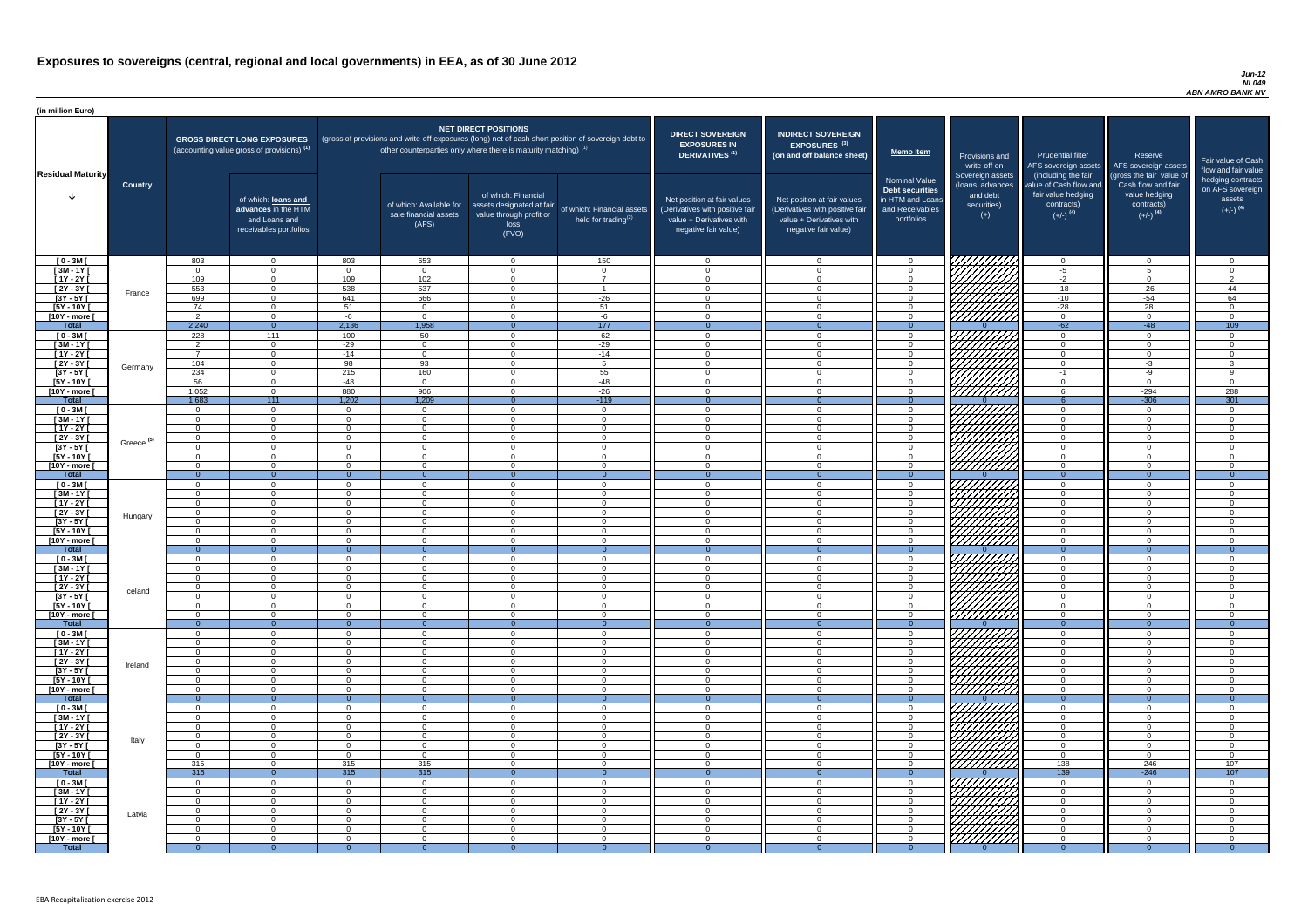#### *Jun-12 NL049 ABN AMRO BANK NV*

| <b>DIRECT SOVEREIGN</b><br><b>EXPOSURES IN</b><br><b>DERIVATIVES<sup>(1)</sup></b><br>Net position at fair values<br>(Derivatives with positive fair<br>value + Derivatives with<br>negative fair value) | <b>INDIRECT SOVEREIGN</b><br><b>EXPOSURES<sup>(3)</sup></b><br>(on and off balance sheet)<br>Net position at fair values<br>(Derivatives with positive fair<br>value + Derivatives with<br>negative fair value) | <b>Memo Item</b><br><b>Nominal Value</b><br>Debt securities<br>in HTM and Loans<br>and Receivables<br>portfolios | Provisions and<br>write-off on<br>Sovereign assets<br>(loans, advances<br>and debt<br>securities)<br>$(+)$ | <b>Prudential filter</b><br>AFS sovereign assets<br>(including the fair<br>value of Cash flow and<br>fair value hedging<br>contracts)<br>$(+/-)$ <sup>(4)</sup> | Reserve<br>AFS sovereign assets<br>(gross the fair value of<br>Cash flow and fair<br>value hedging<br>contracts)<br>$(+/-)$ <sup>(4)</sup> | Fair value of Cash<br>flow and fair value<br>hedging contracts<br>on AFS sovereign<br>assets<br>$(+/-)$ <sup>(4)</sup> |
|----------------------------------------------------------------------------------------------------------------------------------------------------------------------------------------------------------|-----------------------------------------------------------------------------------------------------------------------------------------------------------------------------------------------------------------|------------------------------------------------------------------------------------------------------------------|------------------------------------------------------------------------------------------------------------|-----------------------------------------------------------------------------------------------------------------------------------------------------------------|--------------------------------------------------------------------------------------------------------------------------------------------|------------------------------------------------------------------------------------------------------------------------|
| $\mathbf 0$                                                                                                                                                                                              | $\overline{0}$                                                                                                                                                                                                  | $\mathbf 0$                                                                                                      |                                                                                                            | $\overline{0}$                                                                                                                                                  | $\overline{0}$                                                                                                                             | $\mathbf 0$                                                                                                            |
| $\mathbf 0$                                                                                                                                                                                              | $\mathbf 0$                                                                                                                                                                                                     | $\mathbf 0$                                                                                                      |                                                                                                            | $\mathbf 0$                                                                                                                                                     | $\mathbf 0$                                                                                                                                | $\mathbf 0$                                                                                                            |
| $\mathbf 0$                                                                                                                                                                                              | $\mathbf 0$                                                                                                                                                                                                     | $\mathbf 0$                                                                                                      |                                                                                                            | $\mathbf 0$                                                                                                                                                     | $\mathbf 0$                                                                                                                                | $\mathbf 0$                                                                                                            |
| $\mathbf 0$                                                                                                                                                                                              | $\mathbf 0$                                                                                                                                                                                                     | $\pmb{0}$                                                                                                        |                                                                                                            | $\mathbf 0$                                                                                                                                                     | $\mathbf 0$                                                                                                                                | $\mathbf 0$                                                                                                            |
| $\pmb{0}$                                                                                                                                                                                                | $\mathbf 0$                                                                                                                                                                                                     | $\pmb{0}$                                                                                                        |                                                                                                            | $\mathbf 0$                                                                                                                                                     | $\pmb{0}$                                                                                                                                  | $\pmb{0}$                                                                                                              |
| $\mathbf 0$<br>$\mathbf 0$                                                                                                                                                                               | $\mathbf 0$<br>$\mathbf 0$                                                                                                                                                                                      | $\mathbf 0$<br>$\pmb{0}$                                                                                         |                                                                                                            | $\mathbf 0$<br>$\mathbf 0$                                                                                                                                      | $\mathbf 0$<br>$\mathbf 0$                                                                                                                 | $\mathbf 0$<br>$\mathbf 0$                                                                                             |
| $\mathbf{0}$                                                                                                                                                                                             | $\overline{0}$                                                                                                                                                                                                  | $\overline{0}$                                                                                                   | 0                                                                                                          | $\overline{0}$                                                                                                                                                  | $\overline{0}$                                                                                                                             | $\overline{0}$                                                                                                         |
| $\mathbf 0$                                                                                                                                                                                              | $\mathbf 0$                                                                                                                                                                                                     | $\pmb{0}$                                                                                                        |                                                                                                            | $\mathbf 0$                                                                                                                                                     | $\mathbf 0$                                                                                                                                | $\mathbf 0$                                                                                                            |
| $\mathbf 0$                                                                                                                                                                                              | $\mathbf 0$                                                                                                                                                                                                     | $\pmb{0}$                                                                                                        |                                                                                                            | $\mathbf 0$                                                                                                                                                     | $\mathbf 0$                                                                                                                                | $\mathbf 0$                                                                                                            |
| $\mathbf 0$                                                                                                                                                                                              | $\mathbf 0$                                                                                                                                                                                                     | $\pmb{0}$                                                                                                        |                                                                                                            | $\mathbf 0$                                                                                                                                                     | $\mathbf 0$                                                                                                                                | $\mathbf 0$                                                                                                            |
| $\mathbf 0$                                                                                                                                                                                              | $\mathbf 0$                                                                                                                                                                                                     | $\mathbf 0$                                                                                                      |                                                                                                            | $\mathbf 0$                                                                                                                                                     | $\mathbf 0$                                                                                                                                | $\mathbf 0$                                                                                                            |
| $\pmb{0}$<br>$\mathbf 0$                                                                                                                                                                                 | $\mathbf 0$<br>$\mathbf 0$                                                                                                                                                                                      | $\mathbf 0$<br>$\mathbf 0$                                                                                       |                                                                                                            | $\mathbf 0$<br>$\mathbf 0$                                                                                                                                      | $\mathbf 0$<br>$\mathbf 0$                                                                                                                 | $\mathbf 0$<br>$\mathbf 0$                                                                                             |
| $\mathbf 0$                                                                                                                                                                                              | $\mathbf 0$                                                                                                                                                                                                     | $\mathbf 0$                                                                                                      |                                                                                                            | $\mathbf 0$                                                                                                                                                     | $\mathbf 0$                                                                                                                                | $\mathbf 0$                                                                                                            |
| $\mathbf{0}$                                                                                                                                                                                             | $\overline{0}$                                                                                                                                                                                                  | $\overline{0}$                                                                                                   | $\Omega$                                                                                                   | $\mathbf{0}$                                                                                                                                                    | $\overline{0}$                                                                                                                             | $\overline{0}$                                                                                                         |
| $\mathbf 0$                                                                                                                                                                                              | $\mathbf 0$                                                                                                                                                                                                     | $\pmb{0}$                                                                                                        |                                                                                                            | $\mathbf 0$                                                                                                                                                     | $\mathbf 0$                                                                                                                                | $\mathbf 0$                                                                                                            |
| $\mathbf 0$                                                                                                                                                                                              | $\mathbf 0$                                                                                                                                                                                                     | $\pmb{0}$                                                                                                        |                                                                                                            | $\mathbf 0$                                                                                                                                                     | $\mathbf 0$                                                                                                                                | $\mathbf 0$                                                                                                            |
| $\mathbf 0$                                                                                                                                                                                              | $\mathbf 0$                                                                                                                                                                                                     | $\pmb{0}$                                                                                                        |                                                                                                            | $\mathbf 0$                                                                                                                                                     | $\mathbf 0$                                                                                                                                | $\mathbf 0$                                                                                                            |
| $\mathbf 0$                                                                                                                                                                                              | 0                                                                                                                                                                                                               | $\mathbf 0$                                                                                                      |                                                                                                            | $\mathbf 0$                                                                                                                                                     | $\mathbf 0$                                                                                                                                | 0                                                                                                                      |
| $\mathbf 0$<br>0                                                                                                                                                                                         | $\mathbf 0$<br>$\mathbf 0$                                                                                                                                                                                      | 0<br>0                                                                                                           |                                                                                                            | 0<br>0                                                                                                                                                          | $\Omega$<br>0                                                                                                                              | $\mathbf 0$<br>0                                                                                                       |
| $\pmb{0}$                                                                                                                                                                                                | 0                                                                                                                                                                                                               | 0                                                                                                                |                                                                                                            | 0                                                                                                                                                               | 0                                                                                                                                          | $\mathbf 0$                                                                                                            |
| $\mathbf{0}$                                                                                                                                                                                             | $\overline{0}$                                                                                                                                                                                                  | $\overline{0}$                                                                                                   | $\Omega$                                                                                                   | $\overline{0}$                                                                                                                                                  | $\overline{0}$                                                                                                                             | $\overline{0}$                                                                                                         |
| $\mathbf 0$                                                                                                                                                                                              | $\mathbf 0$                                                                                                                                                                                                     | $\pmb{0}$                                                                                                        |                                                                                                            | $\mathbf 0$                                                                                                                                                     | 0                                                                                                                                          | 0                                                                                                                      |
| $\pmb{0}$                                                                                                                                                                                                | $\mathbf 0$                                                                                                                                                                                                     | $\mathbf 0$                                                                                                      |                                                                                                            | $\mathbf 0$                                                                                                                                                     | 0                                                                                                                                          | $\mathbf 0$                                                                                                            |
| $\mathbf 0$                                                                                                                                                                                              | $\mathbf 0$                                                                                                                                                                                                     | $\mathbf 0$                                                                                                      |                                                                                                            | $\mathbf 0$                                                                                                                                                     | 0                                                                                                                                          | $\mathbf 0$                                                                                                            |
| $\mathbf 0$                                                                                                                                                                                              | $\mathbf 0$                                                                                                                                                                                                     | 0                                                                                                                |                                                                                                            | $\mathbf 0$                                                                                                                                                     | 0                                                                                                                                          | 0                                                                                                                      |
| $\mathbf 0$<br>$\mathbf 0$                                                                                                                                                                               | $\mathbf 0$<br>$\mathbf 0$                                                                                                                                                                                      | 0<br>$\mathsf 0$                                                                                                 |                                                                                                            | $\mathbf 0$<br>$\mathbf 0$                                                                                                                                      | 0<br>0                                                                                                                                     | 0<br>0                                                                                                                 |
| $\pmb{0}$                                                                                                                                                                                                | $\mathbf 0$                                                                                                                                                                                                     | 0                                                                                                                |                                                                                                            | $\mathbf 0$                                                                                                                                                     | $\mathbf 0$                                                                                                                                | 0                                                                                                                      |
| $\overline{0}$                                                                                                                                                                                           | $\overline{0}$                                                                                                                                                                                                  | $\overline{0}$                                                                                                   | $\Omega$                                                                                                   | $\overline{0}$                                                                                                                                                  | $\overline{0}$                                                                                                                             | $\overline{0}$                                                                                                         |
| $-20$                                                                                                                                                                                                    | $\mathbf 0$                                                                                                                                                                                                     | $\pmb{0}$                                                                                                        |                                                                                                            | $\mathbf 0$                                                                                                                                                     | $-108$                                                                                                                                     | 108                                                                                                                    |
| $\mathbf 0$                                                                                                                                                                                              | $\mathbf 0$                                                                                                                                                                                                     | $\pmb{0}$                                                                                                        |                                                                                                            | $\mathbf 0$                                                                                                                                                     | $\Omega$                                                                                                                                   | 0                                                                                                                      |
| 39                                                                                                                                                                                                       | $\mathbf 0$                                                                                                                                                                                                     | $\mathsf 0$                                                                                                      |                                                                                                            | $\pmb{0}$                                                                                                                                                       | $\mathsf 0$                                                                                                                                | $\pmb{0}$                                                                                                              |
| 150<br>272                                                                                                                                                                                               | $\mathbf 0$<br>$\mathbf 0$                                                                                                                                                                                      | $\pmb{0}$<br>$\pmb{0}$                                                                                           |                                                                                                            | $\mathbf{1}$<br>$-2$                                                                                                                                            | $-21$<br>$-73$                                                                                                                             | $\overline{20}$<br>$\overline{75}$                                                                                     |
| $-136$                                                                                                                                                                                                   | $\mathbf 0$                                                                                                                                                                                                     | $\mathsf 0$                                                                                                      |                                                                                                            | 22                                                                                                                                                              | $-162$                                                                                                                                     | 140                                                                                                                    |
| $-852$                                                                                                                                                                                                   | $\mathbf 0$                                                                                                                                                                                                     | $\mathsf 0$                                                                                                      |                                                                                                            | 36                                                                                                                                                              | $-356$                                                                                                                                     | 319                                                                                                                    |
| $-547$                                                                                                                                                                                                   | $\overline{0}$                                                                                                                                                                                                  | $\overline{0}$                                                                                                   | $\mathbf 0$                                                                                                | $\overline{57}$                                                                                                                                                 | $-720$                                                                                                                                     | 663                                                                                                                    |
| $\mathbf 0$                                                                                                                                                                                              | $\mathbf 0$                                                                                                                                                                                                     | 0                                                                                                                |                                                                                                            | $\mathbf 0$                                                                                                                                                     | $\mathbf 0$                                                                                                                                | 0                                                                                                                      |
| $\pmb{0}$                                                                                                                                                                                                | $\mathbf 0$                                                                                                                                                                                                     | $\mathsf 0$                                                                                                      |                                                                                                            | $\mathbf 0$                                                                                                                                                     | 0                                                                                                                                          | $\pmb{0}$                                                                                                              |
| $\mathbf 0$<br>$\mathbf 0$                                                                                                                                                                               | $\mathbf 0$                                                                                                                                                                                                     | 0<br>0                                                                                                           |                                                                                                            | $\mathbf 0$                                                                                                                                                     | $\mathbf 0$<br>0                                                                                                                           | 0<br>0                                                                                                                 |
| $\mathbf 0$                                                                                                                                                                                              | 0<br>$\mathbf 0$                                                                                                                                                                                                | 0                                                                                                                |                                                                                                            | 0<br>0                                                                                                                                                          | 0                                                                                                                                          | 0                                                                                                                      |
| $\mathbf 0$                                                                                                                                                                                              | 0                                                                                                                                                                                                               | 0                                                                                                                |                                                                                                            | 0                                                                                                                                                               | 0                                                                                                                                          | $\mathbf 0$                                                                                                            |
| $\mathbf 0$                                                                                                                                                                                              | $\boldsymbol{0}$                                                                                                                                                                                                | 0                                                                                                                |                                                                                                            | $\mathbf 0$                                                                                                                                                     | 0                                                                                                                                          | $\mathbf 0$                                                                                                            |
| $\overline{0}$                                                                                                                                                                                           | $\overline{0}$                                                                                                                                                                                                  | $\overline{0}$                                                                                                   | $\Omega$                                                                                                   | $\mathbf{0}$                                                                                                                                                    | $\overline{0}$                                                                                                                             | $\overline{0}$                                                                                                         |
| $\mathbf 0$                                                                                                                                                                                              | $\mathbf 0$                                                                                                                                                                                                     | $\mathbf 0$                                                                                                      |                                                                                                            | $\mathbf 0$                                                                                                                                                     | $-105$                                                                                                                                     | 105                                                                                                                    |
| $\pmb{0}$                                                                                                                                                                                                | $\mathbf 0$                                                                                                                                                                                                     | $\mathbf 0$                                                                                                      |                                                                                                            | $\mathbf 0$                                                                                                                                                     | 0                                                                                                                                          | 0                                                                                                                      |
| $\mathbf 0$<br>$\mathbf 0$                                                                                                                                                                               | $\mathbf 0$<br>0                                                                                                                                                                                                | $\mathbf 0$<br>$\pmb{0}$                                                                                         |                                                                                                            | $\mathbf 0$<br>0                                                                                                                                                | 0<br>0                                                                                                                                     | $\mathbf 0$<br>$\mathbf 0$                                                                                             |
| $\mathbf 0$                                                                                                                                                                                              | $\mathbf 0$                                                                                                                                                                                                     | 0                                                                                                                |                                                                                                            | $\mathbf 0$                                                                                                                                                     | 0                                                                                                                                          | 0                                                                                                                      |
| $\pmb{0}$                                                                                                                                                                                                | $\mathbf 0$                                                                                                                                                                                                     | $\pmb{0}$                                                                                                        |                                                                                                            | $\mathbf 0$                                                                                                                                                     | $\mathbf 0$                                                                                                                                | $\pmb{0}$                                                                                                              |
| $\mathbf 0$                                                                                                                                                                                              | $\mathbf 0$                                                                                                                                                                                                     | 0                                                                                                                |                                                                                                            | 67                                                                                                                                                              | $-67$                                                                                                                                      | 0                                                                                                                      |
| $\mathbf{0}$                                                                                                                                                                                             | $\overline{0}$                                                                                                                                                                                                  | $\overline{0}$                                                                                                   | $\Omega$                                                                                                   | 67                                                                                                                                                              | $-172$                                                                                                                                     | 105                                                                                                                    |
| $\mathbf 0$                                                                                                                                                                                              | $\mathbf 0$                                                                                                                                                                                                     | 0                                                                                                                |                                                                                                            | $\mathbf 0$                                                                                                                                                     | $\mathbf 0$                                                                                                                                | 0                                                                                                                      |
| $\Omega$<br>$\mathbf 0$                                                                                                                                                                                  | $\Omega$<br>$\mathbf 0$                                                                                                                                                                                         | $\Omega$<br>$\pmb{0}$                                                                                            |                                                                                                            | $\Omega$<br>$\mathbf 0$                                                                                                                                         | 0<br>$\mathbf 0$                                                                                                                           | $\mathbf 0$<br>$\pmb{0}$                                                                                               |
| $\mathbf 0$                                                                                                                                                                                              | $\mathbf 0$                                                                                                                                                                                                     | $\mathbf 0$                                                                                                      |                                                                                                            | $\mathbf 0$                                                                                                                                                     | $\overline{0}$                                                                                                                             | $\mathbf 0$                                                                                                            |
| $\mathbf 0$                                                                                                                                                                                              | $\mathbf 0$                                                                                                                                                                                                     | $\mathbf 0$                                                                                                      |                                                                                                            | $\mathbf 0$                                                                                                                                                     | $\overline{0}$                                                                                                                             | $\mathbf 0$                                                                                                            |
| $\mathbf 0$                                                                                                                                                                                              | $\mathbf 0$                                                                                                                                                                                                     | $\mathsf{O}\xspace$                                                                                              |                                                                                                            | $\overline{0}$                                                                                                                                                  | $\overline{0}$                                                                                                                             | $\mathbf 0$                                                                                                            |
| $\mathbf 0$                                                                                                                                                                                              | $\mathbf 0$                                                                                                                                                                                                     | $\mathbf 0$                                                                                                      |                                                                                                            | $\mathbf 0$                                                                                                                                                     | $\overline{0}$                                                                                                                             | $\overline{0}$                                                                                                         |
| $\overline{0}$                                                                                                                                                                                           | $\overline{0}$                                                                                                                                                                                                  | $\overline{0}$                                                                                                   | $\overline{0}$                                                                                             | $\overline{0}$                                                                                                                                                  | $\overline{0}$                                                                                                                             | $\overline{0}$                                                                                                         |

| (in million Euro)             |                |                             |                                                                                             |                          |                                                                                                                                                                             |                                                                                              |                                                               |                                                                                                                    |                                                                                                                    |                                                                                              |                                                                          |                                                                                                             |                                                                                                         |                                            |
|-------------------------------|----------------|-----------------------------|---------------------------------------------------------------------------------------------|--------------------------|-----------------------------------------------------------------------------------------------------------------------------------------------------------------------------|----------------------------------------------------------------------------------------------|---------------------------------------------------------------|--------------------------------------------------------------------------------------------------------------------|--------------------------------------------------------------------------------------------------------------------|----------------------------------------------------------------------------------------------|--------------------------------------------------------------------------|-------------------------------------------------------------------------------------------------------------|---------------------------------------------------------------------------------------------------------|--------------------------------------------|
| <b>Residual Maturity</b>      |                |                             | <b>GROSS DIRECT LONG EXPOSURES</b><br>(accounting value gross of provisions) <sup>(1)</sup> |                          | (gross of provisions and write-off exposures (long) net of cash short position of sovereign debt to<br>other counterparties only where there is maturity matching) $^{(1)}$ | <b>NET DIRECT POSITIONS</b>                                                                  |                                                               | <b>DIRECT SOVEREIGN</b><br><b>EXPOSURES IN</b><br><b>DERIVATIVES (1)</b>                                           | <b>INDIRECT SOVEREIGN</b><br><b>EXPOSURES<sup>(3)</sup></b><br>(on and off balance sheet)                          | <b>Memo Item</b>                                                                             | Provisions and<br>write-off on                                           | <b>Prudential filter</b><br>AFS sovereign assets                                                            | Reserve<br>AFS sovereign assets                                                                         | Fair value<br>flow and fa                  |
|                               | <b>Country</b> |                             | of which: loans and<br>advances in the HTM<br>and Loans and<br>receivables portfolios       |                          | of which: Available for<br>sale financial assets<br>(AFS)                                                                                                                   | of which: Financial<br>assets designated at fair<br>value through profit or<br>loss<br>(FVO) | of which: Financial assets<br>held for trading <sup>(2)</sup> | Net position at fair values<br>(Derivatives with positive fair<br>value + Derivatives with<br>negative fair value) | Net position at fair values<br>(Derivatives with positive fair<br>value + Derivatives with<br>negative fair value) | <b>Nominal Value</b><br>Debt securities<br>in HTM and Loans<br>and Receivables<br>portfolios | Sovereign assets<br>(loans, advances<br>and debt<br>securities)<br>$(+)$ | (including the fair<br>value of Cash flow and<br>fair value hedging<br>contracts)<br>$(+/-)$ <sup>(4)</sup> | (gross the fair value of<br>Cash flow and fair<br>value hedging<br>contracts)<br>$(+/-)$ <sup>(4)</sup> | hedging co<br>on AFS so<br>asse<br>$(+/-)$ |
| $[0 - 3M]$                    |                | $\cap$                      | $\overline{0}$                                                                              | $\cap$                   | $\overline{0}$                                                                                                                                                              | - റ                                                                                          | $\Omega$                                                      | $\Omega$                                                                                                           | $\Omega$                                                                                                           | - 0                                                                                          |                                                                          | $\Omega$                                                                                                    | $\overline{0}$                                                                                          | $\overline{0}$                             |
| $\sqrt{3M-1Y}$                |                | $\cap$                      | $\Omega$                                                                                    | $\cap$                   | $\Omega$<br>$\Omega$                                                                                                                                                        | - 0<br>$\cap$                                                                                | റ                                                             | റ                                                                                                                  | $\Omega$<br>$\Omega$                                                                                               | $\overline{0}$<br>$\Omega$                                                                   |                                                                          | $\Omega$                                                                                                    | $\Omega$                                                                                                | $\overline{0}$                             |
| $[1Y - 2Y]$<br>$[2Y - 3Y]$    |                | $\Omega$                    | $\Omega$<br>$\Omega$                                                                        | $\cap$                   | $\Omega$                                                                                                                                                                    | $\cap$                                                                                       | $\Omega$                                                      | $\Omega$                                                                                                           | $\Omega$                                                                                                           | $\Omega$                                                                                     |                                                                          | $\Omega$                                                                                                    | $\Omega$<br>$\overline{0}$                                                                              | $\overline{0}$<br>$\overline{0}$           |
| $[3Y - 5Y]$                   | Liechtenstein  | $\cap$                      | $\Omega$                                                                                    | $\Omega$                 | $\Omega$                                                                                                                                                                    | $\cap$                                                                                       | $\Omega$                                                      | $\cap$                                                                                                             | $\Omega$                                                                                                           | $\overline{0}$                                                                               | HAHA<br>HAHA                                                             | $\Omega$                                                                                                    | $\Omega$                                                                                                | $\overline{0}$                             |
| $[5Y - 10Y]$                  |                | $\cap$                      | $\Omega$                                                                                    | $\sqrt{ }$               | $\Omega$                                                                                                                                                                    | $\Omega$                                                                                     | $\Omega$                                                      | $\cap$                                                                                                             | $\Omega$                                                                                                           | $\overline{0}$                                                                               |                                                                          | $\Omega$                                                                                                    | $\Omega$                                                                                                | $\Omega$                                   |
| [10Y - more [<br><b>Total</b> |                | $\cap$<br>$\overline{0}$    | $\Omega$<br>$\Omega$                                                                        | $\cap$<br>$\overline{0}$ | $\Omega$<br>$\Omega$                                                                                                                                                        | _റ<br>- 0                                                                                    | $\Omega$<br>$\Omega$                                          | $\cap$<br>$\Omega$                                                                                                 | $\Omega$<br>$\Omega$                                                                                               | $\overline{0}$<br>$\overline{0}$                                                             |                                                                          | $\Omega$<br>$\Omega$                                                                                        | $\Omega$<br>$\Omega$                                                                                    | - 0<br>$\overline{0}$                      |
| $[0 - 3M]$                    |                | $\Omega$                    | $\Omega$                                                                                    | $\cap$                   | $\overline{0}$                                                                                                                                                              | $\Omega$                                                                                     | $\Omega$                                                      | $\Omega$                                                                                                           | $\Omega$                                                                                                           | $\overline{0}$                                                                               |                                                                          | $\Omega$                                                                                                    | $\Omega$                                                                                                | $\Omega$                                   |
| $[3M - 1Y]$                   |                | $\Omega$                    | $\Omega$                                                                                    | $\cap$                   | $\overline{0}$                                                                                                                                                              | $\Omega$                                                                                     | $\Omega$                                                      | $\Omega$                                                                                                           | $\overline{0}$                                                                                                     | $\overline{0}$                                                                               | HHHH                                                                     | $\Omega$                                                                                                    | $\overline{0}$                                                                                          | $\Omega$                                   |
| $[1Y - 2Y]$                   |                | $\Omega$                    | $\Omega$                                                                                    | റ                        | $\overline{0}$                                                                                                                                                              | $\cap$                                                                                       | $\Omega$                                                      | $\cap$                                                                                                             | $\Omega$                                                                                                           | $\Omega$                                                                                     |                                                                          | $\Omega$                                                                                                    | $\Omega$                                                                                                | $\overline{0}$                             |
| $[2Y - 3Y]$<br>$[3Y - 5Y]$    | Lithuania      | $\Omega$                    | $\Omega$<br>$\Omega$                                                                        | $\cap$<br>$\Omega$       | $\overline{0}$<br>$\mathbf{0}$                                                                                                                                              | $\cap$<br>$\cap$                                                                             | $\Omega$                                                      |                                                                                                                    | $\Omega$<br>$\Omega$                                                                                               | $\Omega$<br>$\mathbf 0$                                                                      | HAAAB                                                                    | $\Omega$<br>$\Omega$                                                                                        | $\overline{0}$<br>$\Omega$                                                                              | $\Omega$                                   |
| $[5Y - 10Y]$                  |                | $\cap$                      | $\Omega$                                                                                    | $\cap$                   | $\Omega$                                                                                                                                                                    | $\cap$                                                                                       | $\Omega$                                                      | $\cap$                                                                                                             | $\Omega$                                                                                                           | $\Omega$                                                                                     |                                                                          | $\Omega$                                                                                                    | $\overline{0}$                                                                                          | $\Omega$                                   |
| [10Y - more [                 |                | $\cap$                      | $\Omega$                                                                                    | $\sqrt{ }$               | $\Omega$                                                                                                                                                                    | $\cap$                                                                                       | റ                                                             | $\cap$                                                                                                             | $\Omega$                                                                                                           | $\Omega$                                                                                     |                                                                          | $\Omega$                                                                                                    | $\Omega$                                                                                                | $\overline{0}$                             |
| <b>Total</b><br>$[0 - 3M]$    |                | $\Omega$<br>$\overline{20}$ | $\Omega$<br>$\Omega$                                                                        | - ೧<br>20                | $\Omega$<br>20                                                                                                                                                              | $\cap$                                                                                       | $\Omega$<br>റ                                                 | $\Omega$                                                                                                           | $\Omega$<br>$\Omega$                                                                                               | $\Omega$<br>$\Omega$                                                                         | $\Omega$                                                                 | $\Omega$<br>$\cap$                                                                                          | $\overline{0}$<br>$\Omega$                                                                              | $\overline{0}$<br>$\overline{0}$           |
| $[3M-1Y]$                     |                | $\cap$                      | $\Omega$                                                                                    | $\cap$                   | $\Omega$                                                                                                                                                                    | $\cap$                                                                                       | $\cap$                                                        | $\cap$                                                                                                             | $\Omega$                                                                                                           | $\Omega$                                                                                     | HAAAN S                                                                  | $\Omega$                                                                                                    | $\Omega$                                                                                                | $\overline{0}$                             |
| $[1Y - 2Y]$                   |                | $\cap$                      | $\Omega$                                                                                    | $\cap$                   | $\Omega$                                                                                                                                                                    | $\cap$                                                                                       | $\cap$                                                        | $\cap$                                                                                                             | $\Omega$                                                                                                           | $\Omega$                                                                                     |                                                                          | $\Omega$                                                                                                    | $\overline{0}$                                                                                          | $\overline{0}$                             |
| $[2Y - 3Y]$                   | Luxembourg     | $\cap$                      | $\Omega$                                                                                    | $\Omega$                 | $\Omega$                                                                                                                                                                    | $\cap$                                                                                       | റ                                                             | $\cap$                                                                                                             | $\Omega$                                                                                                           | $\overline{0}$                                                                               |                                                                          | $\Omega$                                                                                                    | $\Omega$                                                                                                | $\Omega$                                   |
| $[3Y - 5Y]$<br>$[5Y - 10Y]$   |                | $\cap$                      | $\Omega$                                                                                    | ∩                        | $\Omega$                                                                                                                                                                    | $\cap$                                                                                       |                                                               |                                                                                                                    | $\Omega$                                                                                                           | $\Omega$                                                                                     |                                                                          | $\Omega$                                                                                                    | $\Omega$                                                                                                | $\Omega$                                   |
| [10Y - more                   |                |                             | $\Omega$                                                                                    | $\cap$                   | $\Omega$                                                                                                                                                                    | $\cap$                                                                                       |                                                               |                                                                                                                    | $\Omega$                                                                                                           | $\Omega$                                                                                     | 777777777                                                                | $\Omega$                                                                                                    | $\Omega$                                                                                                | $\Omega$                                   |
| <b>Total</b>                  |                | $\overline{20}$             | $\Omega$                                                                                    | $\overline{20}$          | 20                                                                                                                                                                          |                                                                                              | $\Omega$                                                      |                                                                                                                    | $\Omega$                                                                                                           |                                                                                              |                                                                          |                                                                                                             | $\Omega$                                                                                                |                                            |
| $[0 - 3M]$<br>$[3M - 1Y]$     |                | $\cap$                      | $\Omega$<br>$\Omega$                                                                        | $\cap$<br>$\cap$         | $\Omega$<br>$\Omega$                                                                                                                                                        | $\cap$<br>- വ                                                                                | $\Omega$<br>റ                                                 | $\cap$<br>$\cap$                                                                                                   | $\Omega$<br>$\Omega$                                                                                               | $\Omega$<br>$\Omega$                                                                         | FAAHAS<br>VAAHAS                                                         | $\Omega$<br>$\Omega$                                                                                        | $\Omega$<br>$\Omega$                                                                                    | $\Omega$<br>$\Omega$                       |
| $[1Y - 2Y]$                   |                | $\Omega$                    | $\Omega$                                                                                    | $\Omega$                 | $\Omega$                                                                                                                                                                    | - 0                                                                                          |                                                               | $\Omega$                                                                                                           | $\Omega$                                                                                                           | $\Omega$                                                                                     |                                                                          | $\Omega$                                                                                                    | $\overline{0}$                                                                                          | $\Omega$                                   |
| $[2Y - 3Y]$                   | Malta          | റ                           | $\Omega$                                                                                    | - 0                      | $\Omega$                                                                                                                                                                    | $\cap$                                                                                       | $\Omega$                                                      | $\Omega$                                                                                                           | $\Omega$                                                                                                           | $\Omega$                                                                                     |                                                                          | $\Omega$                                                                                                    | $\Omega$                                                                                                | $\Omega$                                   |
| $[3Y - 5Y]$                   |                | $\cap$                      | $\Omega$                                                                                    | റ<br>$\cap$              | $\Omega$                                                                                                                                                                    | $\cap$<br>$\Omega$                                                                           | $\Omega$                                                      | $\cap$<br>$\cap$                                                                                                   | $\Omega$                                                                                                           | $\Omega$                                                                                     | HIIII)                                                                   | $\Omega$                                                                                                    | $\Omega$                                                                                                | $\Omega$                                   |
| $[5Y - 10Y]$<br>[10Y - more [ |                | $\cap$                      | $\overline{0}$<br>$\Omega$                                                                  | $\cap$                   | $\Omega$<br>$\Omega$                                                                                                                                                        | $\Omega$                                                                                     | $\Omega$<br>$\Omega$                                          | $\cap$                                                                                                             | $\Omega$<br>$\Omega$                                                                                               | $\overline{0}$<br>$\Omega$                                                                   |                                                                          | $\Omega$<br>$\Omega$                                                                                        | $\overline{0}$<br>$\Omega$                                                                              |                                            |
| <b>Total</b>                  |                | $\Omega$                    | $\Omega$                                                                                    | $\Omega$                 | $\Omega$                                                                                                                                                                    | - 0                                                                                          | $\Omega$                                                      |                                                                                                                    | $\Omega$                                                                                                           |                                                                                              |                                                                          |                                                                                                             | $\Omega$                                                                                                |                                            |
| $[0 - 3M]$                    |                | 4,429                       | 4,415                                                                                       | 35                       | 5                                                                                                                                                                           | $\Omega$                                                                                     | $\mathsf{Q}$                                                  | $-20$                                                                                                              | $\Omega$                                                                                                           | $\Omega$                                                                                     |                                                                          | $\Omega$                                                                                                    | $-108$                                                                                                  | 108                                        |
| $[3M - 1Y]$<br>$[1Y - 2Y]$    |                | 106<br>50                   | 41<br>$\overline{4}$                                                                        | 74<br>$-201$             | $\overline{0}$<br>$\overline{0}$                                                                                                                                            | $\Omega$<br>$\Omega$                                                                         | 32<br>$-205$                                                  | $\cap$<br>39                                                                                                       | $\Omega$<br>$\Omega$                                                                                               | $\Omega$<br>$\Omega$                                                                         | VIIIIII)                                                                 | $\Omega$<br>$\Omega$                                                                                        | $\overline{0}$<br>$\Omega$                                                                              | $\Omega$                                   |
| $[2Y - 3Y]$                   |                | 672                         | $\mathbf{3}$                                                                                | 523                      | 614                                                                                                                                                                         | $\cap$                                                                                       | $-94$                                                         | 150                                                                                                                | $\Omega$                                                                                                           | $\Omega$                                                                                     | ドンフ                                                                      |                                                                                                             | $-21$                                                                                                   | 20                                         |
| $[3Y - 5Y]$                   | Netherlands    | ,232                        | $\mathbf{Q}$                                                                                | 1,132                    | 1,153                                                                                                                                                                       | - 0                                                                                          | $-30$                                                         | 272                                                                                                                | $\Omega$                                                                                                           | $\Omega$                                                                                     |                                                                          | $-2$                                                                                                        | $-73$                                                                                                   | 75                                         |
| [5Y - 10Y [<br>[10Y - more [  |                | 2,357<br>2,386              | 23<br>908                                                                                   | 2,113<br>2,255           | 2,139<br>1,315                                                                                                                                                              | $\Omega$<br>$\cap$                                                                           | $-49$<br>32                                                   | $-136$<br>$-852$                                                                                                   | $\Omega$<br>$\Omega$                                                                                               | $\Omega$<br>$\Omega$                                                                         | 777777777                                                                | 22<br>36                                                                                                    | $-162$<br>$-356$                                                                                        | 14C<br>319                                 |
| <b>Total</b>                  |                | 11,232                      | 5,403                                                                                       | 5,931                    | 5,226                                                                                                                                                                       |                                                                                              | $-305$                                                        | $-547$                                                                                                             | -0                                                                                                                 |                                                                                              |                                                                          | 57                                                                                                          | $-720$                                                                                                  | 663                                        |
| $[0 - 3M]$                    |                |                             | $\overline{0}$                                                                              | റ                        | $\overline{0}$                                                                                                                                                              | $\cap$                                                                                       | $\Omega$                                                      | $\cap$                                                                                                             | $\Omega$                                                                                                           | $\Omega$                                                                                     |                                                                          | $\Omega$                                                                                                    | $\overline{0}$                                                                                          | $\Omega$                                   |
| $[3M - 1Y]$                   |                | $\Omega$                    | $\overline{0}$                                                                              | $\Omega$<br>റ            | $\overline{0}$                                                                                                                                                              | $\cap$<br>റ                                                                                  | $\Omega$                                                      | $\Omega$                                                                                                           | $\Omega$                                                                                                           | $\overline{0}$                                                                               | HANA<br>HANA                                                             | $\mathbf 0$                                                                                                 | $\overline{0}$                                                                                          | $\Omega$                                   |
| $[1Y - 2Y]$<br>$[2Y - 3Y]$    |                | $\Omega$<br>$\cap$          | $\Omega$<br>$\Omega$                                                                        | റ                        | $\Omega$<br>$\Omega$                                                                                                                                                        | $\cap$                                                                                       | . റ<br>$\cap$                                                 | $\Omega$<br>$\cap$                                                                                                 | $\Omega$<br>$\Omega$                                                                                               | $\Omega$<br>$\Omega$                                                                         |                                                                          | $\Omega$<br>$\Omega$                                                                                        | $\overline{0}$<br>$\overline{0}$                                                                        | - 0<br>- 0                                 |
| $[3Y - 5Y]$                   | Norway         | $\Omega$                    | $\overline{0}$                                                                              | $\cap$                   | $\Omega$                                                                                                                                                                    | $\Omega$                                                                                     | $\Omega$                                                      | $\Omega$                                                                                                           | $\Omega$                                                                                                           | $\overline{0}$                                                                               |                                                                          | $\overline{0}$                                                                                              | $\overline{0}$                                                                                          | $\Omega$                                   |
| $[5Y - 10Y]$                  |                | $\Omega$                    | $\Omega$                                                                                    | റ                        | $\Omega$                                                                                                                                                                    | $\cap$                                                                                       | $\Omega$                                                      | $\Omega$                                                                                                           | $\Omega$                                                                                                           | $\Omega$                                                                                     | HHHH                                                                     | $\Omega$                                                                                                    | $\Omega$                                                                                                | $\Omega$                                   |
| [10Y - more [<br><b>Total</b> |                | $\cap$<br>$\Omega$          | $\Omega$<br>$\Omega$                                                                        | $\Omega$                 | $\Omega$<br>$\Omega$                                                                                                                                                        | $\cap$                                                                                       | $\Omega$<br>$\Omega$                                          |                                                                                                                    | $\Omega$<br>$\Omega$                                                                                               | $\Omega$                                                                                     |                                                                          | $\Omega$                                                                                                    | $\Omega$<br>$\Omega$                                                                                    | $\Omega$<br>$\overline{0}$                 |
| $[0 - 3M]$                    |                |                             | $\Omega$                                                                                    |                          | $\Omega$                                                                                                                                                                    | - വ                                                                                          |                                                               |                                                                                                                    | $\Omega$                                                                                                           | $\Omega$                                                                                     |                                                                          | $\Omega$                                                                                                    | $-105$                                                                                                  | 105                                        |
| $[3M - 1Y]$                   |                |                             | $\Omega$                                                                                    | $\cap$                   | $\Omega$                                                                                                                                                                    | $\Omega$                                                                                     | $\cap$                                                        | $\cap$                                                                                                             | $\Omega$                                                                                                           | $\Omega$                                                                                     |                                                                          | $\Omega$                                                                                                    | $\Omega$                                                                                                | $\overline{0}$                             |
| $[1Y - 2Y]$                   |                | $\cap$                      | $\Omega$                                                                                    | $\cap$<br>$\cap$         | $\Omega$<br>$\Omega$                                                                                                                                                        | - 0<br>- 0                                                                                   | $\Omega$<br>$\Omega$                                          | $\Omega$<br>$\Omega$                                                                                               | $\Omega$<br>$\Omega$                                                                                               | $\Omega$<br>$\Omega$                                                                         |                                                                          | $\Omega$<br>$\Omega$                                                                                        | $\overline{0}$                                                                                          | $\Omega$                                   |
| $[2Y - 3Y]$<br>$[3Y - 5Y]$    | Poland         | $\cap$                      | $\Omega$<br>$\Omega$                                                                        | $\cap$                   | $\Omega$                                                                                                                                                                    | $\cap$                                                                                       | $\Omega$                                                      | $\cap$                                                                                                             | $\Omega$                                                                                                           | $\Omega$                                                                                     | HAHAHA<br>HAAHA                                                          | $\Omega$                                                                                                    | $\Omega$<br>$\Omega$                                                                                    | $\Omega$                                   |
| $[5Y - 10Y]$                  |                | $\cap$                      | $\Omega$                                                                                    | - റ                      | $\Omega$                                                                                                                                                                    | $\cap$                                                                                       | - റ                                                           | $\cap$                                                                                                             | $\Omega$                                                                                                           | $\Omega$                                                                                     |                                                                          | $\Omega$                                                                                                    | $\Omega$                                                                                                | $\Omega$                                   |
| [10Y - more [                 |                | 315                         | $\Omega$                                                                                    | 315                      | 315                                                                                                                                                                         | $\cap$<br>- 0                                                                                | $\cap$                                                        |                                                                                                                    | $\Omega$                                                                                                           | $\Omega$                                                                                     |                                                                          | 67                                                                                                          | $-67$                                                                                                   | $\Omega$                                   |
| <b>Total</b><br>$10 - 3M$     |                | 315<br>$\Omega$             | - റ<br>$\Omega$                                                                             | 315<br>$\cap$            | 315<br>$\overline{0}$                                                                                                                                                       | $\cap$                                                                                       | $\Omega$                                                      |                                                                                                                    | $\Omega$<br>$\Omega$                                                                                               | $\Omega$                                                                                     | VIIIIIIIII                                                               | 67<br>$\Omega$                                                                                              | $-172$<br>$\Omega$                                                                                      | 105                                        |
| $[3M - 1Y]$                   |                | റ                           | $\Omega$                                                                                    | $\cap$                   | $\overline{0}$                                                                                                                                                              | - 0                                                                                          | $\Omega$                                                      | $\Omega$                                                                                                           | $\Omega$                                                                                                           | $\overline{0}$                                                                               |                                                                          | $\overline{0}$                                                                                              | $\overline{0}$                                                                                          | $\overline{0}$                             |
| $[1Y - 2Y]$                   |                |                             | $\Omega$                                                                                    | $\cap$                   | $\overline{0}$                                                                                                                                                              | $\Omega$                                                                                     | $\Omega$                                                      | $\Omega$                                                                                                           | $\overline{0}$                                                                                                     | $\overline{0}$                                                                               |                                                                          | $\mathbf 0$                                                                                                 | $\overline{0}$                                                                                          | $\overline{0}$                             |
| $[2Y - 3Y]$                   | Portugal       | $\Omega$<br>$\cap$          | $\Omega$<br>$\Omega$                                                                        | $\Omega$<br>$\cap$       | $\overline{0}$<br>$\Omega$                                                                                                                                                  | $\overline{0}$<br>- 0                                                                        | $\Omega$<br>$\Omega$                                          | - 0<br>റ                                                                                                           | $\overline{0}$<br>$\Omega$                                                                                         | $\overline{0}$<br>$\Omega$                                                                   |                                                                          | $\Omega$<br>$\Omega$                                                                                        | $\overline{0}$<br>$\Omega$                                                                              | $\overline{0}$                             |
| $[3Y - 5Y]$<br>$[5Y - 10Y]$   |                |                             | $\Omega$                                                                                    |                          | $\Omega$                                                                                                                                                                    | $\Omega$                                                                                     |                                                               | $\Omega$                                                                                                           | $\Omega$                                                                                                           | $\Omega$                                                                                     | HAHARA KALLADIAN KE                                                      | $\Omega$                                                                                                    | $\Omega$                                                                                                | $\overline{0}$<br>$\overline{0}$           |
| [10Y - more [                 |                | $\Omega$                    | $\Omega$                                                                                    |                          | $\overline{0}$                                                                                                                                                              | - 0                                                                                          |                                                               | - 0                                                                                                                | $\Omega$                                                                                                           | $\Omega$                                                                                     | 77777777                                                                 | $\Omega$                                                                                                    | $\Omega$                                                                                                | $\overline{0}$                             |
| <b>Total</b>                  |                |                             | $\Omega$                                                                                    |                          |                                                                                                                                                                             |                                                                                              |                                                               |                                                                                                                    |                                                                                                                    |                                                                                              | - 0                                                                      |                                                                                                             | $\Omega$                                                                                                | $\overline{0}$                             |